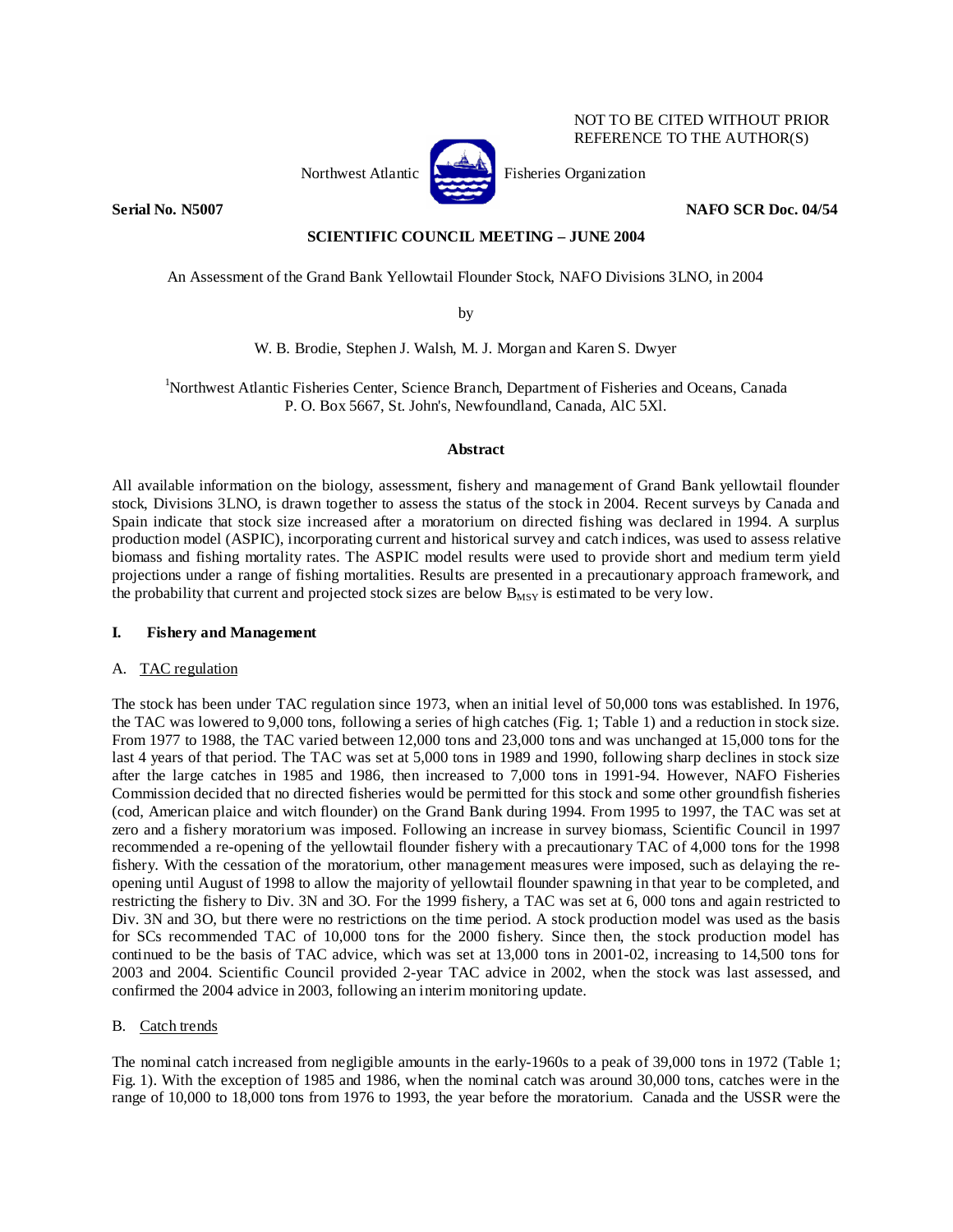major participants in the fishery up to 1975, with Canada taking virtually all the catch from 1976-81 (Table 1). Canadian catches were consistently around the TAC in the mid- to late-1970s, but were under the TACs in the early-1980s as much of the Canadian fishery for flounders was directed toward American plaice in Div. 3L. Canadian catches were stable around 6,700 tons from 1991-93, then declined to zero in 1994.

Catches by other nations began to increase in 1982 as freezer trawlers started to fish in the NAFO Regulatory Area on the Tail of the Bank, Div. 3NO (Tables 1 and 2) (see also Walsh *et al*., 1995). In 1985 and 1986, as well as for the period of 1989-1994, catches for all other nations combined exceeded those of Canada. USA catches declined steadily from 3,800 tons in 1985 to zero in 1991 and 1992 (Table 2), with about 700 tons per year estimated during 1993-94. Catches by Spain and Portugal also decreased to relatively low levels during the period of 1992-96. South Korea, which fished this stock beginning in 1982, and caught between 3,500 and 5,900 tons per year from 1989 to 1992, has had no vessels in this fishery since early-1993. It should be noted that the catches for S. Korea in many years include a substantial amount of yellowtail flounder determined from breakdowns of catches reported as unspecified flounder.

In some years, small catches of yellowtail have been reported from the Flemish Cap, NAFO Div. 3M. STACFIS previously noted that these catches were probably errors in reporting or identification, as the reported distribution of yellowtail flounder does not extend to the Flemish Cap.

## *Before the moratorium in 1994*

Overall, the catches from this stock exceeded the TAC in each year from 1985-93, often by a factor of two (Table 1; Fig. 1). However, there is still considerable doubt about the precise catch levels from this stock in the years leading up to the moratorium. Up to one-third of the catch in some years (almost two-thirds in 1994) was determined from Canadian surveillance reports and estimates of the proportion of yellowtail flounder in catches of unspecified flounder by S. Korea (Table 2; see also Brodie *et al*., 1994). It is estimated that non-contracting parties of NAFO took about 35% of the total catches from the stock from 1989 to 1992.

## *During the moratorium 1994-1997*

During the moratorium (1994-97), catches decreased from approximately 2,000 tons in 1994 to around 300-800 tons per year, which were taken as by-catch in other fisheries (Table 1). The predominant catches were those Spain reported as by-catches in the skate fishery.

## *After the moratorium 1998-2003*

Since the fishery re-opened in 1998, catches have ranged from 4,400 tons (1998) to 14,100 tons (2001). In 1998, a total catch of about 4,400 tons was taken, 1) in a directed commercial fishery by Canada (3,700 tons), 2) as a bycatch (85 tons) in the Portuguese otter trawl fishery in the NAFO Regulatory Area of Div. 3N and 3) as a by-catch (562 tons) in the Spanish skate fishery in the NAFO Regulatory Area of Div. 3NO (Tables 1 and 2).

In 1999 four countries reported landings and a total catch of about 6,900 tons was taken, 1) in directed fishery by Canada (5,746 tons), 2) as a by-catch (300 tons) in the Portuguese Greenland halibut/redfish fishery, 3) as a by-catch (752 tons) in the Spanish skate fishery and 4) as by-catch (96 tons) in the Russian Greenland halibut fishery. The latter three fisheries took place in the NAFO Regulatory Area of Div. 3NO (Tables 1 and 2). In the 2000 fishery, Spain, Portugal, Russia, and Estonia reported a total catch of 1,696 tons in the NAFO Regulatory Area of Div. 3NO and Canada reported a catch of 9,959 tons from otter trawl fisheries inside the zone.

In 2001 the total catch was 14,145 tons, which is the highest level since 1991. Canada caught 12,238 tons, Spain 1,391 tons, with the remaining catch coming from Portugal, Russia, Estonia, and Lithuania (Tables 1 and 2). Catches by these five countries occurred in the NAFO Regulatory Area of Div. 3NO. As in previous years, some estimates of catch were used instead of officially reported statistics. In the 1998-2001 fisheries, catches exceeded the TACs by about 10% per year.

In 2002, the catch estimate of about 10,700 tons is below the TAC of 13,000 tons. Canada caught 9,959 tons, followed by Portugal at 461 tons. The reduction from 2001 was caused primarily by Canada not catching its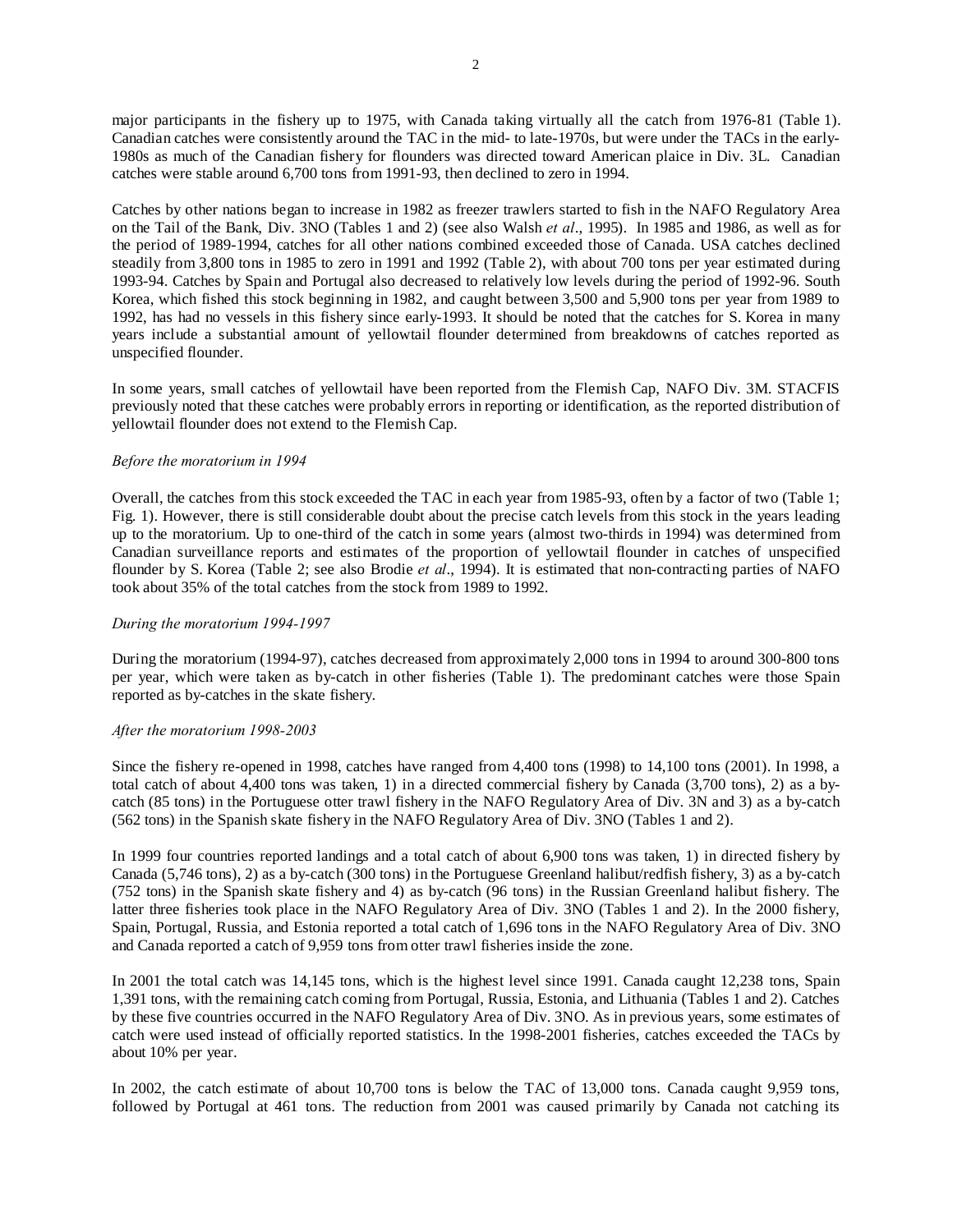allocation, due mainly to problems with by-catch, although the combined catch of all other nations declined from about 1,900 tons in 2001 to about 840 tons in 2002. The Spanish catch of 161 tons was about 1,200 tons lower than in 2001.

In 2003, the catch estimate agreed by STACFIS was 13,806 tons. This included averages of catch estimates from two or more sources from some contracting parties. The possible range of catches in 2003 was relatively narrow: 13,477 tons to 14,134 tons. Canadian catches were 2,749 tons higher than in 2002, and at 12,708 tons were the highest since 1987 (Table 1). Details on the Canadian fishery can be found in Brodie *et al.* (2004). Catches by Portugal in 2003 were similar to 2002 at just under 500 tons, while Spanish catches in 2003 were estimated to be higher in 2003 than 2002, but below the levels in 2000-2001 (Table 2).

C. The Canadian fishery (SCR Doc. 04/41)

The yellowtail fishery on the Grand Banks was prosecuted by Canada in 2003, for the sixth year following a 4-year moratorium on directed fishing. Data on spatial and temporal trends, length composition, and an analysis of Canadian CPUE data are presented in Brodie *et al.* (2004).

## D. The 2003 fishery by non-Canadian vessels (SCS Docs 04/3, 5, 9)

Catches in 2003 were taken by Spain (mean estimate 381 tons, range 62-700 tons, Portugal (mean 491, range 481- 500 tons), Russia (184 tons) and Estonia (42 tons). Length frequencies of yellowtail flounder were available from only Portugal, from Div. 3N, July to November. The length frequencies of the total Canadian catch and the Portuguese catch are plotted together in Fig. 2. The peak in the Canadian fishery was at 36-37 cm, compared to 34- 35 cm in the Portuguese fishery.

## **II. Research survey data**

## A. Canadian stratified-random surveys spring and fall surveys (SCR Doc. 04/36)

## *Abundance and biomass trends*

Figure 3 and Tables 3 and 4 compare the population abundance and biomass estimates of yellowtail flounder in the Canadian spring and fall surveys. Detailed descriptions of survey trends in both series are contained in Walsh *et al*., (2004). Survey indices show similar trends in both series, although the fall estimates have generally been higher since 1992, with the exception of 1996 and 1999. The fall survey indicates that the upward trend in stock size started in 1993 while the spring survey showed the trend starting in 1995. The fall survey biomass estimates have increased every year since 1994, except in 2002. One interpretation of the recent data is that the fall 2001 estimate appears as a positive anomaly and spring 2002 as a negative anomaly in their respective time series.

Figure 4 shows the result of a regression of the biomass estimates from the spring and fall time series. A linear relationship is evident with 75% of the variation being explained by the model. Two time regimes are present: 1990- 1995, when the stock was at its lowest and estimates were more in agreement, and 1996-2003, when the stock was on the increase and the estimates were more variable. Coincidentally, the switch in survey gears took place in the fall of 1995 and probably what is seen here is a seasonal difference in catchability with increasing stock size, which would account for the widening confidence intervals. Catchability estimates from the stock production model indicate *q's* from the surveys are around 3, and therefore swept-area stock-size is likely being overestimated in the surveys (Walsh *et al.,* 2002).

## *Size composition and growth*

Figures 5 and 6 show the length composition of survey catches from spring and fall surveys by year for Div. 3LNO (combined sexes). Size composition in most recent years generally showed one main peak in the length frequencies. More small fish were present in the survey catches beginning in the fall of 1995 onward due to the increased efficiency of the new Campelen survey gear over the old gear. Annual shifts in modes should be evidence of yearcasses moving through the time series.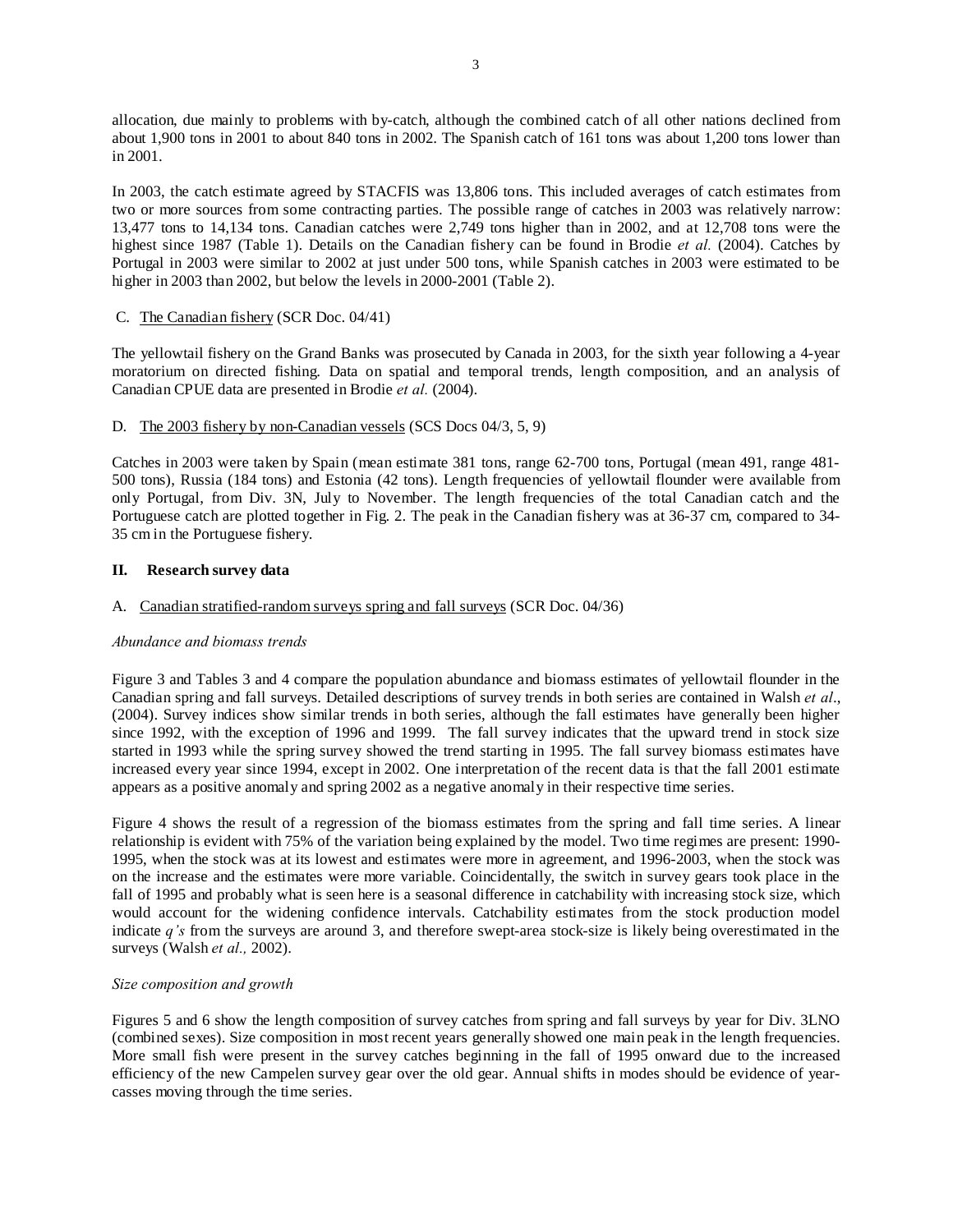In the spring surveys in 1996 and 1997, there were bimodal distributions: the first mode at about 20.5 cm and 24.5 cm respectively and the second (in both surveys) at 36.5 cm. The first mode can be seen to progress but the second has dissipated. Following the first mode, in 1998 its peak is at 27.5 cm; by 1999, the peak has moved to 31.5 cm where it stays for 2000; and by 2001 it has moved to  $32.5$  cm. Over the next two years, the peak remains strong but doesn't appear to move because growth is probably reduced considerably. At this point, it is probably made up of a number of different age classes.

Similarly, in the fall surveys, beginning in 1991 there are one or more peaks visible. 1995 appears multi-modal. In 1996, the peak is at 22.5 cm; in 1997 it is at 26.5 cm; in 1998 it is at 28.5 cm; in 1999 it is at 30.5 cm; in 2000 it is at 32.5 cm; and from 2001-2003 it remains at 32.5 cm. In 2001 there is also second peak at 20.5 cm which is seen at about 23.5 cm in 2002.

In both spring and fall, length modes, thought to represent age classes, can be seen moving along the x-axis up until about 30-32 cm after which growth slows and becomes almost negligible between years. This is consistent with the growth curves constructed using ages from thin-sections (Dwyer *et al*., 2003).

## *Age (SCR 04/5, 49)*

Age validation studies undertaken for yellowtail flounder indicate that the thin-sectioned otolith technique is the best method for ageing this species (Dwyer *et al*., 2003). It was concluded that thin sections may possibly underestimate the ages of the oldest fish in the population but this method is the most accurate. Yellowtail flounder have been aged up to 30 years using this method. It is fairly certain that age estimation of yellowtail using the traditional method of ageing the surface of whole otoliths is accurate up to a fish length of about 25 cm.

Numbers at age from the 2002 and 2003 surveys are not available at this time, so the cohort strength model (Walsh *et al*., 2002) was not updated. However, considerable progress is being made with respect to the ageing of yellowtail (Dwyer *et al*., 2003; Dwyer, 2004; Dwyer *at al*., 2004). All yellowtail otoliths from spring and fall surveys in 1998 have been re-aged. An analysis has suggested that the age-length keys from the spring and fall research surveys should not be combined and that a sub-sampling could be used to substantially reduce the number of otoliths which need to be re-read (Dwyer *et al*., 2004).

## B. Co-operative DFO/fishing industry seasonal surveys (SCR Doc. 04/13)

Co-operative trawl surveys between Canadian Department of Fisheries and Oceans (DFO) and a Canadian fishing company in Div. 3NO have been carried out since 1996, using a commercial fishing gear without a codend liner. These surveys are done using a grid design, which was expanded in 2000. The CPUE for the indexed grid blocks for July surveys from 1996-2003 has shown a steady increase from 1999 to 2003 (Maddock Parsons and Brodie, 2004). CPUE from the expanded grid area has increased by approximately 5-10% each year since the initial coverage in 2000. The length composition of catches consists of fish mainly in the size range of 26-46 cm (less than 5% under 30 cm in the 2003 surveys). The percentage of fish greater than 40 cm has been at a lower level in recent surveys, about 17% in 2003. On average, about 80% of the female yellowtail caught in the original grid area, were sexually mature, and there has been an increasing trend in recent years.

## C. Spanish stratified-random spring surveys in the Regulatory Area, Div. 3NO (SCR Doc. 04/10)

Beginning in 1995, Spain has conducted stratified-random surveys for groundfish in the NAFO Regulatory Area (NRA) of Div. 3NO. These surveys cover a depth range of approximately 45 to 1300 m. In 2003, after extensive comparative fishing between the old vessel, C/V *Playa de Menduiňa* and old *Pedreira* trawl with the new vessel, C/V *Vizconde de Eza*, using a Campelen 1800 shrimp trawl as the new survey trawl, all data have been converted to Campelen units (Paz *et al*., 2003, 2004)

The biomass of yellowtail increased sharply up to 1999, and has declined from 2001 to 2003 (Fig. 7). The 1995- 2002 results are in general agreement with the Canadian spring series for all of Div. 3LNO. However, in 2003 the Spanish survey shows a further decline while the Canadian series shows an increase. Length frequencies in the 2003 Spanish survey showed a peak around 32-34 cm. (Paz *et al*., 2004). As in the Canadian surveys (Fig. 5 and 6), this survey shows the same progression of the peak in the length frequencies from the mid-1990s to 2003.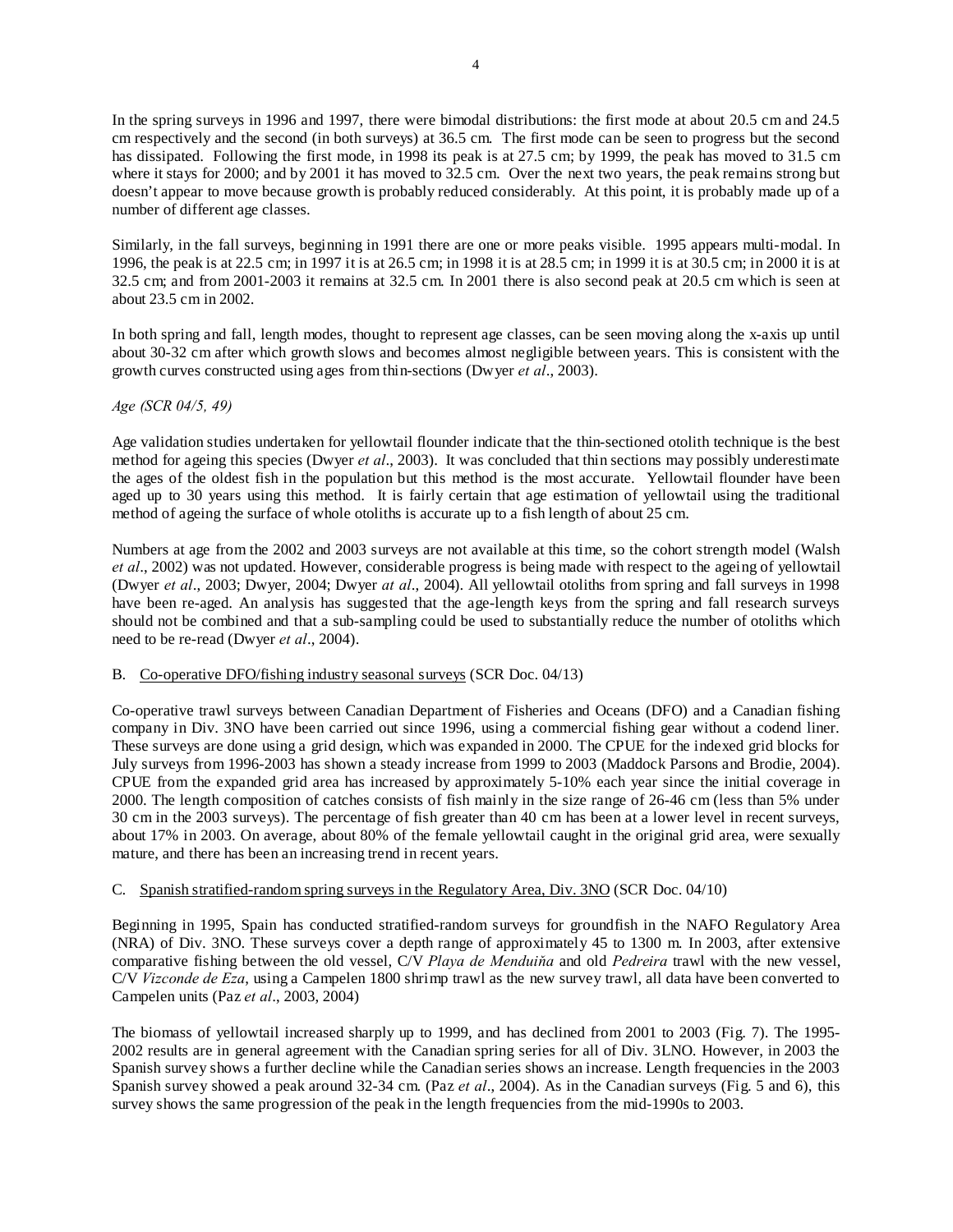#### D. Stock distribution

#### *Stock:* (SCR Doc. 04/36)

In all Canadian surveys, yellowtail flounder were most abundant in strata on the Southeast Shoal and immediately to the west in Div. 3N, most of which straddle the Canadian 200 mile limit. Yellowtail flounder appear to be more abundant in the NAFO Regulatory Area of Div. 3N in the 1999 – 2003 surveys than in previous years, and the northward distribution of the stock has again extended in Div. 3L, similar to mid-1980s when overall stock size was also relatively large. Tag returns from the fishery since 1998 have also confirmed the northward extension of the stock in recent years (Walsh *et al.*, 2001b). The proportion of biomass north of  $45^{\circ}$ N confirms that the range of the stock has been extending northward since 1995, with one obvious exception in the spring of 2002 when the proportion of biomass in the northern area is close to that of the early-1990s. The preliminary analysis of the amount of fish found in deepwater showed that small catches of yellowtail are more prevalent in waters deeper than 92 m during the spring surveys than during the fall surveys. However, the vast majority of the stock was still found to be shallower than 93 m in both seasons. This reduction in the frequency of small catches in deep water from spring to fall could indicate seasonal movements but there is no annual pattern to the data.

#### Spatial analyses of length composition of the stock

In recent surveys, the biomass of yellowtail on the Grand Bank has reached levels higher than anything seen in historical surveys. In the absence of age data to follow cohorts, there have been questions about the timing and magnitude of the recruitment. To consider this, Simpson and Walsh (2004) examined the distribution of size-classes from the spring survey data. They split the length composition into three groups: 19 cm and under; 20-35 cm, and greater than 35 cm. Their results showed that when the stock was at its lowest abundance and the geographic range had contracted to the south, as in 1992 and 1993, most of the stock was located in and around the nursery area<sup>1</sup> where a higher proportion of medium size fish were found (Fig. 8). A higher proportion of larger fish were found to the west of that area. When the abundance of the stock was high in the 1985-86 period there were more large fish than seen in the other period of high biomass, 2000-01. There was also an absence of fish under 20 cm during the early period, because of the inefficiency of the old (Engel) survey trawl. In 1985-86, larger fish were distributed in higher proportions to the area west of the nursery and in approximately 50:50 proportions with medium sized fish to the north and northwest areas. In the 2000-01 period, the stock was made up of a higher proportion of medium size fish from good year-classes in the mid 1990s. Larger fish were mainly to the west of the nursery area and catches to the north and northwest had a higher proportion of medium size fish (Fig. 8). In conclusion, when the stock was at its lowest levels in the early 1990s, there were several good year-classes produced and others continued to be produced during the moratorium. These good year-classes were responsible for the sudden increase in biomass during and after the moratorium (Walsh *et al*., 2004). They were not detected in significant numbers at smaller sizes due to the inefficiency of the Engel survey trawl used in Canadian surveys prior to fall 1995.

#### E. Biological studies

#### *Maturity*

 $\overline{\phantom{a}}$ 

Maturity at size was estimated using Canadian spring research vessel data from 1984-2003. Estimates were produced using a probit model with a logit link function and a binomial error structure (SAS, 1989).  $L_{50}$  declined in males, by about 7 cm from around 30 cm in the mid-1980s to 23 cm in 1999. The last 4 years have seen an increase with the  $L_{50}$  for males averaging 25 cm. Female  $L_{50}$  has been fairly stable with at most a 1 cm decline from 34 to 33 cm (Fig. 9). The estimate for 2003 is the only one in the time series that is less than 32 cm. There was significant inter-annual variation in the proportion mature at length for both males and females (generalized linear models: males  $\chi^2 = 351.4$ , df = 19, *p* <0.0001, females  $\chi^2 = 107.6$ , df = 19, *p* <0.0001). In general for males, years prior to 1992 were significantly different from 2003. After this there are also years that are significantly different from the final year but there is no pattern. For females, all years except 1994 are significantly different from 2003.

<sup>1</sup> The juvenile nursery area is mainly bounded by 43.30° to 44.30°N and 51° W (Walsh *et al*., 2001). A line at 44.30°N in Figure 7 denotes the northern limit in Div 3N.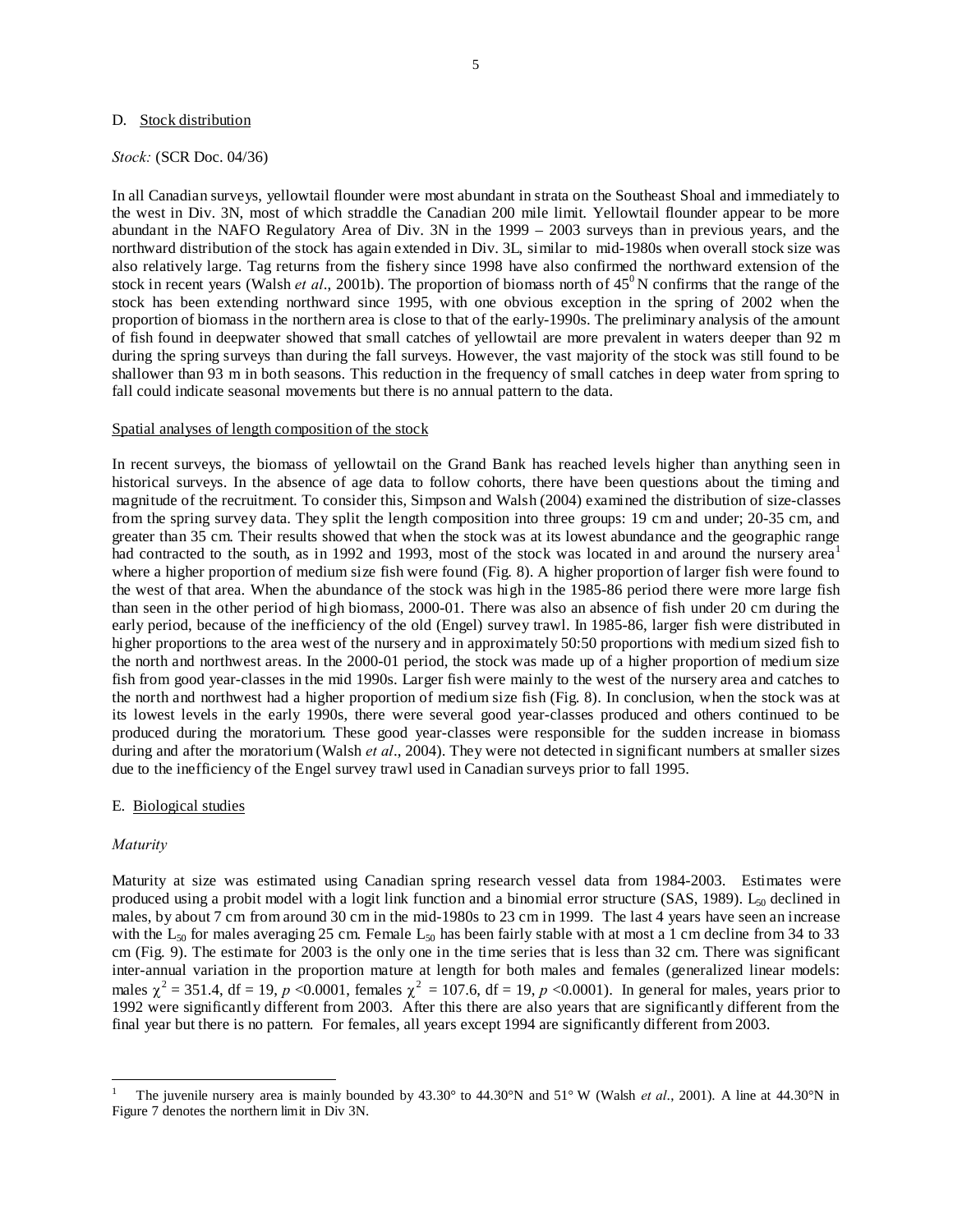### F. Assessment Results

#### *Female Spawning Stock Biomass (SSB)*

Estimates of female proportion mature at length, population numbers at length, and annual length weight relationships were used to produce an index of female SSB from the spring survey. Annual length weight relationships were unavailable prior to 1990 so for those years a relationship produced using data from 1990-1993 was used. The specific length weight relationships are given in Table 5. Female SSB declined from 1984 to 1992 (Fig. 10a). Since 1995 it has increased substantially. The average index over the 1996-1998 period was 66,000 tons, similar to levels in the mid-1980s. There was a large increase in the index in 1999 consistent with the large increase in the overall survey abundance index for that year. Estimates for 1999-2001 were fairly similar and much higher than any previous estimate. There was a large decline in the index in 2002, similar to the overall survey abundance and biomass indices. The SSB index increased again in 2003. The 2000 to 2003 average is 122,000 tons, with a peak value in 2003 around 170,000 tons, which is substantially higher than that of the mid-1980s. In general, the female SSB index mirrors the trend in the total biomass index from the surveys.

#### *Stock-recruitment relationship*

Since there were no available age data for 2002-2003, the recruitment index (cohort strength model, Walsh *et al*., 2002) was not updated. Fig 10b shows the relationship from the last assessment of this stock. Cohort strength increased in the early- to mid-1990s, and has remained high through the late-1990s. It is interesting to note that cohorts produced in the first half of the 1990s were from low SSB estimates (Fig. 10a).

## *Surplus production model (ASPIC)*

#### Surplus Production Model

A non-equilibrium surplus production model incorporating covariates (ASPIC; Prager, 1994, 1995) was applied to nominal catch and survey biomass indices, as was done in the 2002 assessment of this stock (Walsh *et al*., 2002). The Schaefer production model used assumes logistic population growth, in which the change in stock biomass over time  $(dB_t/dt)$  is a quadratic function of biomass (B):

$$
d\mathbf{B}_t/d\mathbf{t} = \mathbf{r} \mathbf{B}_t - (r/K)\mathbf{B}_t^2
$$

where *r* is the intrinsic rate of population growth, and *K* is carrying capacity. For a fished stock, the rate of change is also a function of catch biomass (C):

$$
d\mathbf{B}_t/d\mathbf{t} = r\mathbf{B}_t - (r/K)\mathbf{B}_t^2 - \mathbf{C}_t
$$

Biological reference points can be calculated from the production model parameters:

$$
MSY = Kr / 4; B_{msy} = K / 2; F_{msy} = r / 2
$$

Initial biomass (expressed as a ratio to  $B_{\text{msy}}$ : *B1R*), *r*, MSY, and catchability coefficients for each biomass index ( $q_i$ ) were estimated using non-linear least squares of survey residuals. Once a model formulation is accepted, a bootstrapped run will be made, in which survey residuals are randomly re-sampled 500 times to derive biascorrected probability distributions for parameter estimates. This will be the basis for catch projections. In the model runs presented, and for all subsequent projections, it was assumed that the 2004 catch would equal the TAC of 14,500 tons, although catches in 2002 and 2003 were estimated to be less than the TACs.

Because of differences in catchability among the various indices, relative (to MSY values) indices of biomass and fishing mortality rate were used instead of absolute values. Fishing mortality refers to yield/biomass ratio.

### Input data/model formulation

The production model formulation includes: 1) the nominal catch data (1965-2003); 2) Russian spring surveys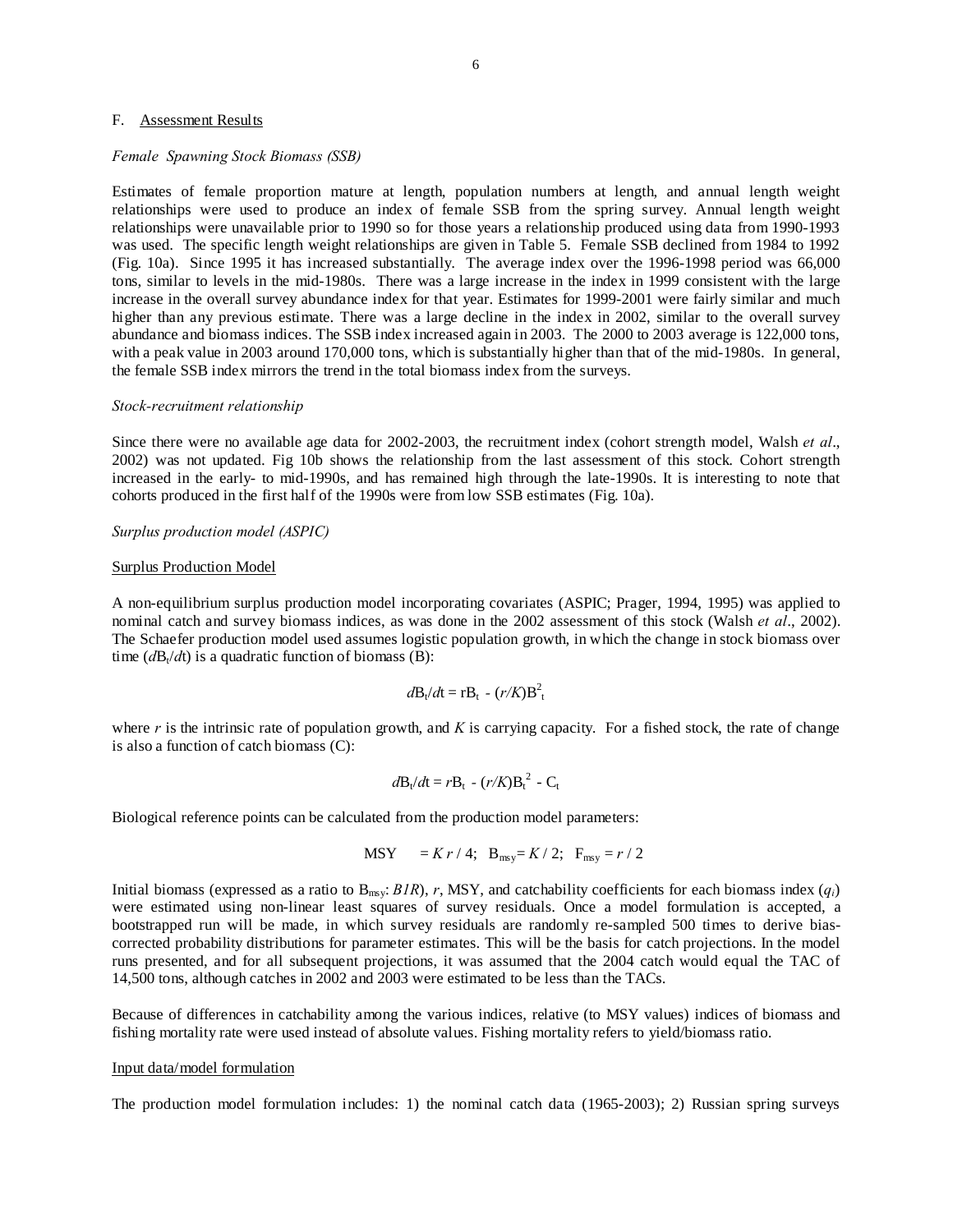(1972-1991); 3) Canadian spring (Yankee) surveys (1971-1982); 4) Canadian Campelen spring surveys (1984- 2003); 5) Canadian Campelen fall surveys (1990-2003); and 6) the Spanish spring (1995-2003) survey (now in Campelen equivalents). These are the same (updated) indices accepted by STACFIS in the 2001 and 2002 assessments of this stock.

The input data for surplus production model are listed in Table 6, and the ASPIC input file is shown in Table 7. Estimated landings were used as nominal catch, but do not include discards. The Canadian spring surveys have used a variety of survey gears since this series began in 1971. A 'Yankee' otter trawl was used from 1971 to 1982, an 'Engel' otter trawl was used from 1984 to 1995 (spring), and since the fall of 1995 a 'Campelen' shrimp trawl has been used (McCallum and Walsh, 1997). Comparative tows of the Yankee and Engel trawls were used to derive a conversion factor of 1.4 for the Yankee catches by number but not by weight (biomass). Therefore the unconverted Yankee survey biomass estimates were used here. Comparative tows of the Engel and Campelen trawls were used to derive a size-based conversion factor for the Engel survey results prior to fall 1995 (Warren *et al.,* 1997; Walsh *et al*., 1998). Methods to link the 1971-1982 Yankee series to the 1984-2003 Campelen (or equivalent) series have not been developed, therefore these two series were considered to be separate indices of biomass.

The biomass index from the 1986-94 Canadian fall juvenile groundfish surveys (Walsh *et al.*, 1995) was not used because of a negative correlation with most indices (i.e. this index increased during the early 1990s when most other indices were decreasing (Walsh and Cadrin, 2000). Similarly, the average catch rate from the DFO/FPI grid surveys from July 1996-2001 also gave negative correlations with most indices and were excluded from the model. The Canadian trawler CPUE series was not used as an index in the model, due to previous results which showed a strong residual pattern (Walsh and Cadrin, 2000). As well, there are concerns that CPUE in various time periods may not be comparable, due to various restrictions which affected fleet behaviour and influenced CPUE, e.g. by-catch restrictions from 1998 onward.

Walsh and Brodie (2003) looked at sensitivity of the ASPIC model to various indices of abundance for this stock, as well as to number of model assumptions. Their summary was as follows:

- 1) If the diagnostics for a poor model fit include a low R-squared (<0.4) and a strong residual pattern, then the Russian and Spanish series should be excluded as they are likely to be misleading indices of biomass.
- 2) If the diagnostics for a poor model include a strong residual pattern, then the Canadian CPUE and the Russian and Spanish series should be excluded.
- 3) A good model fit of data with no residual patterns and high goodness of fit values can be obtained by including only the Canadian survey time series and setting the B1R (initial  $B/B<sub>msy</sub>$  ratio) estimate as a constant .
- 4) If the Russian and Spanish indices are left in the standard model, then by the same reasoning the CPUE series should also be included and this could then become the 'new standard model'.

Following review by STACFIS in 2003, there were no recommendations to change the standard formulation, which has been accepted in the assessments of this stock since 2000. To ensure comparability of results with the versions of ASPIC used in 2002, the same version of the ASPIC software (v 3.81) was used in the current assessment.

## *Results*

Standard model formulation: Correlations among biomass indices varied (Appendix 1). Of the five pair-wise correlations among the five biomass indices included in the production analysis, four were high (*r* >0.77), and one was low ( $r = 0.2$ , Russian *vs* Candian Yankee). This excludes a sixth possible comparison involving only 2 data points (Russian *vs* Canadian fall).

The model fit the data relatively well (for detailed output, see Appendix 1). The majority of variance in survey indices was explained by the model, but fit varied among indices  $(r^2 \text{ ranged from } 0.30 \text{ to } 0.86)$ . Residuals appeared to be randomly distributed for the Canadian survey indices. The Russian series had a strong pattern of positive residuals during the 1970s and early-1980s and negative residuals for subsequent years. This index showed a more rapid decline in stock size than that detected by the Canadian spring survey index in the mid-1980s. The Spanish series, which covers only a portion of the stock area, showed negative residuals in the first 3 years followed by positive residuals, indicating that this series increased faster than the model estimates in the latter period.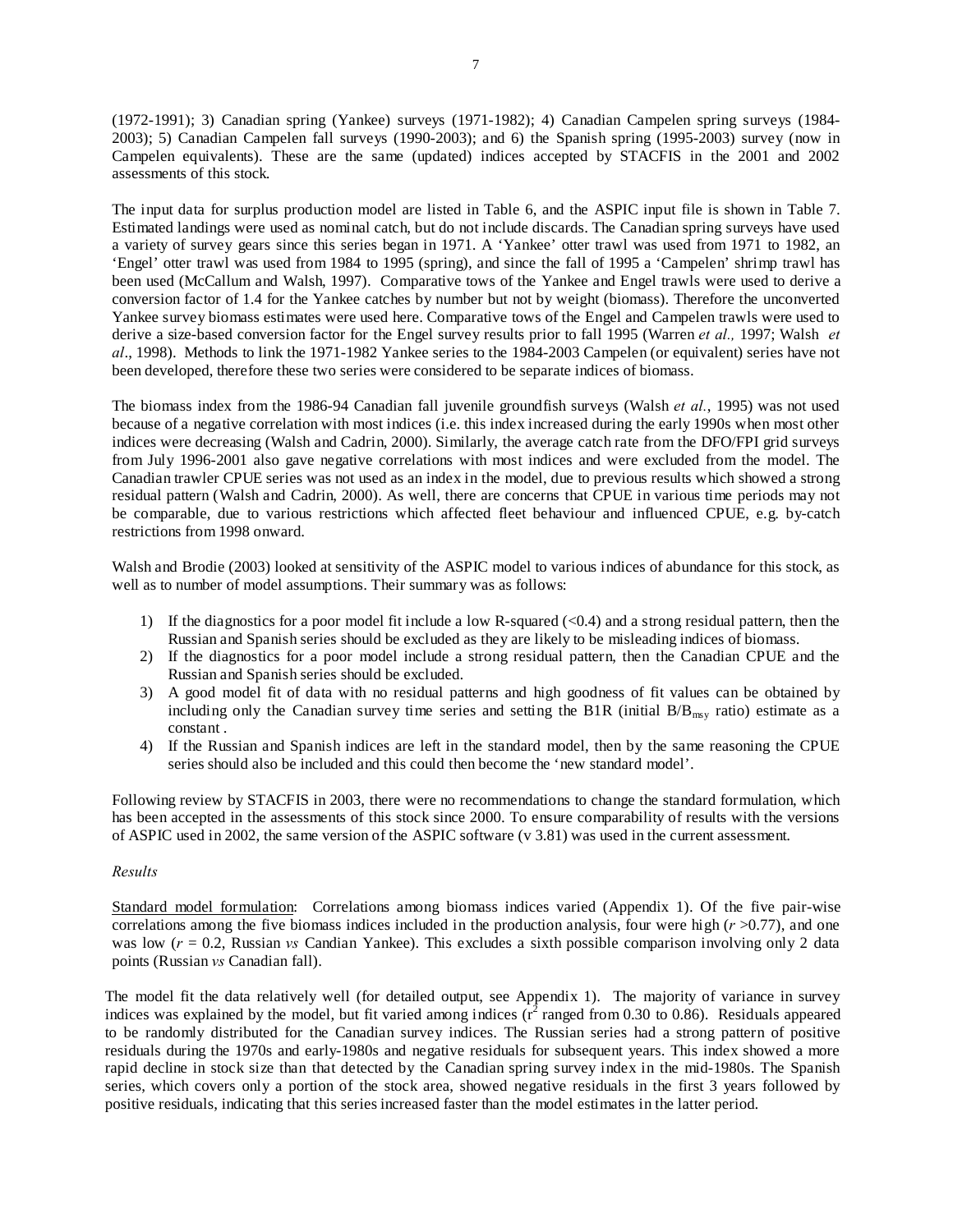The results are very similar to the 2002 assessment, and suggest that a maximum sustainable yield (MSY) of 17,600 tons can be produced when the total stock biomass ( $B_{msy}$ ) is 80,000 tons and the fishing mortality rate ( $F_{msy}$ ) is 0.22 (Appendix 1). The MSY estimate is slightly below that estimated (17,800 tons) in the 2002 assessment (Walsh *et al*., 2002). Estimates of relative biomass and fishing mortality rates are shown in Fig. 11. Biomass showed a continuous decline from the late-1960s to the mid-1970s, stabilized through the mid 1980s, before declining further until about 1994, when the moratorium was imposed (Fig. 11). The analysis showed that relative biomass  $(B_t / B_{\text{msv}})$  was below the level at which MSY can be produced from 1973 to 1999, and at its minimum in 1994 the ratio was about 0.21, which is below the suggested  $B_{\text{lim}}$  reference point of 30%  $B_{\text{msg}}$  proposed by the SC Study Group on Limit Reference Points (NAFO, 2004; SCS Doc. 04/12). Since 1994, the stock increased rapidly to a point where  $B_t/B_{msy} > 1.0$ , and at the beginning of 2005, assuming a catch of 14,500 tons in 2004, the relative biomass  $B_t / B_{msy}$  is estimated to be 1.28. The stock is considered to be within the safe zone as defined in the Scientific Council Precautionary Approach Framework (NAFO, 2004), with low probability of exceeding the limit reference points (Fig. 12).

The relative fishing mortality rate  $(F_t / F_{\text{msy}})$  was high during most of the historical fishery (Fig 11), in particular during the mid to late-1980s to the early-1990s when landings were often double the TAC (Fig. 1). Since the fishery re-opened in 1998, the fishing mortality rate has been gradually increased to the advised level of  $2/3F_{\rm msy}$ , which was close to the F-ratio estimated in 2004 (65%), if the TAC is taken (Appendix 1). Since the moratorium in 1994, the estimated yield from the stock has been below surplus production levels, allowing the stock to grow.

Alternative formulations: Some different model formulations were explored to test the sensitivity of results to various indices and model assumptions. As in previous years, results with this version and formulation of ASPIC were not sensitive to starting estimates of various parameters (survey *q's*, random number seed, B1/K, etc.). As in the sensitivity analysis presented in Walsh and Brodie (2003), the model formulation is very sensitive to excluding the Russian series. MSY increases to 21,000 tons, K increases, and  $B_{MSY}$  increases from 80,000 tons to 94,000 tons. The model estimates  $B_1R$  to be 0.56 which would indicate that B at the start of the time series is far below  $B_{MSY}$ , increasing to about  $B_{MSY}$  by 1968-69 (Fig. 13). Although possible, this seems unlikely, given the trajectory of the only index available at that time (Canadian CPUE). That index shows a rapid decline in CPUE during the late-1960s (Brodie *et al*., 2004), which would appear to be unlikely if biomass was doubling, as the ASPIC model indicates. Similar results were obtained when both the Russian and Spanish time series are excluded. As noted in Prager (1994), the starting biomass in the first year, even in relative terms, is usually quite imprecise, and he recommends against drawing inferences about the biomass in the first 2-4 years unless auxiliary information is available.

Catch Projections: Medium-term projections were carried out by extending the ASPIC bootstrap projections forward to the year 2014, assuming constant fishing mortality at  $2/3$  F<sub>msy</sub>, 0.75 F<sub>msy</sub> and 0.85 F<sub>msy</sub>. The projections are conditional on the estimated values of r, the intrinsic rate of population growth and K, the carrying capacity. All analyses assumed that the catch in 2004 would equal the TAC of 14,500 tons, even though the TACs have not been taken in 2002 and 2003. At  $2/3$   $F_{\text{msy}}$ , catch and stock size continue to increase slightly (Table 8), and probability that biomass in 2005 is below B<sub>msy</sub> is about 6%, declining to less than 3% after 2008. Catch and biomass both decrease slightly in the projections at 0.75 and 0.85  $F_{\text{msy}}$ . At 0.75  $F_{\text{msy}}$ , the probability of biomass being below  $B_{\text{msy}}$  is stable around 5-6% throughout the projection years. At 0.85  $F_{\rm msy}$ , the probability that biomass is below  $B_{\rm msy}$  increases from 6% in 2005 to around 13 % from after 2011 (Fig. 14). Also, at 0.85  $F_{\text{msy}}$ , the 95<sup>th</sup> percentile of the bootstrapped F is above  $F_{\text{msy}}$ . Scientific Council advised that the TAC in each of 2005 and 2006 be set at 15,000 tons, corresponding to the projected yield in these years at  $2/3$   $F_{\text{msy}}$ .

#### **Summary**

Yellowtail flounder on the Grand Bank declined in the late-1980s and early-1990s to its lowest observed level (about 20%  $B_{msy}$ ) following several years of excessive catch. The stock was under a directed-fishery moratorium from January 1, 1994 until Aug 1, 1998. The stock increased rapidly during and following the closure, as strong year-classes produced in the early to mid-1990s (albeit at low SSB levels), benefited from 4+ years of reduced fishing mortality. Catches have increased from about 4,400 tons in 1998 to around 14,000 tons in recent years, and stock size estimates remain high, above  $B_{\text{msy}}$ , likely with a very low probability of being below  $B_{\text{LM}}$  (=30%  $B_{\text{MSY}}$ ). Fishing mortality is estimated to be around the recommended level of  $2/3$  F<sub>msy</sub>, and well below the limit reference point ( $F_{LM} = F_{MSY}$ ). Scientific Council advised that the TAC in 2005 and 2006 be set at 15,000 tons in each year.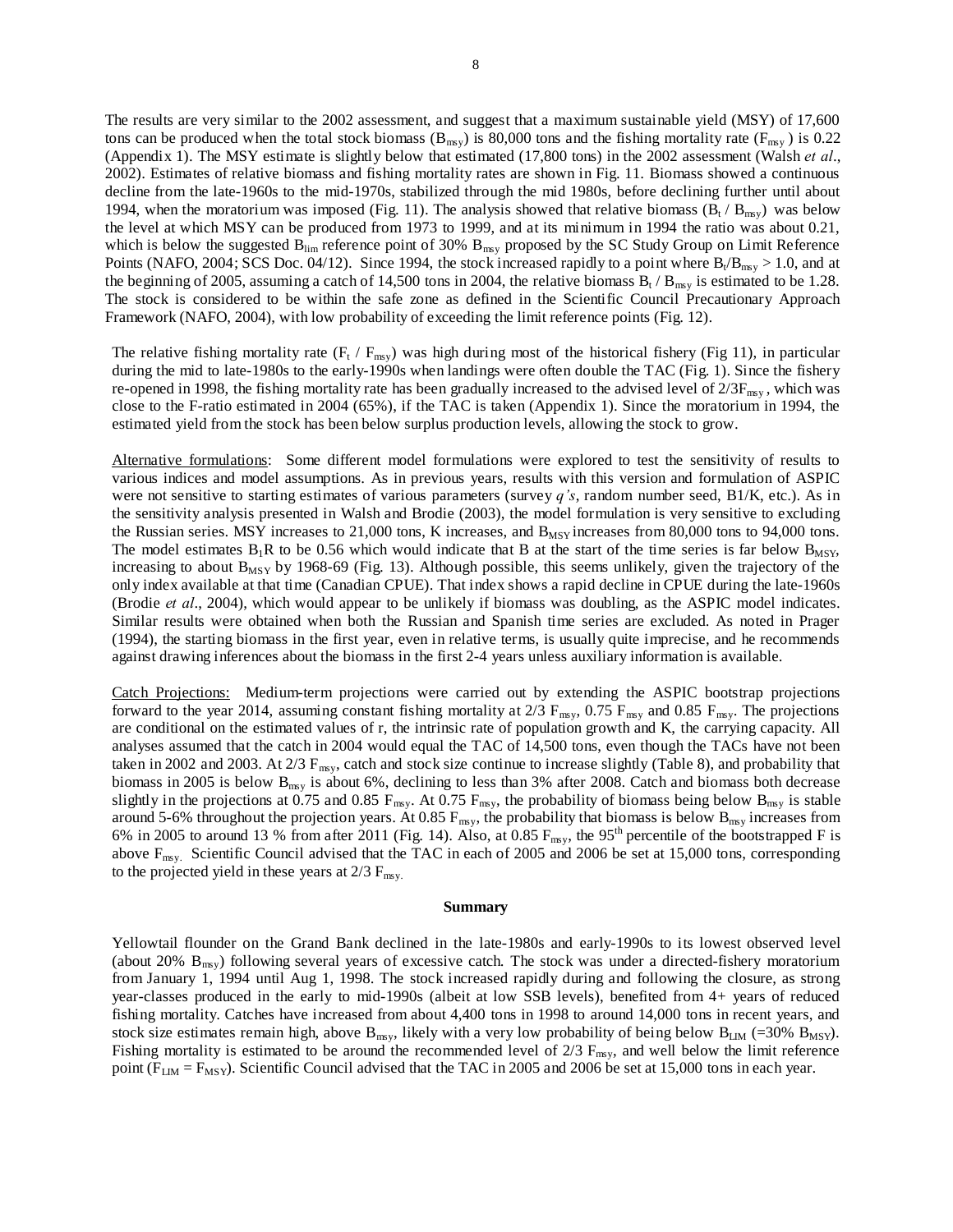#### **References**

- Brodie, W.B., S.J. Walsh, D. Power and M.J. Morgan. 1994. An assessment of the yellowtail flounder stock in Divisions 3LNO. NAFO SCR Doc. 94/44, Ser. No. N2414, 40p.
- Brodie, W.B., D.W. Kulka, and D. Power. 2004. The Canadian fishery for Yellowtail flounder in NAFO Divisions 3LNO in 2002 and 2003. NAFO SCR Doc. 04/41, Ser.No. N4992.
- Dwyer, K.S., S.J. Walsh, and S.E. Campana. 2003. Age determination and validation of Grand Bank yellowtail flounder (*Limanda ferruginea*). ICES J. Mar. Sci. 60:1123-1138.
- Dwyer, K.S. 2004. 2004. Yellowtail flounder (*Limanda ferruginea)* Ageing Manual. NAFO SCR Doc. 04/5, Ser. No. N4947.
- Dwyer, K.S., M. Koen-Alonso, and S.J. Walsh. 2004. Finding the Magical Minimum Sample Size: a Computerintensive Approach to Minimize Re-Ageing Effort to Construct Age-length Keys for Yellowtail Flounder. NAFO SCR Doc 04/49, Ser. No. N5002.
- Gonzalez, F., J.L. del Rio, A. Vazquez, H. Murua, and E. Roman. 2004. Spanish Research Report for 2003. NAFO SCR Doc. 04/9, Ser. No. N4963.
- McCallum , B.R. and S.J. Walsh. 1997. Groundfish survey trawls used at the Northwest Atlantic Fisheries Centre, 1971-present. NAFO Sci. Council Studies 29: 93-104.
- Maddock-Parsons, D., and W.B. Brodie. 2004. Update on cooperative surveys of yellowtail flounder in NAFO Divisions 3LNO, 1996-2003. NAFO SCR Doc. 04/13, Ser.No. N4959.
- NAFO. 2004. Report of the NAFO Study Group on Limit Reference Points. Lorient, France, 15-20 April, 2004. NAFO SCS Doc 04/12, Ser. No. N4980.
- Prager, M.H. 1994. A suite of extensions to a nonequilibrium surplus-production model. Fish. Bull. 92: 374-389.
- Prager, M.H. 1995. Users manual for ASPIC: a stock-production model incorporating covariates. SEFSC Miami Lab Doc. MIA-92/93-55
- Paz X., D. González Troncoso and E. Román. 2003. New time Series for Yellowtail Flounder from the Comparative Experience Between the C/V *Playa de Menduíña* and the R/V *Vizconde de Eza* in the NAFO Regulatory Area of Divisions 3NO, 1995-2002. NAFO SCR Doc. 03/6, Ser. No. N4812.
- Paz X., D. González Troncoso and E. Román. 2004. New time Series for Yellowtail Flounder from the Comparative Experience Between the C/V *Playa de Menduíña* and the R/V *Vizconde de Eza* in the NAFO Regulatory Area of Divisions 3NO, 1995-2003. NAFO SCR Doc. 04/10, Ser. No. N4955.
- Vaskov, A.A., K.V. Gorchinsky, T.M. Igashov, and S.P. Melnikov. 2004. Russian Research Report for 2003, Part B. Report on PINRO Research in NAFO Subareas in 2003. NAFO SCS Doc. 04/3, Ser. No. N4945.
- Simpson, M.R. and S.J. Walsh 2004. Changes in the spatial structure of Grand banks yellowtail flounder : testing MacCall's basin hypothesis. J. Sea Res. 51:199-210.
- Vargas, J., R. Alpoim, E. Santos, and A.M. Avila de Melo. 2004. Portuguese Research Report for 2003. NAFO SCS Doc. 04/5, Ser.No. N4949.
- Walsh, S.J., W.B. Brodie, D.B. Atkinson and D. Power 1995 An assessment of the yellowtail flounder stock in Divisions 3LNO. NAFO SCR Doc. 95/74, Ser. No. N2591, 44p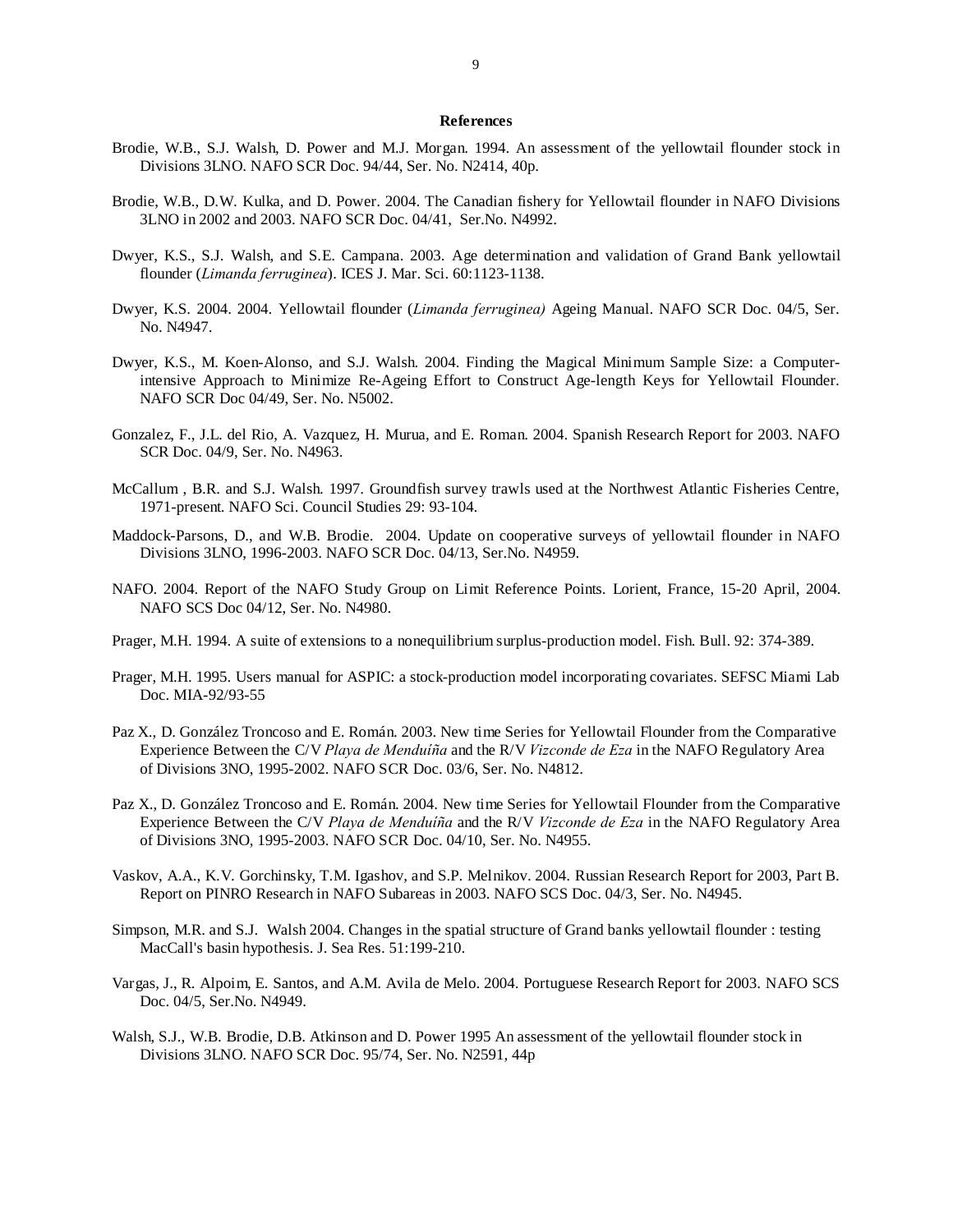- Walsh, S.J. and D.Orr. 1998. Conversion factors for yellowtail flounder survey indices derived from comparative fishing trials between the Engel 145 otter trawl and the Campelen 1800 shrimp trawl. NAFO SCR Doc. 98/60, Ser. No. N3052, 10 p.
- Walsh, S.J. and S.X. Cadrin. 2000. Evaluating total allowable catch projections for yellowtail flounder (Limanda ferruginea) on the Grand Bank using multiple indices and surplus production analysis. NAFO SCR Doc. 00/44, Ser. No. N4275, 40 p.
- Walsh, S.J., W.B. Brodie, M.J. Morgan, D.Power, K.S. Dwyer, and C.Darby. 2002. Stock assessment and management of the Grand Bank yellowtail flounder stock. NAFO SCR Doc. 02/71, Ser. No. N4684,54 p.
- Walsh, S.J., M.F. Veitch, W.B. Brodie, and K.S. Dwyer. 2004. Canadian bottom trawl survey estimates of the distribution and abundance of yellowtail flounder (*Limanda ferruginea*) on the the Grand Bank, in NAFO Divisions 3LNO, from 1984-2003. NAFO SCR Doc. 04/36, Ser. No. N4986.
- Warren, W., W. Brodie, D. Stansbury, S. Walsh, J. Morgan, and D. Orr. 1997. Analysis of the 1996 Comparative Fishing Trials between the Alfred Needler with the Engel 145 trawl and the Wilfred Templeman with the Campelen 1800 trawl. NAFO SCR Doc. 97/68, Ser. No. N2902, 12p.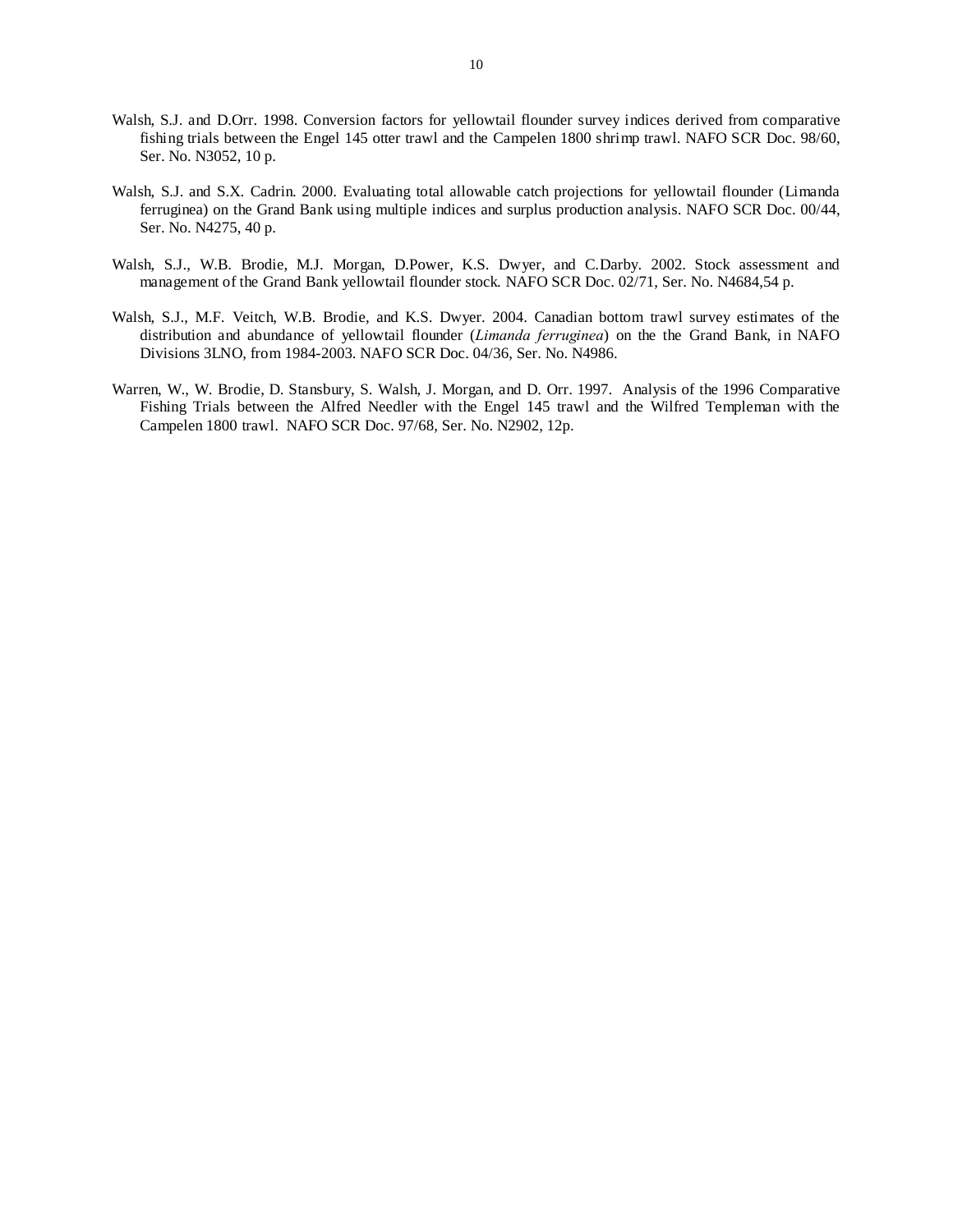| Year              | Canada           |                | France USSR/Rus.     | S.Korea <sup>a</sup> | Other $\overline{b}$     | Total            | TAC                |
|-------------------|------------------|----------------|----------------------|----------------------|--------------------------|------------------|--------------------|
| 1960              | 7                |                |                      |                      |                          | 7                |                    |
| 1961              | 100              |                |                      |                      |                          | 100              |                    |
| 1962              | 67               |                |                      |                      |                          | 67               |                    |
| 1963              | 138              |                | 380                  |                      |                          | 518              |                    |
| 1964              | 126              |                | 21                   |                      |                          | 147              |                    |
| 1965              | 3,075            |                | 55                   |                      | $\overline{a}$           | 3,130            |                    |
| 1966              | 4,185            |                | 2,834                |                      | 7                        | 7,026            |                    |
| 1967              | 2,122            | Ĭ.             | 6,736                |                      | 20                       | 8,878            |                    |
| 1968              | 4,180            | 14             | 9,146                | L,                   | $\overline{\phantom{0}}$ | 13,340           |                    |
| 1969              | 10,494           | 1              | 5,207                | $\overline{a}$       | 6                        | 15,708           |                    |
| 1970              | 22,814           | 17             | 3,426                | $\overline{a}$       | 169                      | 26,426           |                    |
| 1971              | 24,206           | 49             | 13,087               | $\overline{a}$       | $\overline{\phantom{a}}$ | 37,342           |                    |
| 1972              | 26,939           | 358            | 11,929               |                      | 33                       | 39,259           |                    |
| 1973              | 28,492           | 368            | 3,545                | $\overline{a}$       | 410                      | 32,815           | 50,000             |
| 1974              | 17,053           | 60             | 6,952                | $\overline{a}$       | 248                      | 24,313           | 40,000             |
| 1975              | 18,458           | 15             | 4,076                | $\overline{a}$       | 345                      | 22,894           | 35,000             |
| 1976              | 7,910            | 31             | 57                   |                      | 59                       | 8,057            | 9,000              |
| 1977              | 11,295           | 245            | 97<br>$\overline{a}$ |                      | 1                        | 11,638           | 12,000             |
| 1978<br>1979      | 15,091<br>18,116 | 375<br>202     |                      |                      | $\overline{a}$<br>33     | 15,466<br>18,351 | 15,000<br>18,000   |
| 1980              | 12,011           | 366            |                      |                      | -                        | 12,377           | 18,000             |
| 1981              | 14,122           | 558            |                      |                      | $\frac{1}{2}$            | 14,680           | 21,000             |
| 1982              | 11,479           | 110            |                      | 1,073                | 657                      | 13,319           | 23,000             |
| 1983              | 9,085            | 165            | $\overline{a}$       | 1,223                | $\overline{a}$           | 10,473           | 19,000             |
| 1984              | 12,437           | 89             |                      | 2,373                | 1,836 b                  | 16,735           | 17,000             |
| 1985              | 13,440           | -              | $\overline{a}$       | 4,278                | 11,245 $b$               | 28,963           | 15,000             |
| 1986              | 14,168           | 77             | $\overline{a}$       | 2,049                | 13,882 b                 | 30,176           | 15,000             |
| 1987              | 13,420           | 51             |                      | 125                  | 2,718                    | 16,314           | 15,000             |
| 1988              | 10,607           | $\overline{a}$ |                      | 1,383                | 4,166 $b$                | 16,158           | 15,000             |
| 1989              | 5,009            | 139            |                      | 3,508                | 1,551                    | 10,207           | 5,000              |
| 1990              | 4,966            |                | -                    | 5,903                | 3,117                    | 13,986           | 5,000              |
| 1991              | 6,589            |                |                      | 4,156                | 5,458                    | 16,203           | 7,000              |
| 1992              | 6,814            |                | -                    | 3,825                | 123                      | 10,762           | 7,000              |
| 1993              | 6,747            |                |                      | ÷                    | 6,868                    | 13,615           | 7,000              |
| 1994              |                  |                |                      | $\overline{a}$       | 2,069                    | 2,069            | 7,000 <sup>d</sup> |
| 1995              | 2                |                |                      |                      | 65                       | 67               | 0 <sup>d</sup>     |
| 1996              | -                |                |                      | $\overline{a}$       | 232                      | 232              | 0 <sup>d</sup>     |
| 1997              | 1                |                |                      | L,                   | 657                      | 658              | 0 <sup>d</sup>     |
| 1998              | 3,739            |                |                      | $\overline{a}$       | 647                      | 4,386            | 4,000              |
| 1999              | 5,746            |                | 96                   |                      | $1,052$ b                | 6,894            | 6,000              |
| 2000 <sup>c</sup> | 9,463            |                | 212                  | L,                   | 1,486                    | 11,161           | 10,000             |
| 2001 °            | 12,238           |                | 148                  | -                    |                          | 14,145           |                    |
| 2002 °            |                  |                | 103                  |                      | 1,759<br>636             |                  | 13,000             |
|                   | 9,959            |                | 184                  | $\overline{a}$       | 914 $e$                  | 10,698           | 13,000             |
| 2003 <sup>c</sup> | 12,708           |                |                      |                      |                          | 13,806           | 14,500             |
| 2004              |                  |                |                      |                      |                          |                  | 14,500             |

Table 1. Nominal catches by country and TACs (tons) of yellowtail in NAFO Divisions 3LNO

a South Korean catches ceased after 1992

 $<sup>b</sup>$  includes catches estimated from Canadian surveillance reports</sup>

<sup>c</sup> provisional

<sup>d</sup> no directed fishery permitted

<sup>e</sup> Includes catches averaged from a range of estimates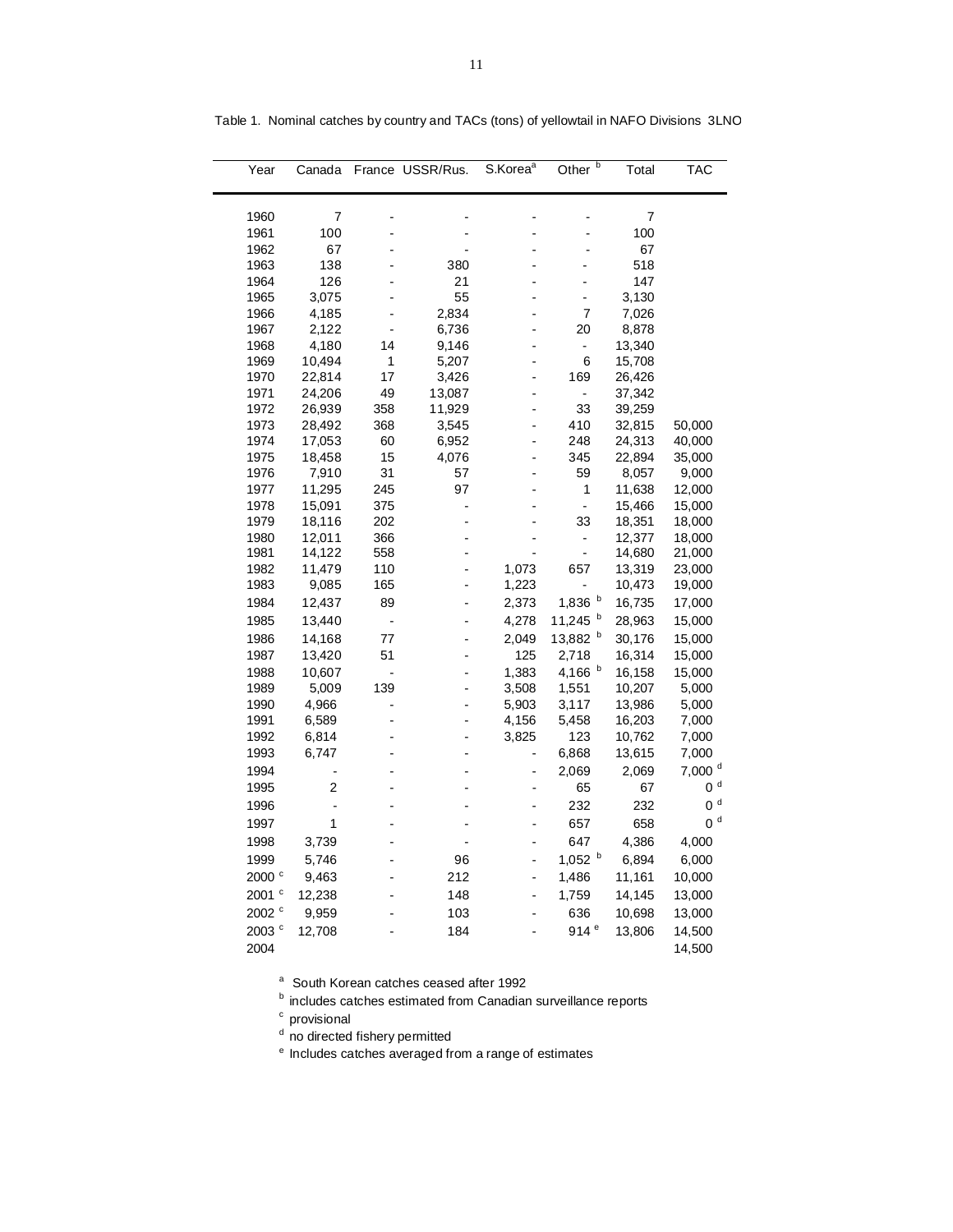| Year | Spain                | Portugal         | Panama | <b>USA</b>            | Cayman Is. Estonia |                          | Misc.                | Total  |
|------|----------------------|------------------|--------|-----------------------|--------------------|--------------------------|----------------------|--------|
| 1984 | 25                   |                  | 1,800  | a                     |                    |                          | 11                   | 1,836  |
| 1985 | 2,425                |                  | 4,208  | $\mathsf{a}$<br>3,797 | 803                | a                        | 12                   | 11,245 |
| 1986 | 366                  | 5,521            | 4,044  | a<br>2,221            | 1,728              | a                        | $\overline{2}$       | 13,882 |
| 1987 | 1,183                |                  |        | 1,535                 |                    |                          |                      | 2,718  |
| 1988 | 3,205                |                  |        | 863                   |                    |                          | 100 <sup>b</sup>     | 4,163  |
| 1989 | 1,126                | 5                |        | 319                   |                    | -                        | 101 <sup>b</sup>     | 1,551  |
| 1990 | 119                  | 11               |        | 6                     |                    | -                        | 2,981 <sup>b</sup>   | 3,117  |
| 1991 | 246                  |                  |        |                       |                    | -                        | 5,212 $b$            | 5,458  |
| 1992 | 122                  | 1                |        |                       |                    |                          |                      | 123    |
| 1993 |                      |                  |        | 68                    |                    | $\overline{\phantom{a}}$ | $6,800$ <sup>a</sup> | 6,868  |
| 1994 | 719                  |                  |        | 700                   | a                  | $\overline{a}$           | 650 <sup>a</sup>     | 2,069  |
| 1995 | 65                   |                  |        |                       |                    |                          |                      | 65     |
| 1996 | 232                  |                  |        |                       |                    |                          |                      | 232    |
| 1997 | 657                  |                  |        |                       |                    |                          |                      | 657    |
| 1998 | 562                  | 85               |        |                       |                    |                          |                      | 647    |
| 1999 | 752                  | $300$ $^{\rm a}$ |        |                       |                    |                          | ۰                    | 1,052  |
| 2000 | $1,114$ <sup>b</sup> | 247              |        |                       |                    | 53                       |                      | 1,486  |
| 2001 | 1,391 $b$            | 320 b            |        |                       |                    | 47                       | 1                    | 1,759  |
| 2002 | 161 $b$              | 461 b            |        |                       |                    | 14                       |                      | 636    |
| 2003 | 381 $^{\circ}$       | c<br>491         |        |                       |                    | 42                       |                      | 914    |

Table 2. Breakdown of 1984-2003 catches from Table 1 listed as "other."

a Not reported to NAFO.Catches estimated from surveillance reports.

**b** Includes some estimated catches.

<sup>c</sup> Average of a range of estimates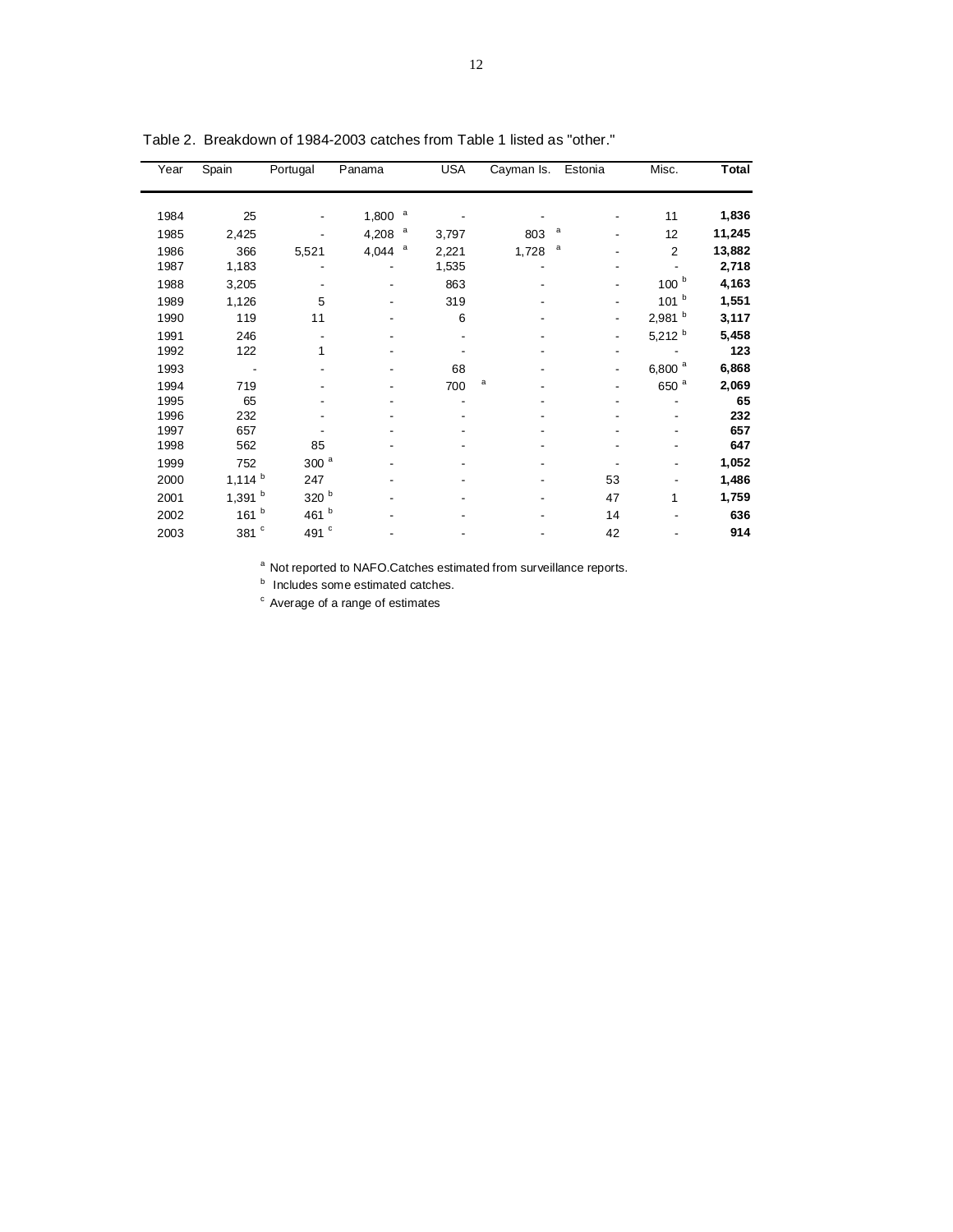|      | BIOMASS (000t) |       |      | ABUNDANCE (MILLIONS) |         |
|------|----------------|-------|------|----------------------|---------|
|      | <b>SPRING</b>  | FALL  |      | <b>SPRING</b>        | FALL    |
| 1984 | 217.7          |       | 1984 | 544.2                |         |
| 1985 | 146.8          |       | 1985 | 374.1                |         |
| 1986 | 138.2          |       | 1986 | 326.5                |         |
| 1987 | 124.6          |       | 1987 | 394.2                |         |
| 1988 | 81.0           |       | 1988 | 203.1                |         |
| 1989 | 103.8          |       | 1989 | 532.9                |         |
| 1990 | 103.1          | 65.8  | 1990 | 367.4                | 192.5   |
| 1991 | 93.4           | 82.4  | 1991 | 320.3                | 297.1   |
| 1992 | 61.4           | 64.5  | 1992 | 217.4                | 215.9   |
| 1993 | 93.3           | 112.8 | 1993 | 246.3                | 371.9   |
| 1994 | 55.6           | 106.4 | 1994 | 148.4                | 287.9   |
| 1995 | 70.6           | 129.8 | 1995 | 187.4                | 592.2   |
| 1996 | 175.6          | 134.3 | 1996 | 639.4                | 579.1   |
| 1997 | 174.9          | 222.9 | 1997 | 695.5                | 781.5   |
| 1998 | 202.2          | 231.6 | 1998 | 733.6                | 828.2   |
| 1999 | 365.7          | 249.9 | 1999 | 1,289.9              | 937.1   |
| 2000 | 287.5          | 335.0 | 2000 | 922.5                | 1,152.3 |
| 2001 | 366.0          | 475.8 | 2001 | 1,328.5              | 1,651.9 |
| 2002 | 199.5          | 339.7 | 2002 | 690.9                | 1,174.8 |
| 2003 | 386.5          | 368.3 | 2003 | 1,250.1              | 1,262.6 |

Table 3. A comparison of the biomass and abundance estimates from Canadian spring and fall surveys of Div. 3LNO, 1984-2003.

# BIOMASS ESTIMATES (000 t) FOR SPRING AND FALL SURVEYS, BY DIVISION

|      |      | <b>SPRING</b> |                 |      | <b>FALL</b> |      |
|------|------|---------------|-----------------|------|-------------|------|
|      | 3L   | 3N            | 30 <sup>2</sup> | 3L   | 3N          | 30   |
| 1984 | 21.9 | 167.7         | 28.2            |      |             |      |
| 1985 | 21.1 | 88.2          | 37.5            |      |             |      |
| 1986 | 12.6 | 95.1          | 30.5            |      |             |      |
| 1987 | 5.8  | 77.5          | 41.2            |      |             |      |
| 1988 | 3.7  | 51.4          | 25.8            |      |             |      |
| 1989 | 4.0  | 78.3          | 21.5            |      |             |      |
| 1990 | 2.2  | 75.7          | 25.1            | 2.1  | 46.5        | 17.3 |
| 1991 | 1.1  | 69.1          | 23.3            | 1.0  | 50.9        | 30.5 |
| 1992 | 0.2  | 49.6          | 11.6            | 0.9  | 44.1        | 19.4 |
| 1993 | 0.1  | 50.8          | 42.4            | 1.1  | 94.2        | 17.5 |
| 1994 | 0.0  | 46.3          | 9.2             | 0.0  | 95.5        | 10.9 |
| 1995 | 0.0  | 57.9          | 12.7            | 1.2  | 102.8       | 25.7 |
| 1996 | 1.1  | 103.9         | 70.6            | 2.2  | 113.2       | 18.9 |
| 1997 | 0.5  | 121.3         | 53.2            | 1.3  | 164.2       | 57.5 |
| 1998 | 0.5  | 143.7         | 58.0            | 5.2  | 173.6       | 52.8 |
| 1999 | 28.5 | 238.5         | 98.7            | 9.6  | 191.9       | 48.4 |
| 2000 | 17.5 | 197.3         | 72.1            | 12.5 | 252.8       | 69.7 |
| 2001 | 4.4  | 297.9         | 63.6            | 25.5 | 368.9       | 81.4 |
| 2002 | 0.6  | 147.3         | 51.6            | 13.6 | 272.7       | 53.5 |
| 2003 | 34.3 | 280.2         | 72.0            | 18.6 | 252.0       | 97.7 |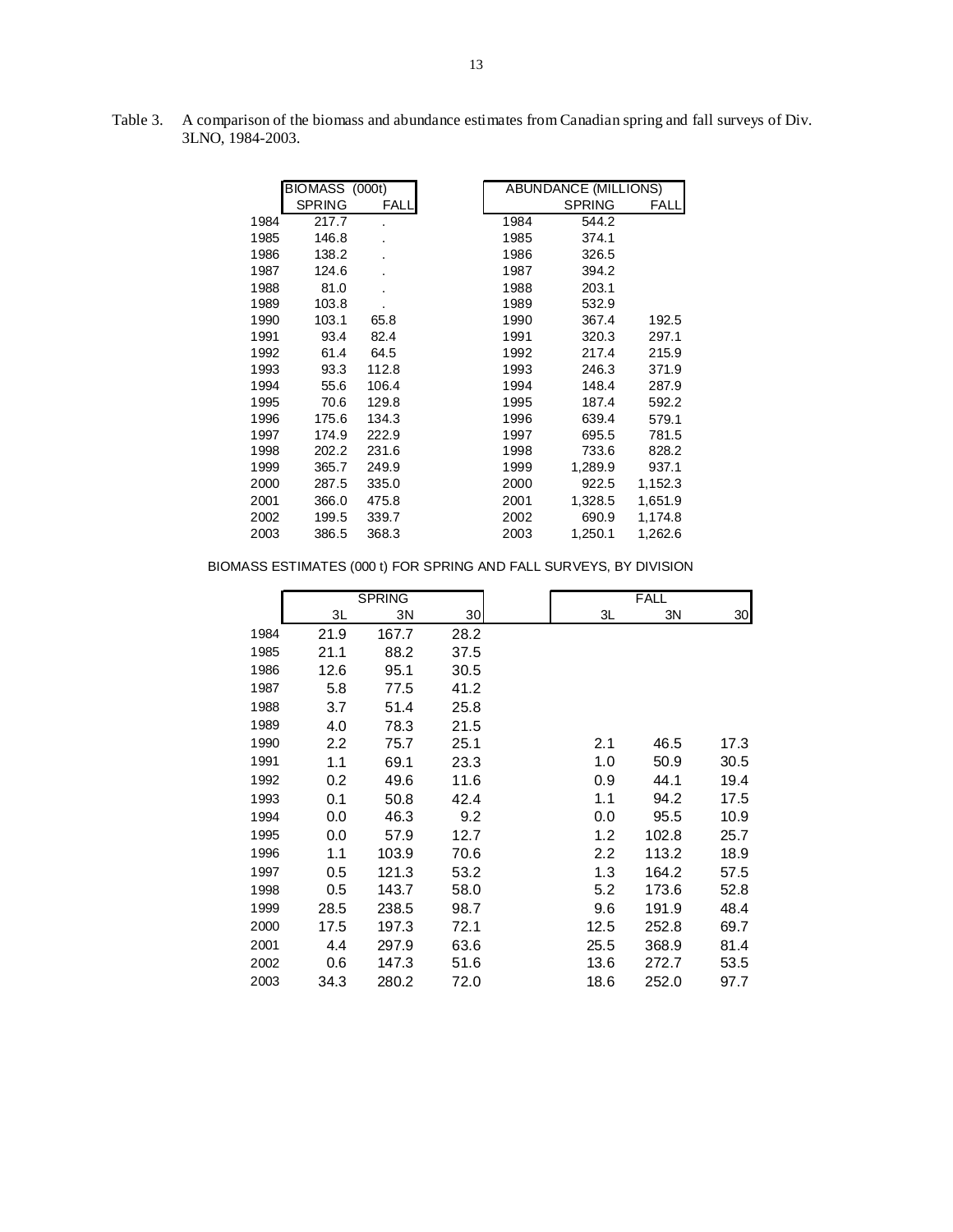|             |             | <b>SPRING</b> |              |             | FALL         |              |
|-------------|-------------|---------------|--------------|-------------|--------------|--------------|
| <b>YEAR</b> | <b>MEAN</b> | <b>UPPER</b>  | <b>LOWER</b> | <b>MEAN</b> | <b>UPPER</b> | <b>LOWER</b> |
| 1984        | 32.0        | 40.6          | 23.4         |             |              |              |
| 1985        | 14.6        | 17.4          | 11.7         |             |              |              |
| 1986        | 14.1        | 18.3          | 9.8          |             |              |              |
| 1987        | 12.7        | 16.3          | 9.2          |             |              |              |
| 1988        | 8.2         | 10.5          | 6.0          |             |              |              |
| 1989        | 10.6        | 14.4          | 6.7          |             |              |              |
| 1990        | 10.6        | 14.1          | 7.0          | 6.6         | 10.0         | 3.2          |
| 1991        | 9.5         | 12.4          | 6.6          | 8.1         | 11.6         | 4.7          |
| 1992        | 6.0         | 9.0           | 3.1          | 6.7         | 10.8         | 2.6          |
| 1993        | 9.1         | 14.0          | 4.2          | 11.3        | 16.9         | 5.8          |
| 1994        | 5.3         | 8.8           | 1.8          | 10.4        | 16.7         | 4.1          |
| 1995        | 6.9         | 9.8           | 3.9          | 12.6        | 16.0         | 9.3          |
| 1996        | 17.1        | 20.5          | 13.6         | 12.0        | 15.9         | 8.0          |
| 1997        | 17.0        | 22.5          | 11.6         | 19.7        | 24.1         | 15.3         |
| 1998        | 25.7        | 32.4          | 19.0         | 19.9        | 24.5         | 15.3         |
| 1999        | 35.3        | 42.5          | 28.1         | 23.4        | 28.3         | 18.6         |
| 2000        | 27.9        | 33.3          | 22.5         | 28.7        | 39.7         | 17.7         |
| 2001        | 34.9        | 49.2          | 20.5         | 40.3        | 49.8         | 30.7         |
| 2002        | 19.2        | 24.3          | 14.1         | 28.7        | 36.7         | 20.7         |
| 2003        | 37.2        | 42.8          | 31.5         | 32.6        | 40.0         | 25.2         |

Table 4. A comparison of average weights per tow of catches of yellowtail flounder from the Canadian surveys of Div. 3LNO. Upper and lower refer to approx. 95% confidence intervals.

| Table 5. | Length weight relationships used to produce an index |  |  |  |     |  |  |
|----------|------------------------------------------------------|--|--|--|-----|--|--|
|          | of female SSB from the spring survey.                |  |  |  | The |  |  |
|          | relationships<br>the<br>Ωf<br>are                    |  |  |  |     |  |  |
|          | $log(weight)=(a*log(length))+b).$                    |  |  |  |     |  |  |

| Year          | $\alpha$ | b       |
|---------------|----------|---------|
| prior to 1990 | 3.10     | $-5.19$ |
| 1990          | 3.19     | $-5.33$ |
| 1991          | 3.05     | $-5.12$ |
| 1992          | 3.02     | $-5.06$ |
| 1993          | 3.11     | $-5.20$ |
| 1994          | 3.09     | $-5.19$ |
| 1995          | 3.10     | $-5.20$ |
| 1996          | 3.09     | $-5.15$ |
| 1997          | 3.09     | $-5.17$ |
| 1998          | 3.05     | $-5.11$ |
| 1999          | 3.15     | $-5.27$ |
| 2000          | 3.17     | $-5.32$ |
| 2001          | 3.09     | $-5.20$ |
| 2002          | 3.08     | $-5.20$ |
| 2003          | 3.09     | $-5.22$ |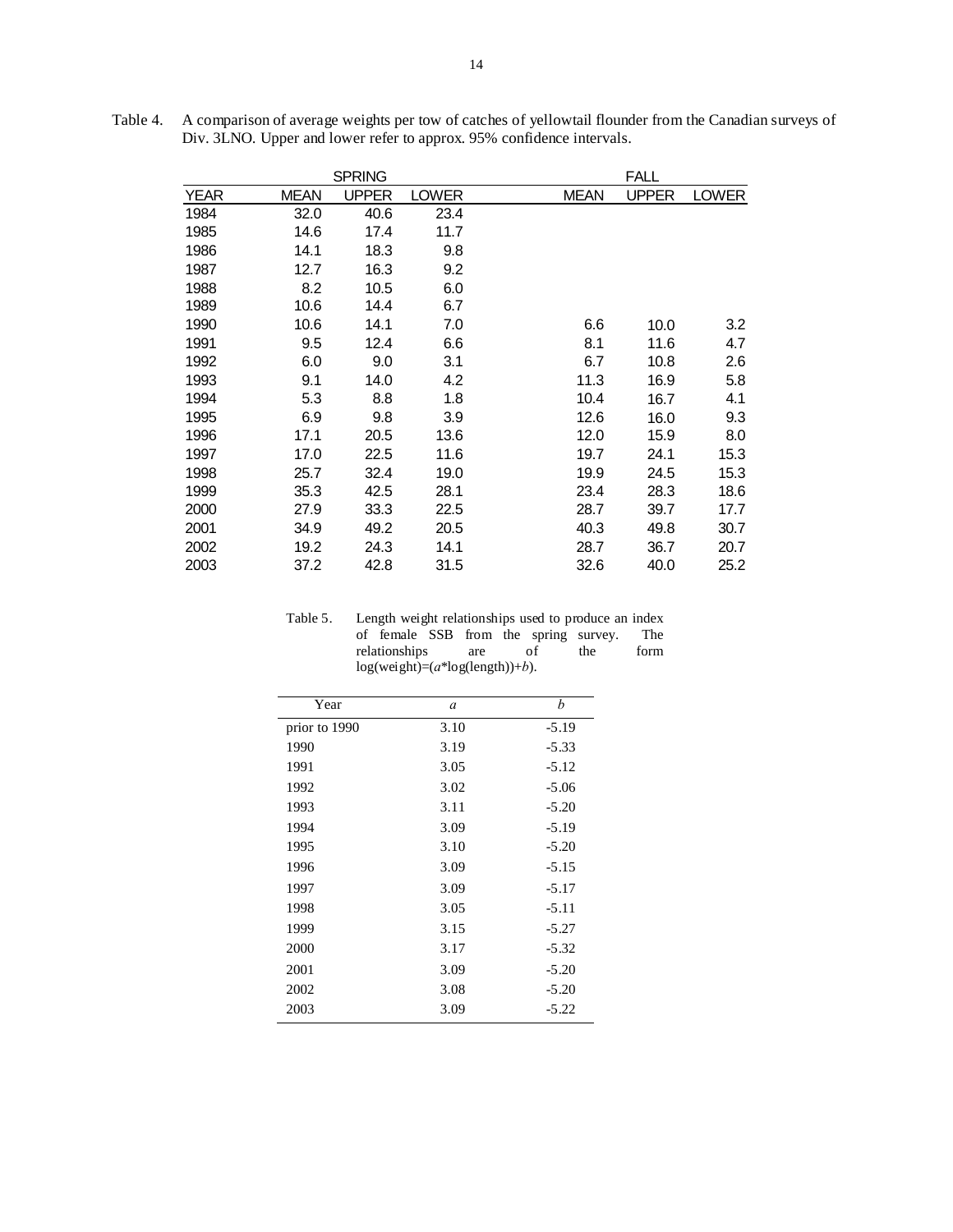|      | Canadian survey biomass indices |                       |       |             |        |                               |  |  |  |  |  |
|------|---------------------------------|-----------------------|-------|-------------|--------|-------------------------------|--|--|--|--|--|
|      |                                 | <b>Campelen units</b> |       | unconverted |        | <b>Survey Biomass indices</b> |  |  |  |  |  |
| Year | Catch (000t)                    | <b>Spring</b>         | Fall  | Yankee      | Russia | Spain (Campelen)              |  |  |  |  |  |
| 1965 | 3.130                           |                       |       |             |        |                               |  |  |  |  |  |
| 1966 | 7.026                           |                       |       |             |        |                               |  |  |  |  |  |
| 1967 | 8.878                           |                       |       |             |        |                               |  |  |  |  |  |
| 1968 | 13.340                          |                       |       |             |        |                               |  |  |  |  |  |
| 1969 | 15.708                          |                       |       |             |        |                               |  |  |  |  |  |
| 1970 | 26.426                          |                       |       |             |        |                               |  |  |  |  |  |
| 1971 | 37.342                          |                       |       | 96.9        |        |                               |  |  |  |  |  |
| 1972 | 39.259                          |                       |       | 79.2        | 106.0  |                               |  |  |  |  |  |
| 1973 | 32.815                          |                       |       | 51.7        | 217.0  |                               |  |  |  |  |  |
| 1974 | 24.313                          |                       |       | 40.3        | 129.0  |                               |  |  |  |  |  |
| 1975 | 22.894                          |                       |       | 37.4        | 126.0  |                               |  |  |  |  |  |
| 1976 | 8.057                           |                       |       | 41.7        | 131.0  |                               |  |  |  |  |  |
| 1977 | 11.638                          |                       |       | 65.0        | 188.0  |                               |  |  |  |  |  |
| 1978 | 15.466                          |                       |       | 44.3        | 110.0  |                               |  |  |  |  |  |
| 1979 | 18.351                          |                       |       | 38.5        | 98.0   |                               |  |  |  |  |  |
| 1980 | 12.377                          |                       |       | 51.4        | 164.0  |                               |  |  |  |  |  |
| 1981 | 14.680                          |                       |       | 45.0        | 158.0  |                               |  |  |  |  |  |
| 1982 | 13.319                          |                       |       | 43.1        | 125.0  |                               |  |  |  |  |  |
| 1983 | 10.473                          |                       |       |             |        |                               |  |  |  |  |  |
| 1984 | 16.735                          | 217.7                 |       |             | 132.0  |                               |  |  |  |  |  |
| 1985 | 28.963                          | 146.8                 |       |             | 85.0   |                               |  |  |  |  |  |
| 1986 | 30.176                          | 138.2                 |       |             | 42.0   |                               |  |  |  |  |  |
| 1987 | 16.314                          | 124.6                 |       |             | 30.0   |                               |  |  |  |  |  |
| 1988 | 16.158                          | 81.0                  |       |             | 23.0   |                               |  |  |  |  |  |
| 1989 | 10.207                          | 103.8                 |       |             | 44.0   |                               |  |  |  |  |  |
| 1990 | 13.986                          | 103.1                 | 66.4  |             | 27.0   |                               |  |  |  |  |  |
| 1991 | 16.203                          | 93.4                  | 82.8  |             | 27.5   |                               |  |  |  |  |  |
| 1992 | 10.762                          | 61.4                  | 64.2  |             |        |                               |  |  |  |  |  |
| 1993 | 13.615                          | 93.3                  | 114.8 |             |        |                               |  |  |  |  |  |
| 1994 | 2.069                           | 55.6                  | 106.8 |             |        |                               |  |  |  |  |  |
| 1995 | 0.067                           | 70.6                  | 126.8 |             |        | 9.3                           |  |  |  |  |  |
| 1996 | 0.232                           | 175.6                 | 136.0 |             |        | 43.3                          |  |  |  |  |  |
| 1997 | 0.658                           | 174.9                 | 215.0 |             |        | 38.7                          |  |  |  |  |  |
| 1998 | 4.386                           | 202.2                 | 231.6 |             |        | 122.6                         |  |  |  |  |  |
| 1999 | 6.894                           | 365.7                 | 249.9 |             |        | 197.0                         |  |  |  |  |  |
| 2000 | 11.161                          | 287.5                 | 335.0 |             |        | 144.7                         |  |  |  |  |  |
| 2001 | 14.145                          | 366.0                 | 475.8 |             |        | 182.7                         |  |  |  |  |  |
| 2002 | 10.698                          | 199.5                 | 339.7 |             |        | 148.5                         |  |  |  |  |  |
| 2003 | 13.806                          | 386.5                 | 368.3 |             |        | 136.8                         |  |  |  |  |  |
| 2004 | 14.500                          |                       |       |             |        |                               |  |  |  |  |  |

Table 6. Inputs to ASPIC model (Standard formulation, Appendix 1)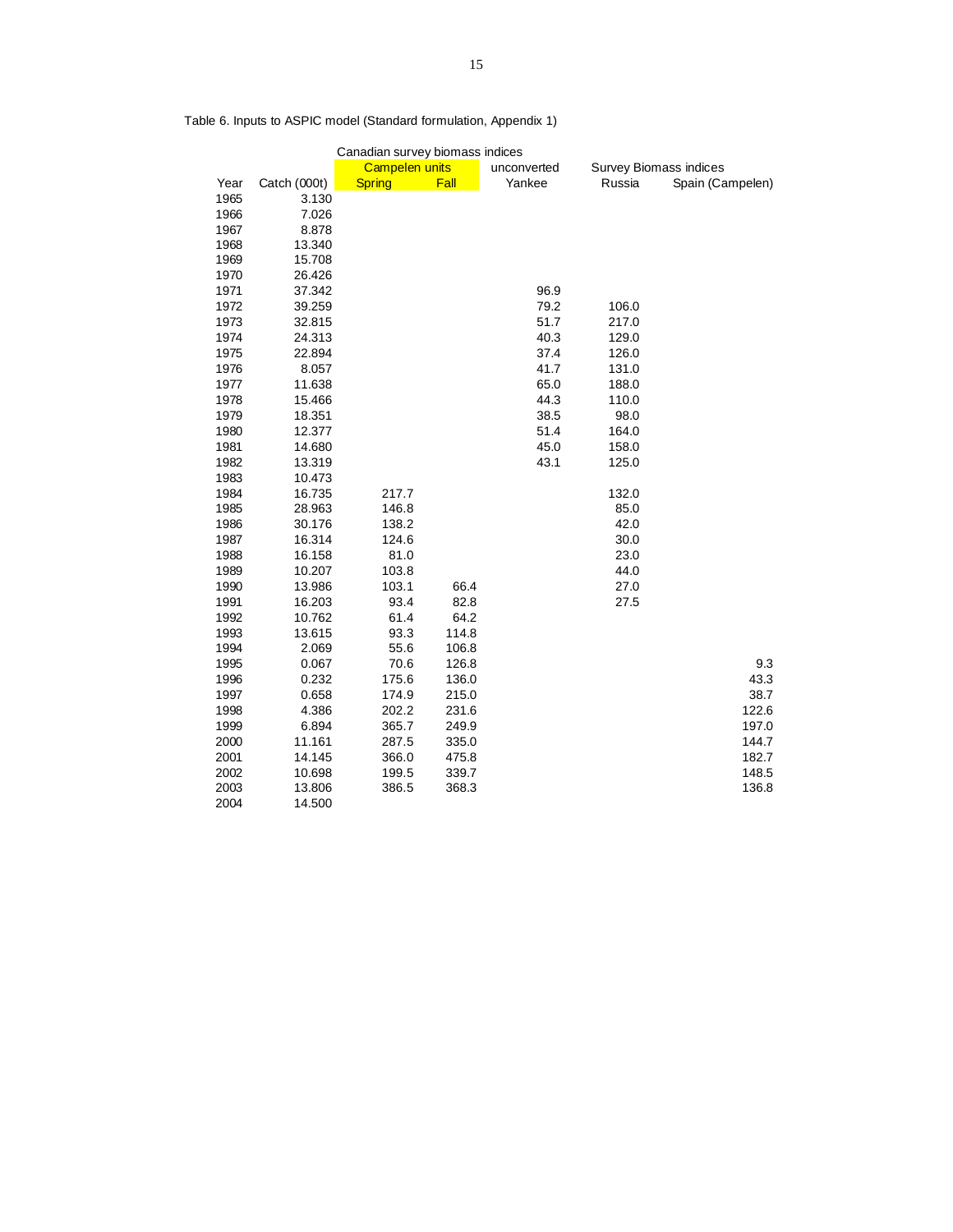Table 7 – Input file for bootstrapped ASPIC run shown in Appendix 1.

| ' BOT'          | ## Mode (FIT, IRF, BOT)                                                 |
|-----------------|-------------------------------------------------------------------------|
|                 | '3LNO ytail (v3.81, 2002 formulation with 2004 data) 2004=TAC' ## Title |
| 'EFF'           | ## Error type ('EFF' = condition on yield)                              |
| $\mathbf{1}$    | ## Verbosity (0 to 4)                                                   |
| 500             | ## Number of bootstrap trials, <= 1000                                  |
| 2 50000         | ## Monte Carlo search enable $(0,1,2)$ , N trials                       |
| $1d-6$          | ## Convergence crit. set to same as 2001 and 2002                       |
| $3d-6$          | ## Convergence crit. for restarts                                       |
| $1d-2$          | ## Convergence crit. for estimating effort                              |
| 5.0             | ## Maximum F when estimating effort                                     |
| 1               | ## Statistical weight for B1 > K as residual                            |
| 5               | ## Number of data series (fisheries)                                    |
| 1 1 1 1 1       | ## Statistical weights for fisheries                                    |
| $\overline{2}$  | ## B1-ratio (starting quess)                                            |
| 13 <sup>2</sup> | ## MSY (starting quess)                                                 |
| 0.5             | ## r (starting quess)                                                   |
| 3 1 3 1 3       | ## q (starting quess)                                                   |
| 1 1 1 1 1 1 1 1 | ## Flags to estimate parameters                                         |
| 1 50            | ## Min and max allowable MSY                                            |
| 0.15            | ## Min and max allowable r                                              |
| 9114895         | ## Random number seed change by plus 1                                  |
| 40              | ## Number of years of data.                                             |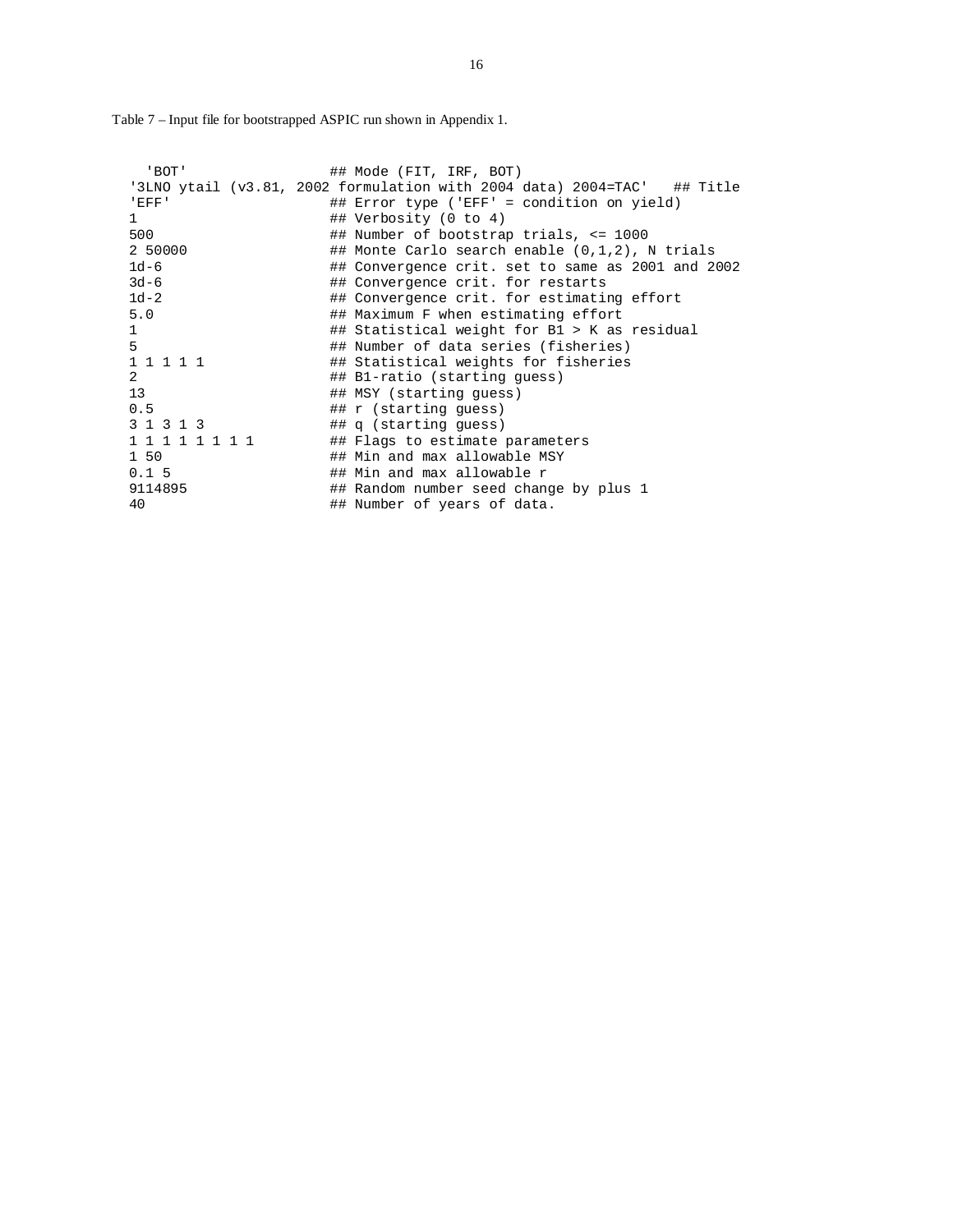Table 8. Medium term projections for Yellowtail flounder. The 5,25,50,75 & 95th percentiles of fishing mortality, biomass, . yield,B/Bmsy (Br) are shown for a fishing mortality of 2/3Fmsy.

The results are derived from an ASPIC bootstrap run (500 iterations) with a catch constraint of 14,500 tonnes in 2004.

| F       | 2005   | 2006   | 2007   | 2008   | 2009   | 2010   | 2011   | 2012   | 2013   | 2014   |
|---------|--------|--------|--------|--------|--------|--------|--------|--------|--------|--------|
| 5       | 0.127  | 0.127  | 0.127  | 0.127  | 0.127  | 0.127  | 0.127  | 0.127  | 0.127  | 0.127  |
| 25      | 0.139  | 0.139  | 0.139  | 0.139  | 0.139  | 0.139  | 0.139  | 0.139  | 0.139  | 0.139  |
| 50      | 0.145  | 0.145  | 0.145  | 0.145  | 0.145  | 0.145  | 0.145  | 0.145  | 0.145  | 0.145  |
| 75      | 0.153  | 0.153  | 0.153  | 0.153  | 0.153  | 0.153  | 0.153  | 0.153  | 0.153  | 0.153  |
| 95      | 0.180  | 0.180  | 0.180  | 0.180  | 0.180  | 0.180  | 0.180  | 0.180  | 0.180  | 0.180  |
| Fmsy    | 0.217  | 0.217  | 0.217  | 0.217  | 0.217  | 0.217  | 0.217  | 0.217  | 0.217  | 0.217  |
| 2/3Fmsy | 0.145  | 0.145  | 0.145  | 0.145  | 0.145  | 0.145  | 0.145  | 0.145  | 0.145  | 0.145  |
|         |        |        |        |        |        |        |        |        |        |        |
| в       | 2005   | 2006   | 2007   | 2008   | 2009   | 2010   | 2011   | 2012   | 2013   | 2014   |
| 5       | 83.64  | 85.87  | 87.40  | 88.85  | 90.07  | 91.06  | 91.71  | 92.24  | 92.68  | 93.04  |
| 25      | 97.64  | 99.19  | 100.26 | 101.11 | 101.88 | 102.46 | 102.80 | 103.11 | 103.38 | 103.48 |
| 50      | 102.62 | 103.59 | 104.43 | 104.98 | 105.34 | 105.65 | 105.88 | 106.12 | 106.30 | 106.40 |
| 75      | 107.20 | 107.44 | 107.93 | 108.34 | 108.69 | 109.06 | 109.27 | 109.48 | 109.60 | 109.70 |
| 95      | 113.98 | 115.62 | 116.38 | 118.07 | 118.55 | 120.03 | 121.62 | 122.34 | 122.93 | 123.37 |
|         |        |        |        |        |        |        |        |        |        |        |
| Y       | 2005   | 2006   | 2007   | 2008   | 2009   | 2010   | 2011   | 2012   | 2013   | 2014   |
| 5       | 14.79  | 14.77  | 14.76  | 14.76  | 14.75  | 14.75  | 14.75  | 14.74  | 14.74  | 14.74  |
| 25      | 14.93  | 15.02  | 15.08  | 15.13  | 15.16  | 15.19  | 15.21  | 15.22  | 15.23  | 15.24  |
| 50      | 15.02  | 15.18  | 15.30  | 15.39  | 15.46  | 15.52  | 15.56  | 15.59  | 15.62  | 15.64  |
| 75      | 15.11  | 15.34  | 15.53  | 15.67  | 15.78  | 15.86  | 15.94  | 15.99  | 16.03  | 16.06  |
| 95      | 15.27  | 15.64  | 15.93  | 16.18  | 16.37  | 16.52  | 16.65  | 16.74  | 16.81  | 16.86  |
|         |        |        |        |        |        |        |        |        |        |        |
| Br      | 2005   | 2006   | 2007   | 2008   | 2009   | 2010   | 2011   | 2012   | 2013   | 2014   |
| 5       | 0.99   | 1.02   | 1.04   | 1.05   | 1.06   | 1.07   | 1.08   | 1.09   | 1.09   | 1.10   |
| 25      | 1.16   | 1.19   | 1.20   | 1.22   | 1.23   | 1.24   | 1.24   | 1.25   | 1.25   | 1.26   |
| 50      | 1.26   | 1.28   | 1.29   | 1.30   | 1.31   | 1.32   | 1.32   | 1.32   | 1.33   | 1.33   |
| 75      | 1.35   | 1.37   | 1.37   | 1.38   | 1.38   | 1.39   | 1.39   | 1.39   | 1.39   | 1.39   |
| 95      | 1.46   | 1.46   | 1.46   | 1.46   | 1.46   | 1.46   | 1.46   | 1.46   | 1.46   | 1.46   |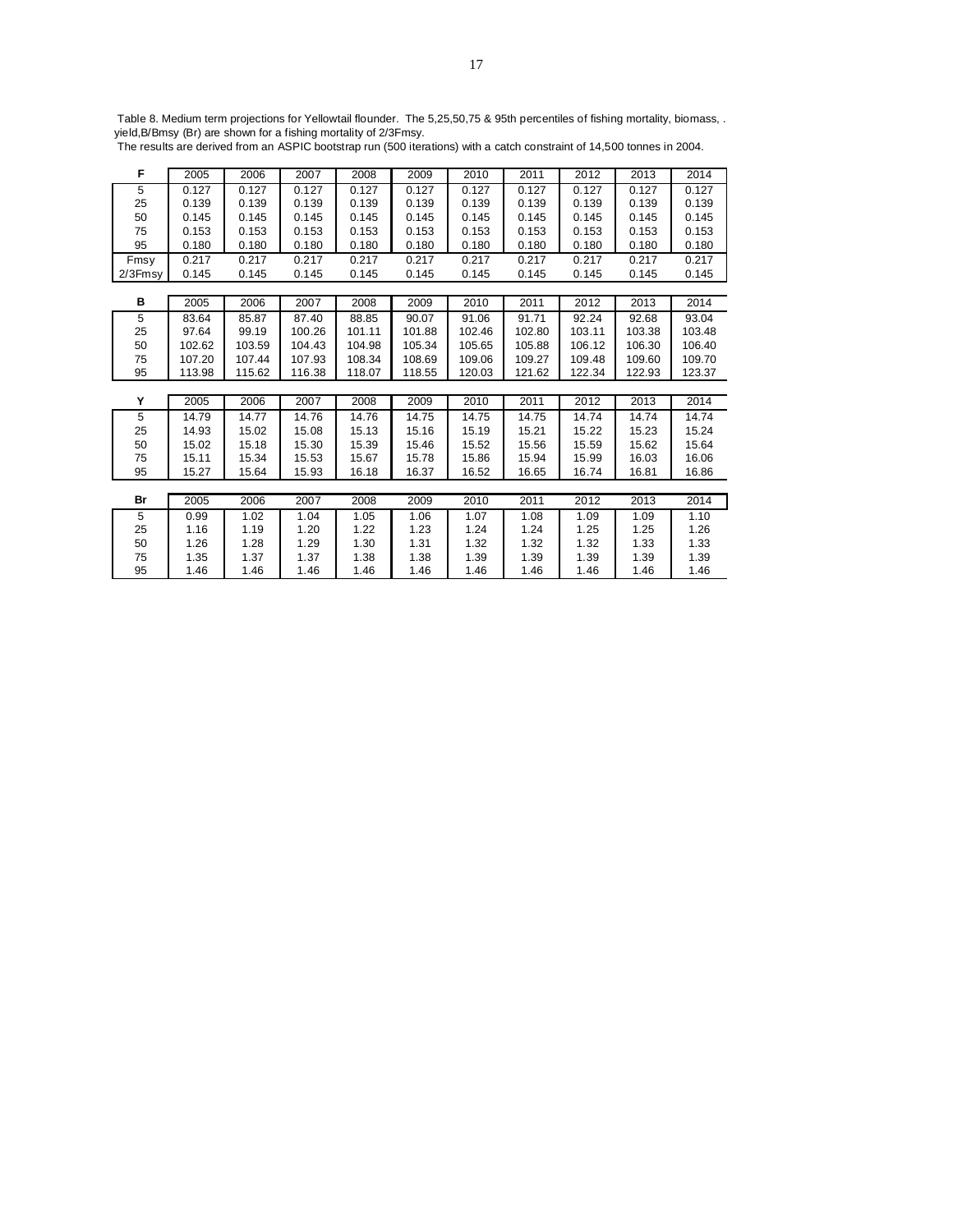

Fig. 1. Catches (Canadian and total) and TACs, Div. 3LNO yellowtail flounder.



Fig. 2. Comparison of length frequencies of yellowtail from Portuguese and Canadian fisheries in 2003.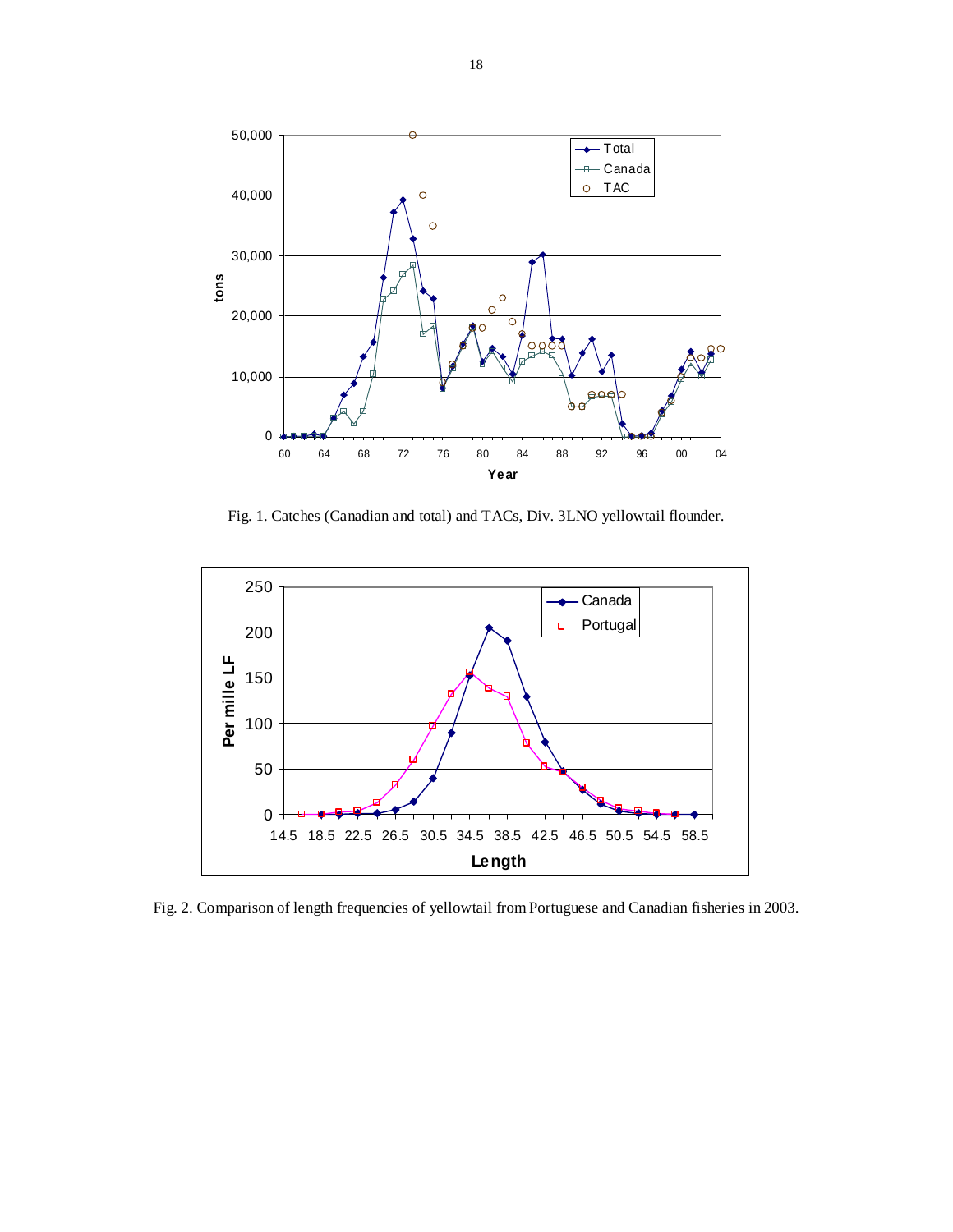

Fig. 3. Canadian spring and fall estimates of biomass of yellowtail flounder in Div. 3LNO with 95% confidence intervals.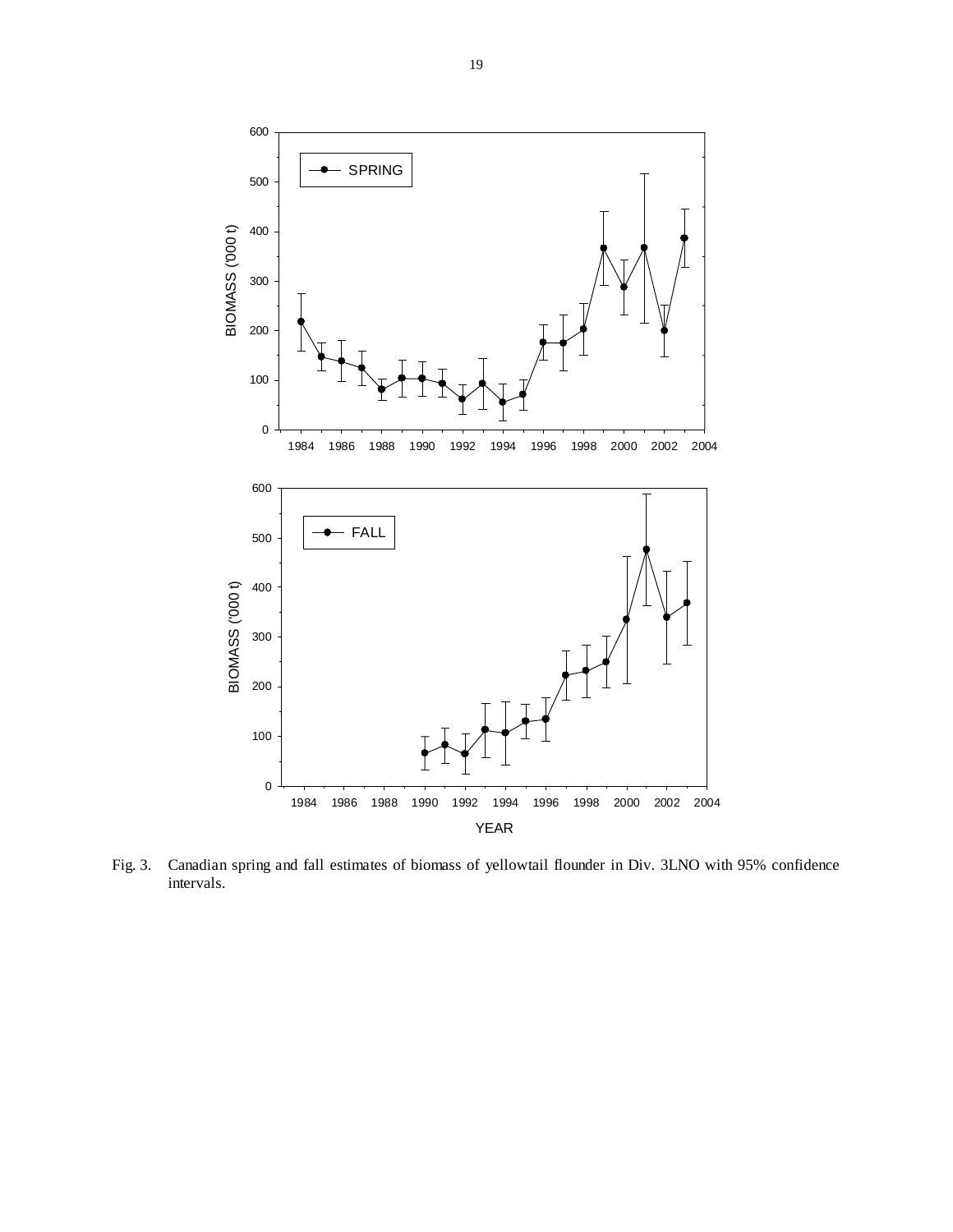

Fig. 4. Regression of Canadian spring and fall estimates of yellowtail flounder biomass in Div. 3LNO, 1990-2003.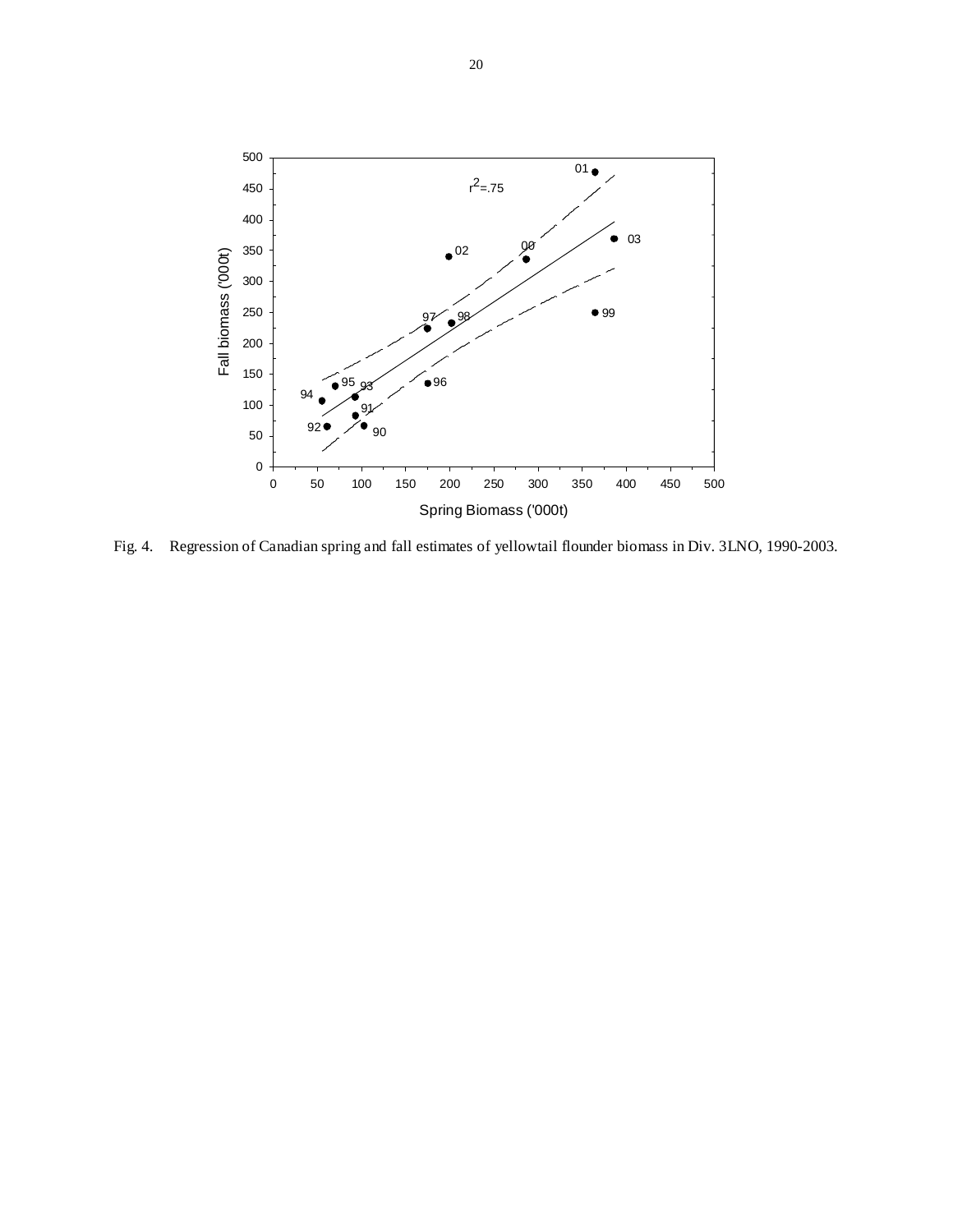

Fig. 5. Length frequency of yellowtail flounder in the spring surveys of Div. 3LNO, 1990-2003 (combined sexes).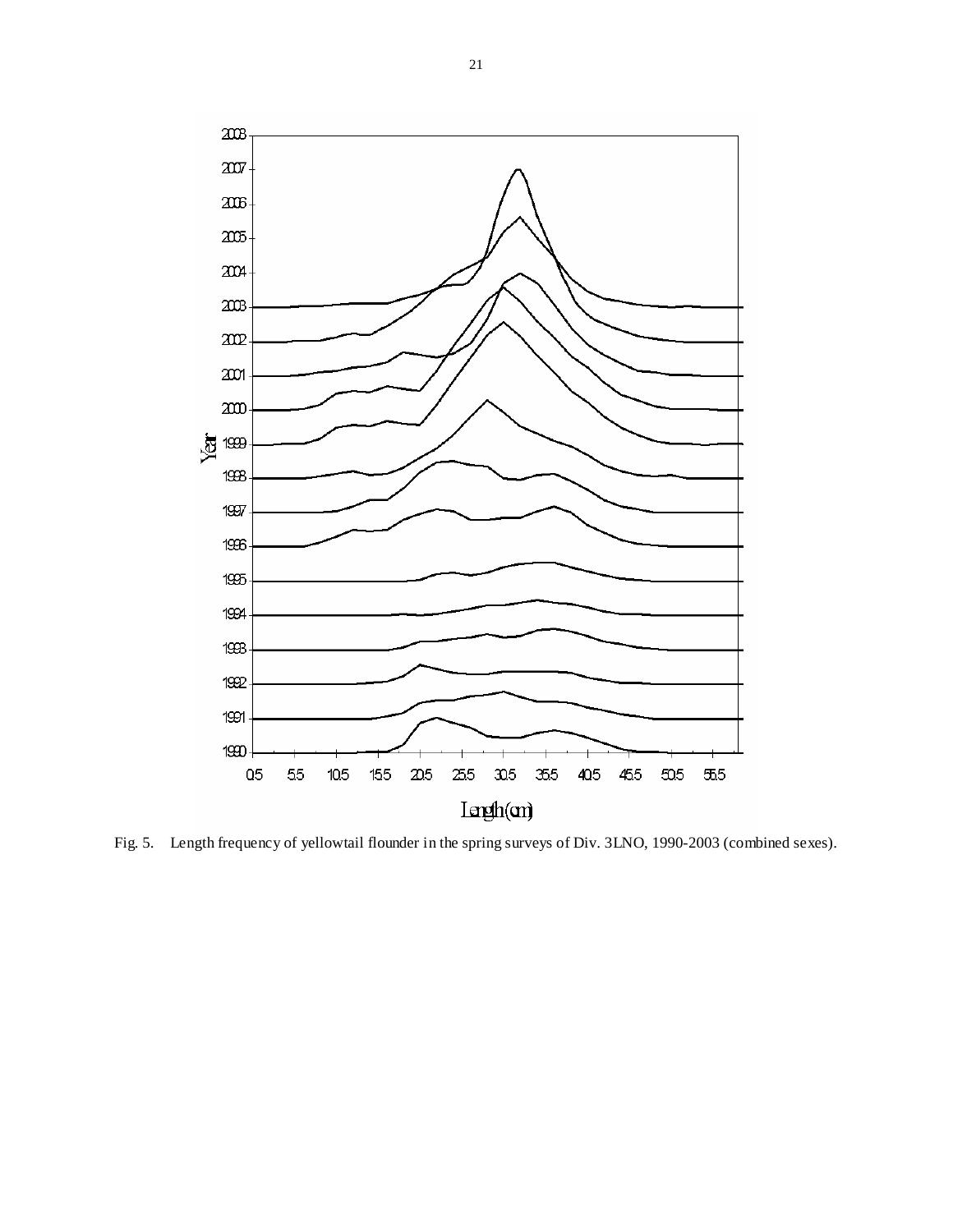

Fig. 6. Length frequency of yellowtail flounder in the fall surveys of Div. 3LNO, 1990-2003 (combined sexes).



Fig. 7. Converted biomass estimates from Spanish surveys in the NRA of Div. 3NO. Error bars are 1 standard deviation.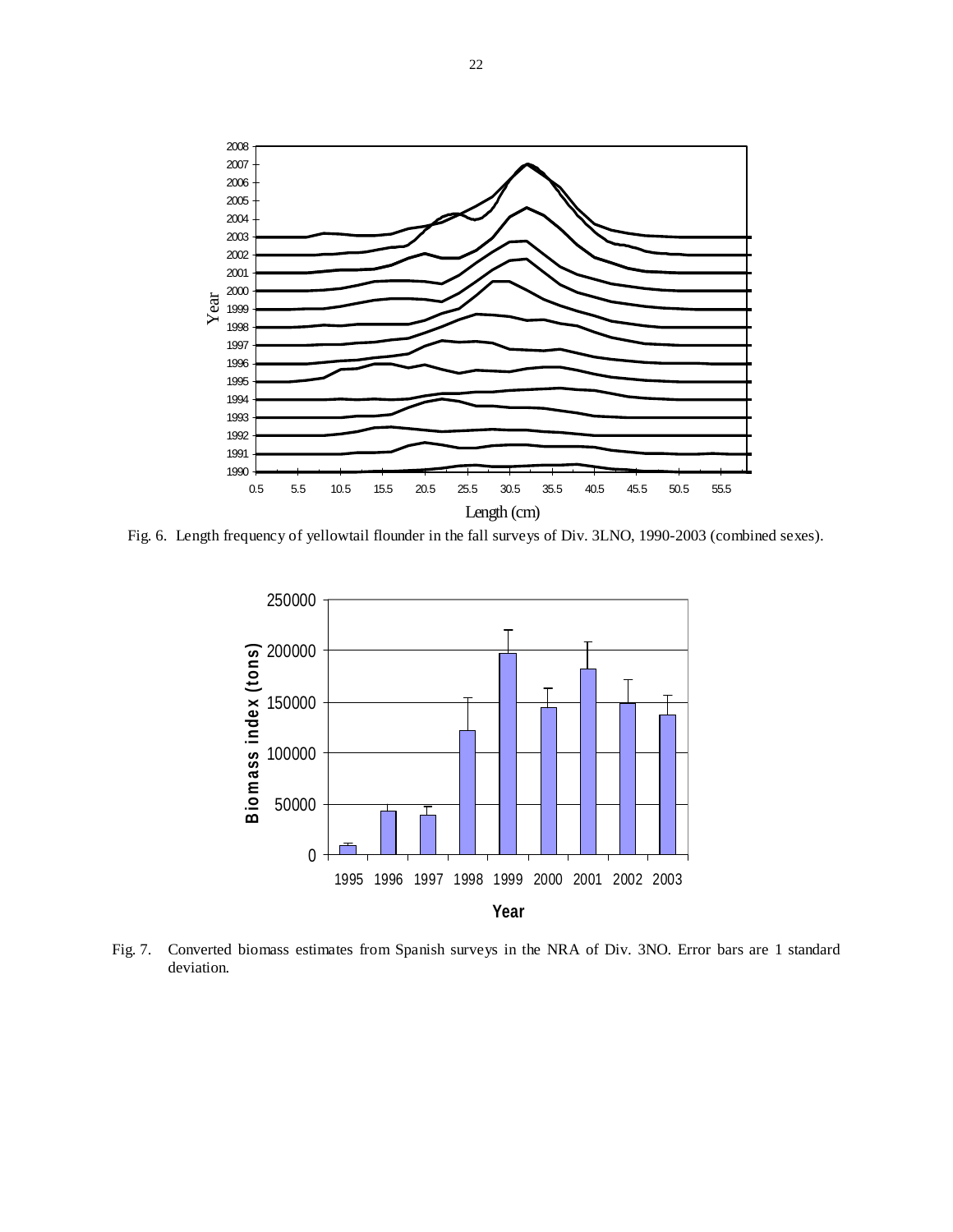

Fig 8. Size distribution of yellowtail flounder in select years on the Grand Banks, NAFO Divisions 3LNO. The contour line is the 200 m depth. The blue line at  $44^{\circ}$ . 30N in Div. 3N is the approximate northern limit of the nursery area bounded by  $51^0$ W and 43<sup>0</sup>.30N.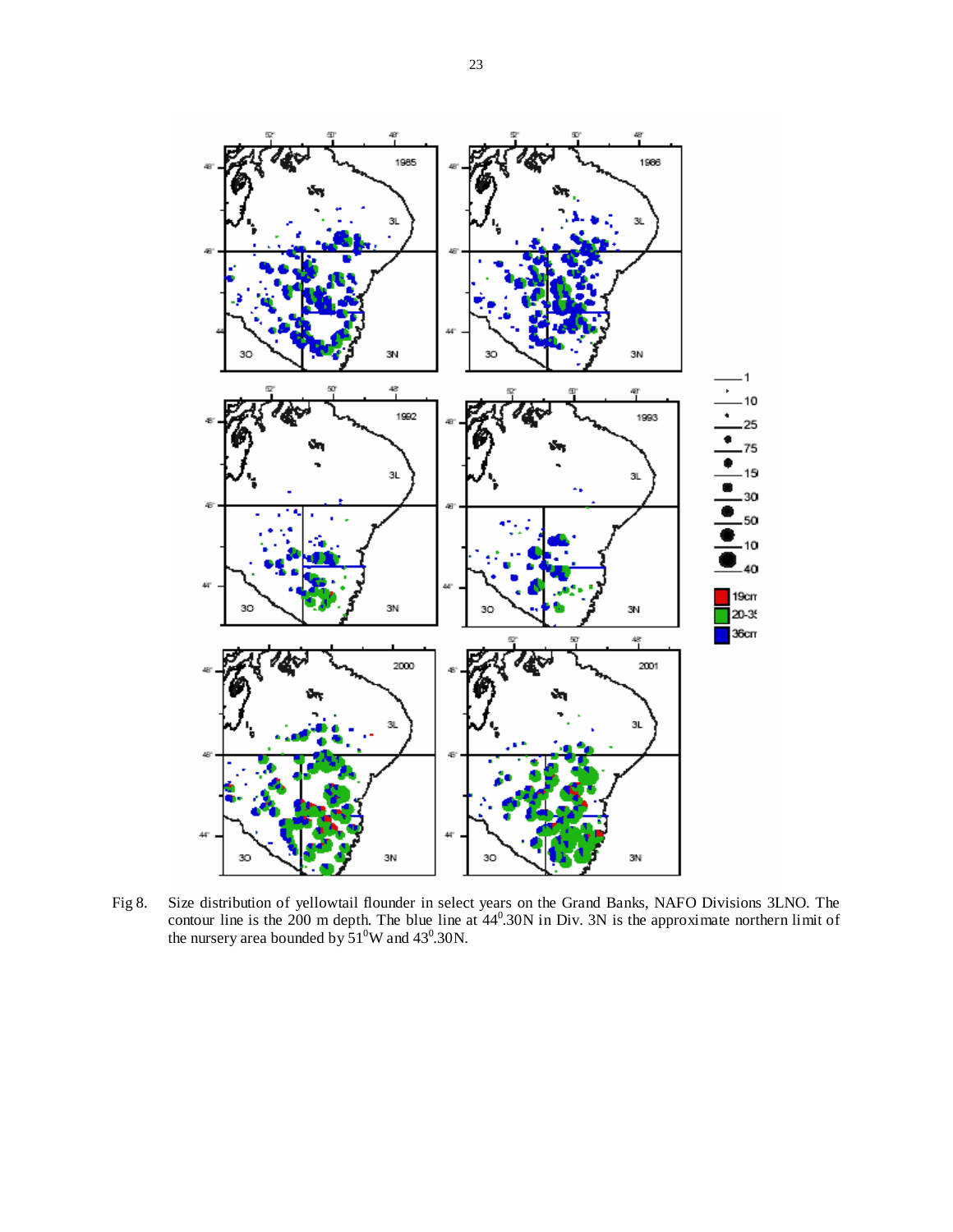

Fig. 9. Length at 50% maturity of male and female yellowtail flounder from annual Canadian research vessel surveys of Div. 3LNO from 1984 to 2003.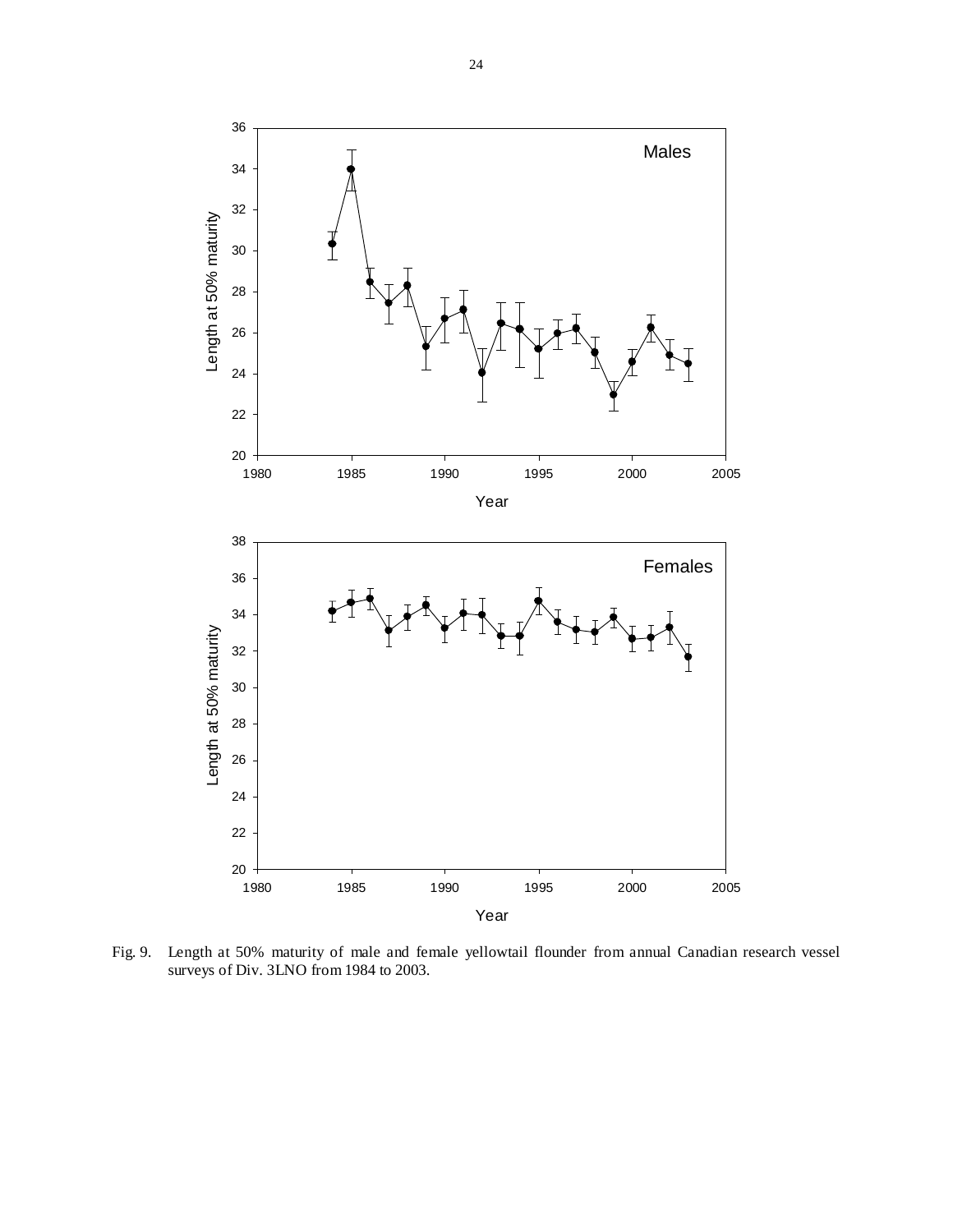

Fig 10a. Index of female spawning stock biomass ('000t) for Div. 3LNO yellowtail flounder as calculated from Canadian spring research vessel surveys from 1984-2003.



Fig 10b. Cohort strength model, 3LNO yellowtail, from Canadian survey data (from 2002 assessment, Walsh et al 2002).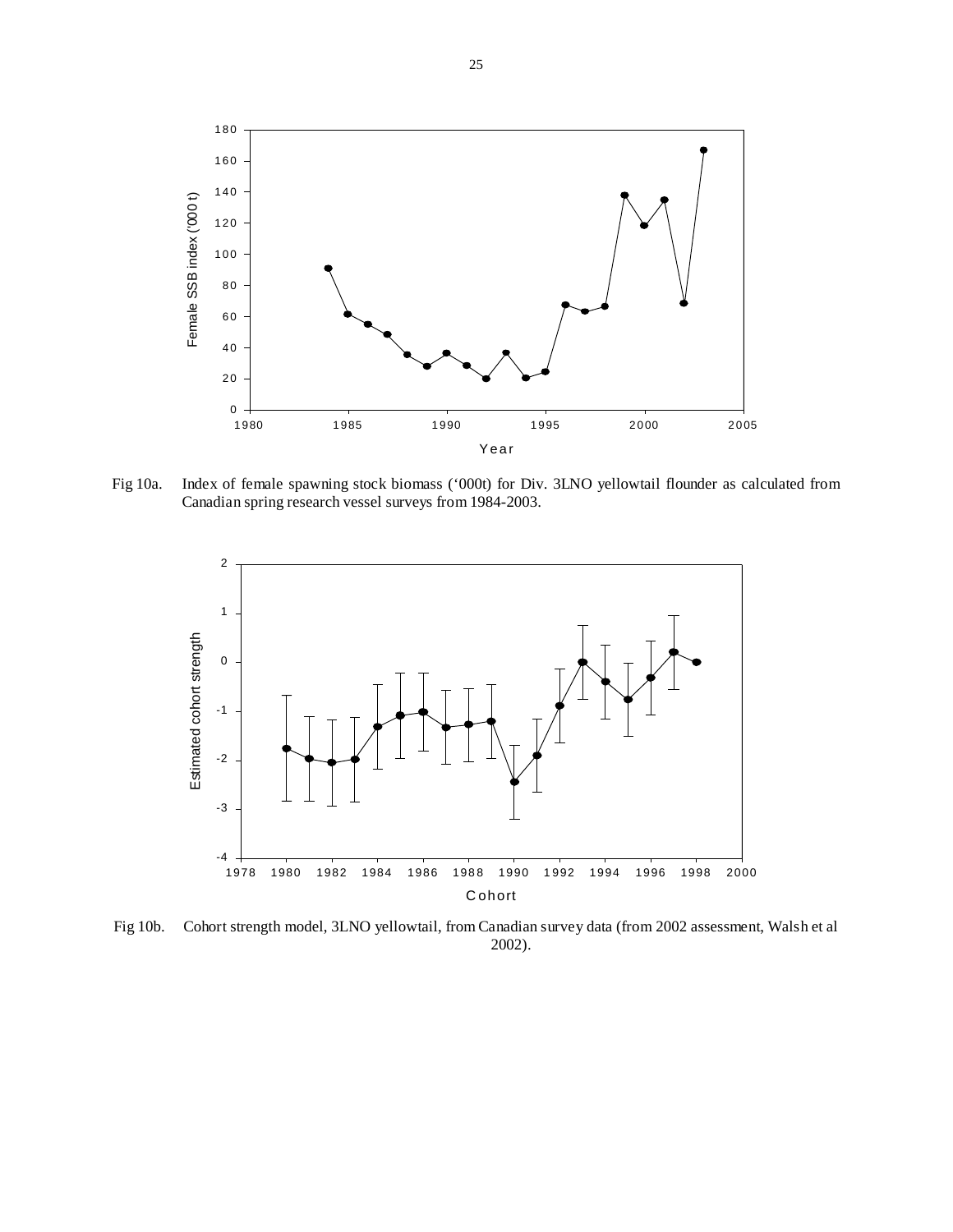

Fig. 11. Results of ASPIC model (Appendix 1), for yellowtail flounder in Div. 3LNO. Biomass is shown relative to  $B_{\text{msy}}$ , and Fishing mortality relative to  $F_{\text{msy}}$ .



Fig. 12. Results of current assessment of yellowtail in Div. 3LNO placed in contect of a Precautionary Approach framework. 80% confidence limits from ASPIC results are indicated for the 2004 estimates of relative B and relative F.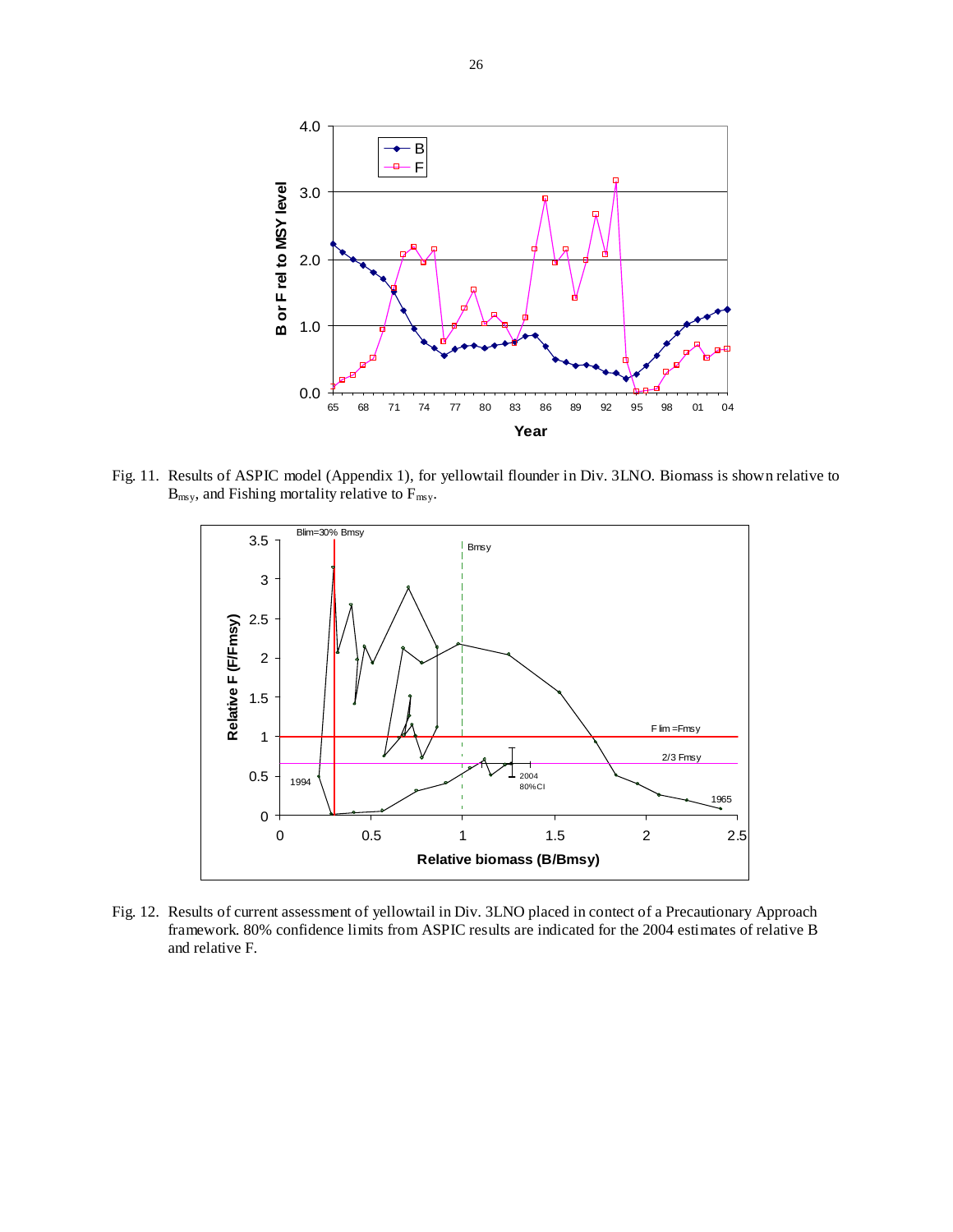

Fig. 13. Biomass/ $B_{MSY}$  from standard ASPIC formulation, and a formulation without the Russian survey data. CPUE from Canadian vessels from 1965-72 shown for comparison.



Fig. 14. Yellowtail flounder in Div. 3LNO: The probability of biomass being less than  $B_{\text{msy}}$  for medium term projections at fishing mortalities of 2/3  $F_{\text{msy}}$ , 75%  $F_{\text{msy}}$ , and 85%  $F_{\text{msy}}$ . The results are derived from an ASPIC bootstrap run (500 iterations) with catch = TAC of 14 500 tons in 2004.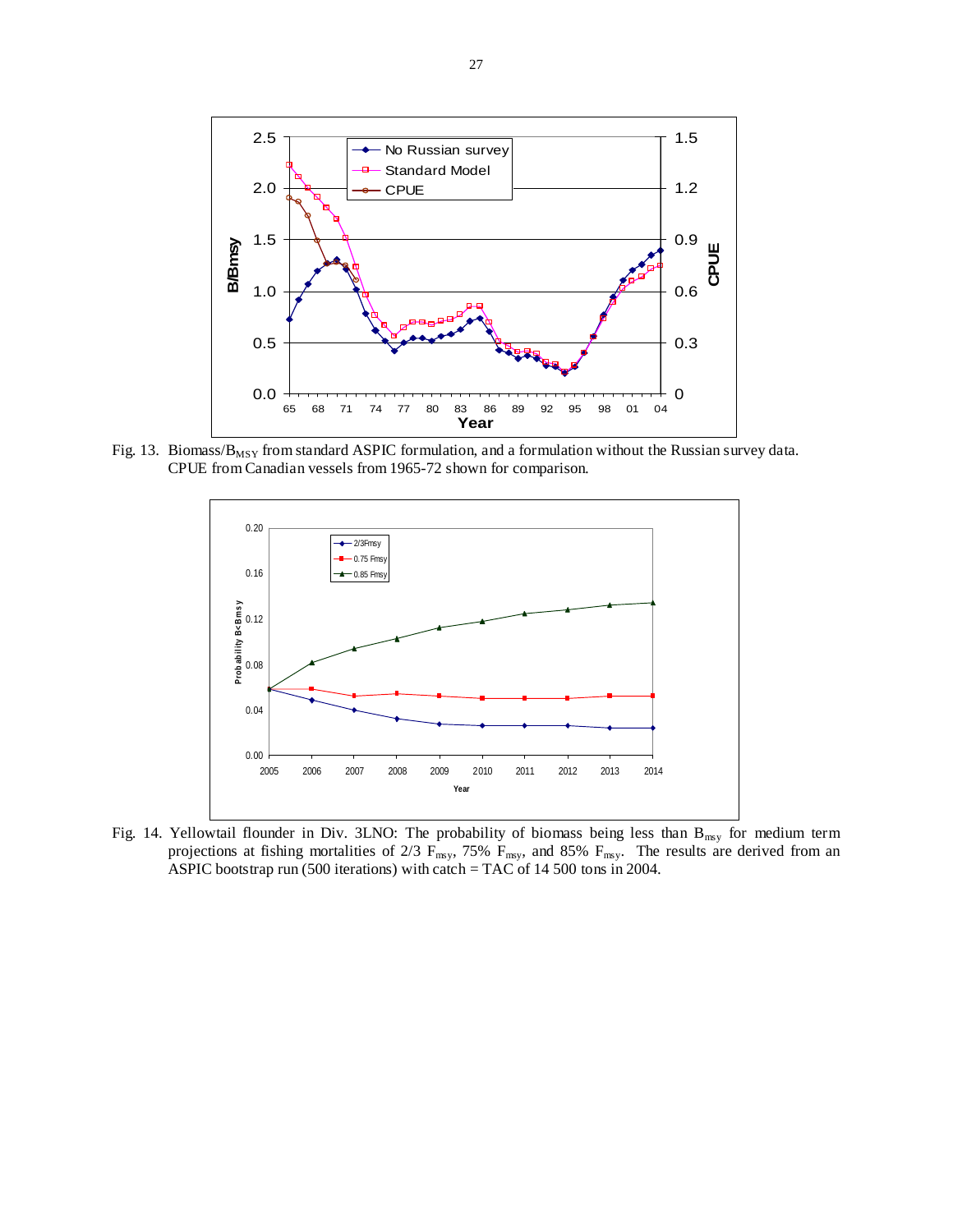## **APPENDIX 1**

|      | 3LNO ytail (v3.81, 2002 formulation with 2004 data) 2004=TAC                                                                     | Page 1<br>13 Jun 2004 at 17:49.47                              |
|------|----------------------------------------------------------------------------------------------------------------------------------|----------------------------------------------------------------|
|      | ASPIC -- A Surplus-Production Model Including Covariates (Ver. 3.81)                                                             | BOT Mode                                                       |
|      | Author: Michael H. Prager; NOAA/NMFS/S.E. Fisheries Science Center<br>101 Pivers Island Road; Beaufort, North Carolina 28516 USA | ASPIC User's Manual<br>is available gratis<br>from the author. |
| Ref: | Prager, M. H. 1994. A suite of extensions to a nonequilibrium<br>surplus-production model. Fishery Bulletin 92: 374-389.         |                                                                |

CONTROL PARAMETERS USED (FROM INPUT FILE)

| Number of years analyzed:           | 40            | Number of bootstrap trials:      |               | 500     |
|-------------------------------------|---------------|----------------------------------|---------------|---------|
| Number of data series:              |               | Lower bound on MSY:              | $1.000E + 00$ |         |
| Objective function computed:        | in effort     | Upper bound on MSY:              | $5.000E + 01$ |         |
| Relative conv. criterion (simplex): | 1.000E-06     | Lower bound on r:                | 1.000E-01     |         |
| Relative conv. criterion (restart): | $3.000E - 06$ | Upper bound on r:                | $5.000E + 00$ |         |
| Relative conv. criterion (effort):  | $1.000E-02$   | Random number seed:              |               | 9114895 |
| Maximum F allowed in fitting:       | 5,000         | Monte Carlo search mode, trials: |               | 50000   |
|                                     |               |                                  |               |         |

PROGRAM STATUS INFORMATION (NON-BOOTSTRAPPED ANALYSIS) code 0 ------------------------------------------------------------------------------------------------------------------------

Normal convergence.

CORRELATION AMONG INPUT SERIES EXPRESSED AS CPUE (NUMBER OF PAIRWISE OBSERVATIONS BELOW) ------------------------------------------------------------------------------------------------------------------------

| $\mathbf{1}$   | Fishery-catch/Spring biomass     | 1,000<br>20       |                   |                                       |          |            |  |
|----------------|----------------------------------|-------------------|-------------------|---------------------------------------|----------|------------|--|
| $\overline{2}$ | Canadian Yankee Survey           | 0.000<br>$\Omega$ | 1.000<br>12       |                                       |          |            |  |
| 3.             | Canadian Fall Survey             | 0.870<br>14       | 0.000<br>$\Omega$ | 1.000<br>14                           |          |            |  |
| 4              | Russian Survey                   | 0.933<br>8        | 11                | $0.198$ 1.000 1.000<br>$\mathfrak{D}$ | 19       |            |  |
| 5.             | Spanish Survey Converted biomass | 0.845<br>9        | $\Omega$          | $0.000$ $0.774$ $0.000$<br>9          | $\Omega$ | 1.000<br>9 |  |
|                |                                  |                   | $\mathfrak{D}$    | 3                                     | 4        | 5          |  |

GOODNESS-OF-FIT AND WEIGHTING FOR NON-BOOTSTRAPPED ANALYSIS

|            | Loss component number and title                               | Weighted<br>SSE                 | N           | Weighted<br>MSE | Current<br>weight | Suggested<br>weight | R-squared<br>in CPUE |
|------------|---------------------------------------------------------------|---------------------------------|-------------|-----------------|-------------------|---------------------|----------------------|
| $Loss(-1)$ | SSE in yield                                                  | $0.000E + 00$                   |             |                 |                   |                     |                      |
| Loss(0)    | Penalty for B1R > 2                                           | $1.108E - 02$                   |             | N/A             | $1.000E + 00$     | N/A                 |                      |
| Loss(1)    | Fishery-catch/Spring biomass                                  | $1.024E + 00$                   | $20 \Omega$ | $5.689E - 02$   | $1.000E + 00$     | $1.237E + 00$       | 0.788                |
| Loss(2)    | Canadian Yankee Survey                                        | $2.651E - 01$                   | 12          | $2.651E - 02$   | $1.000E + 00$     | $2.654E + 00$       | 0.802                |
| Loss(3)    | Canadian Fall Survey                                          | 1.045E+00                       | 14          | $8.711E - 02$   | $1.000E + 00$     | $8.077E - 01$       | 0.860                |
| Loss(4)    | Russian Survey                                                | $4.916E + 00$                   | 19          | $2.892E - 01$   | $1.000E + 00$     | $2.433E - 01$       | 0.296                |
| Loss(5)    | Spanish Survey Converted biomass<br>TOTAL OBJECTIVE FUNCTION: | $2.969E + 00$<br>1.02306422E+01 | 9           | $4.241E - 01$   | $1.000E + 00$     | $1.659E - 01$       | 0.485                |

NOTE: B1-ratio constraint term contributing to loss. Sensitivity analysis advised.

|  | Number of restarts required for convergence:   |  | 18     |  |                                            |  |  |
|--|------------------------------------------------|--|--------|--|--------------------------------------------|--|--|
|  | Est. B-ratio coverage index (0 worst, 2 best): |  | 1.7906 |  | < These two measures are defined in Prager |  |  |
|  | Est. B-ratio nearness index (0 worst, 1 best): |  | 1.0000 |  | et al. (1996), Trans. A.F.S. 125:729       |  |  |

MODEL PARAMETER ESTIMATES (NON-BOOTSTRAPPED)

| Parameter |                                       | Estimate      | Starting quess | Estimated | User quess |
|-----------|---------------------------------------|---------------|----------------|-----------|------------|
| B1R       | Starting biomass ratio, year 1965     | $2.222E+00$   | $2.000E + 00$  |           |            |
| MSY       | Maximum sustainable yield             | 1.755E+01     | $1.300E + 01$  |           |            |
| r.        | Intrinsic rate of increase            | $4.379E - 01$ | $5.000E - 01$  |           |            |
| .         | Catchability coefficients by fishery: |               |                |           |            |
| q(1)      | Fishery-catch/Spring biomass          | $3.220E + 00$ | $3.000E + 00$  |           |            |
| q(2)      | Canadian Yankee Survey                | $8.261E - 01$ | $1.000E + 00$  |           |            |
| q(3)      | Canadian Fall Survey                  | $3.647E + 00$ | $3.000E + 00$  |           |            |
| q(4)      | Russian Survey                        | 1.669E+00     | $1.000E + 00$  |           |            |
| q(5)      | Spanish Survey Converted biomass      | 1.303E+00     | $3.000E + 00$  |           |            |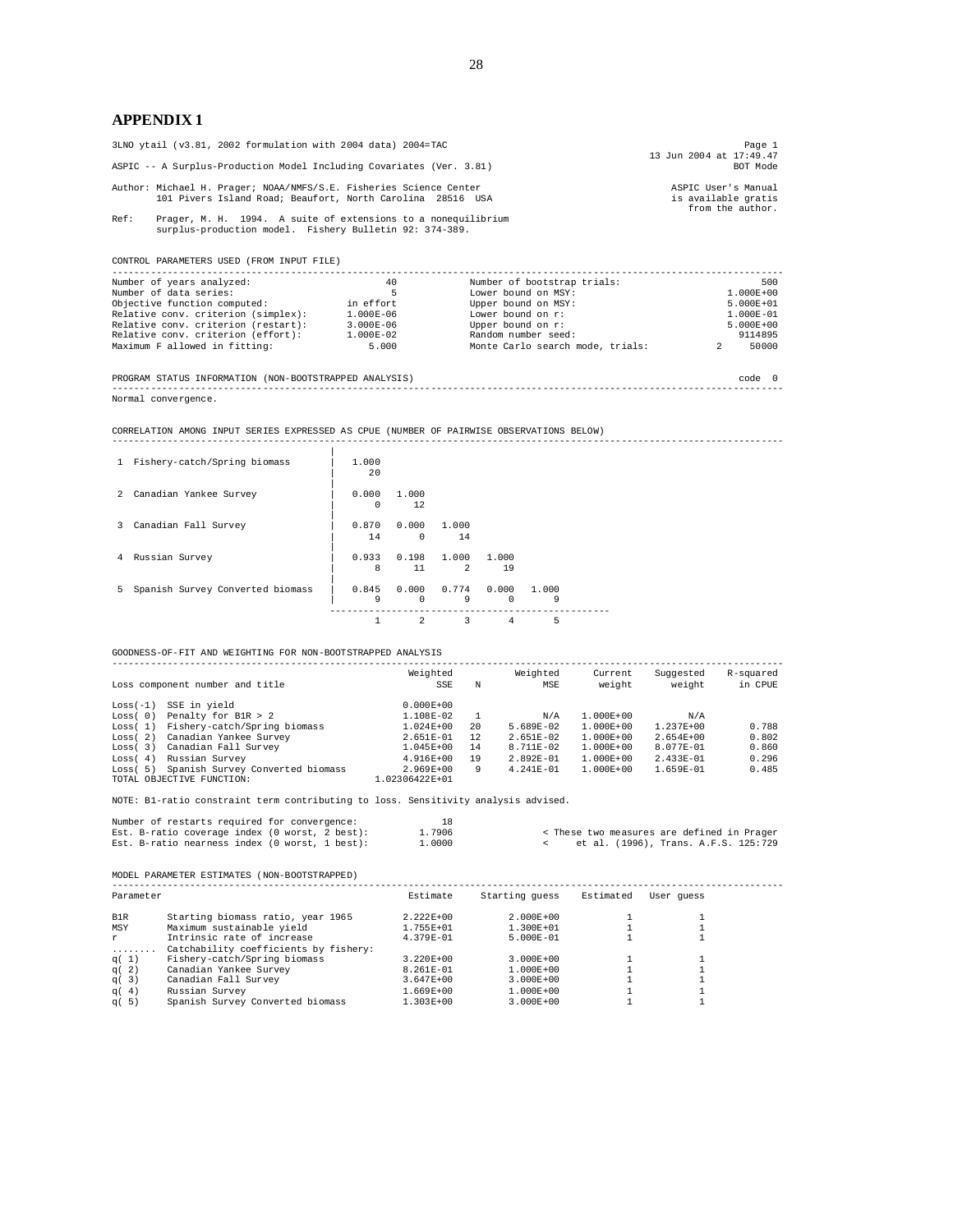MANAGEMENT PARAMETER ESTIMATES (NON-BOOTSTRAPPED)

| Parameter |                                                                              | Estimate      | Formula         | Related quantity                             |
|-----------|------------------------------------------------------------------------------|---------------|-----------------|----------------------------------------------|
| MSY       | Maximum sustainable yield                                                    | 1.755E+01     | Kr/4            |                                              |
| К         | Maximum stock biomass                                                        | $1.603E + 02$ |                 |                                              |
| Bmsy      | Stock biomass at MSY                                                         | $8.014E + 01$ | K/2             |                                              |
| Fmsy      | Fishing mortality at MSY                                                     | 2.190E-01     | r/2             |                                              |
| F(0.1)    | Management benchmark                                                         | 1.971E-01     | $0.9*Fmsy$      |                                              |
| Y(0,1)    | Equilibrium yield at $F(0.1)$                                                | 1.737E+01     | $0.99*$ MSY     |                                              |
| B-ratio   | Ratio of B(2005) to Bmsy                                                     | 1.275E+00     |                 |                                              |
| F-ratio   | Ratio of F(2004) to Fmsy                                                     | $6.536E-01$   |                 |                                              |
|           | $F01$ -mult Ratio of $F(0.1)$ to $F(2004)$                                   | 1.377E+00     |                 |                                              |
| Y-ratio   | Proportion of MSY avail in 2005                                              | $9.243E - 01$ | $2*Br - Br^2$   | $Ye(2005) = 1.622E+01$                       |
| .         | Fishing effort at MSY in units of each fishery:                              |               |                 |                                              |
|           | fmsy(1) Fishery-catch/Spring biomass<br>formulation with 2004 data) 2004=TAC | $6.800E-02$   | $r/2\alpha(-1)$ | $f(0.1) = 6.120E-023LMO$ ytail (v3.81, 2002) |

ESTIMATED POPULATION TRAJECTORY (NON-BOOTSTRAPPED)

------------------------------------------------------------------------------------------------------------------------

|     |       | Estimated | Estimated     | Estimated     | Observed      | Model         | Estimated     | Ratio of      | Ratio of      |
|-----|-------|-----------|---------------|---------------|---------------|---------------|---------------|---------------|---------------|
|     | Year  | total     | starting      | average       | total         | total         | surplus       | F mort        | biomass       |
| Obs | or ID | F mort    | biomass       | biomass       | yield         | yield         | production    | to Fmsy       | to Bmsy       |
| 1   | 1965  | 0.018     | 1.781E+02     | 1.731E+02     | 3.130E+00     | 3.130E+00     | $-6.065E+00$  | 8.259E-02     | $2.222E+00$   |
| 2   | 1966  | 0.043     | 1.689E+02     | 1.641E+02     | 7.026E+00     | 7.026E+00     | $-1.741E+00$  | 1.955E-01     | 2.107E+00     |
| 3   | 1967  | 0.057     |               | $1.562E + 02$ |               | 8.878E+00     |               |               |               |
|     |       |           | 1.601E+02     |               | 8.878E+00     |               | 1.713E+00     | 2.595E-01     | 1.998E+00     |
| 4   | 1968  | 0.090     | 1.529E+02     | 1.483E+02     | 1.334E+01     | 1.334E+01     | 4.819E+00     | 4.107E-01     | $1.908E + 00$ |
| 5   | 1969  | 0.112     | 1.444E+02     | 1.401E+02     | 1.571E+01     | 1.571E+01     | 7.703E+00     | 5.120E-01     | $1.802E + 00$ |
| 6   | 1970  | 0.206     | 1.364E+02     | 1.282E+02     | 2.643E+01     | 2.643E+01     | 1.119E+01     | 9.413E-01     | $1.702E + 00$ |
| 7   | 1971  | 0.343     | 1.212E+02     | 1.090E+02     | 3.734E+01     | 3.734E+01     | 1.510E+01     | 1.565E+00     | 1.512E+00     |
| 8   | 1972  | 0.451     | 9.893E+01     | 8.701E+01     | 3.926E+01     | 3.926E+01     | 1.729E+01     | 2.061E+00     | $1.234E+00$   |
| 9   | 1973  | 0.479     | 7.696E+01     | $6.851E + 01$ | 3.281E+01     | 3.281E+01     | 1.710E+01     | 2.187E+00     | $9.603E - 01$ |
| 10  | 1974  | 0.427     | $6.125E + 01$ | $5.688E + 01$ | 2.431E+01     | 2.431E+01     | 1.605E+01     | 1.952E+00     | 7.642E-01     |
| 11  | 1975  | 0.470     | 5.298E+01     | 4.871E+01     | 2.289E+01     | 2.289E+01     | 1.482E+01     | 2.147E+00     | 6.611E-01     |
| 12  | 1976  | 0.167     | 4.491E+01     | $4.825E + 01$ | 8.057E+00     | 8.057E+00     | 1.476E+01     | 7.627E-01     | 5.604E-01     |
| 13  | 1977  | 0.217     | 5.161E+01     | $5.361E+01$   | 1.164E+01     | 1.164E+01     | $1.562E + 01$ | 9.914E-01     | $6.440E-01$   |
| 14  | 1978  | 0.277     | 5.559E+01     | 5.580E+01     | 1.547E+01     | 1.547E+01     | $1.592E + 01$ | 1.266E+00     | 6.937E-01     |
| 15  | 1979  | 0.336     | 5.605E+01     | $5.466E+01$   | 1.835E+01     | 1.835E+01     | 1.576E+01     | $1.533E+00$   | 6.994E-01     |
| 16  | 1980  | 0.224     | 5.346E+01     | $5.520E + 01$ | 1.238E+01     | 1.238E+01     | 1.584E+01     | $1.024E + 00$ | 6.671E-01     |
| 17  | 1981  | 0.255     | 5.692E+01     | $5.766E + 01$ | 1.468E+01     | 1.468E+01     | 1.616E+01     | $1.163E + 00$ | 7.103E-01     |
| 18  | 1982  | 0.222     | 5.841E+01     | 5.998E+01     | 1.332E+01     | 1.332E+01     | $1.643E+01$   | 1.014E+00     | 7.288E-01     |
| 19  | 1983  | 0.162     | $6.152E + 01$ | $6.478E + 01$ | 1.047E+01     | 1.047E+01     | 1.689E+01     | 7.383E-01     | 7.677E-01     |
| 20  | 1984  | 0.246     | 6.794E+01     | $6.815E + 01$ | 1.673E+01     | 1.673E+01     | 1.715E+01     | 1.122E+00     | 8.478E-01     |
| 21  | 1985  | 0.470     | $6.836E + 01$ | $6.164E + 01$ | 2.896E+01     | $2.896E + 01$ | $1.653E+01$   | 2.146E+00     | $8.530E - 01$ |
| 22  | 1986  | 0.636     | 5.593E+01     | $4.744E + 01$ | 3.018E+01     | 3.018E+01     | $1.454E+01$   | 2.905E+00     | 6.979E-01     |
| 23  | 1987  | 0.425     | 4.029E+01     | $3.841E + 01$ | 1.631E+01     | $1.631E+01$   | 1.278E+01     | 1.940E+00     | $5.028E - 01$ |
| 24  | 1988  | 0.469     | 3.675E+01     | $3.443E + 01$ | 1.616E+01     | 1.616E+01     | 1.182E+01     | 2.144E+00     | 4.586E-01     |
| 25  | 1989  | 0.309     | 3.241E+01     | $3.304E + 01$ | 1.021E+01     | $1.021E + 01$ | 1.148E+01     | 1.411E+00     | 4.044E-01     |
| 26  | 1990  | 0.434     | $3.369E + 01$ | $3.225E + 01$ | 1.399E+01     | $1.399E + 01$ | $1.127E + 01$ | 1.981E+00     | $4.204E - 01$ |
| 27  | 1991  | 0.585     | 3.098E+01     | 2.769E+01     | 1.620E+01     | $1.620E + 01$ | $1.001E + 01$ | $2.673E + 00$ | 3.865E-01     |
| 28  | 1992  | 0.453     | 2.478E+01     | 2.378E+01     | 1.076E+01     | 1.076E+01     | 8.864E+00     | $2.067E + 00$ | $3.093E - 01$ |
| 29  | 1993  | 0.695     | 2.289E+01     | 1.960E+01     | 1.362E+01     | $1.362E + 01$ | 7.510E+00     | 3.172E+00     | 2.856E-01     |
|     |       |           |               |               |               |               |               |               |               |
| 30  | 1994  | 0.107     | 1.678E+01     | 1.936E+01     | 2.069E+00     | 2.069E+00     | $7.450E+00$   | 4.881E-01     | 2.094E-01     |
| 31  | 1995  | 0.003     | 2.216E+01     | 2.677E+01     | 6.700E-02     | 6.700E-02     | $9.742E + 00$ | 1.143E-02     | 2.765E-01     |
| 32  | 1996  | 0.006     | 3.184E+01     | 3.779E+01     | 2.320E-01     | 2.320E-01     | $1.261E+01$   | $2.804E - 02$ | 3.973E-01     |
| 33  | 1997  | 0.013     | 4.422E+01     | $5.133E + 01$ | 6.580E-01     | 6.580E-01     | $1.523E+01$   | 5.855E-02     | 5.518E-01     |
| 34  | 1998  | 0.067     | 5.879E+01     | $6.501E + 01$ | $4.386E+00$   | $4.386E+00$   | 1.689E+01     | 3.081E-01     | 7.336E-01     |
| 35  | 1999  | 0.090     | 7.129E+01     | $7.662E + 01$ | $6.894E + 00$ | $6.894E + 00$ | 1.749E+01     | 4.109E-01     | 8.896E-01     |
| 36  | 2000  | 0.131     | 8.188E+01     | 8.511E+01     | 1.116E+01     | 1.116E+01     | 1.747E+01     | 5.989E-01     | $1.022E + 00$ |
| 37  | 2001  | 0.158     | 8.819E+01     | 8.981E+01     | 1.414E+01     | 1.414E+01     | 1.729E+01     | 7.194E-01     | 1.100E+00     |
| 38  | 2002  | 0.113     | 9.133E+01     | $9.456E + 01$ | 1.070E+01     | 1.070E+01     | $1.697E + 01$ | 5.167E-01     | $1.140E + 00$ |
| 39  | 2003  | 0.139     | 9.760E+01     | $9.903E + 01$ | 1.381E+01     | 1.381E+01     | $1.657E+01$   | $6.367E - 01$ | $1.218E+00$   |
| 40  | 2004  | 0.143     | 1.004E+02     | $1.013E + 02$ | 1.450E+01     | 1.450E+01     | $1.632E + 01$ | $6.536E - 01$ | $1.252E+00$   |
| 41  | 2005  |           | $1.022E + 02$ |               |               |               |               |               | $1.275E + 00$ |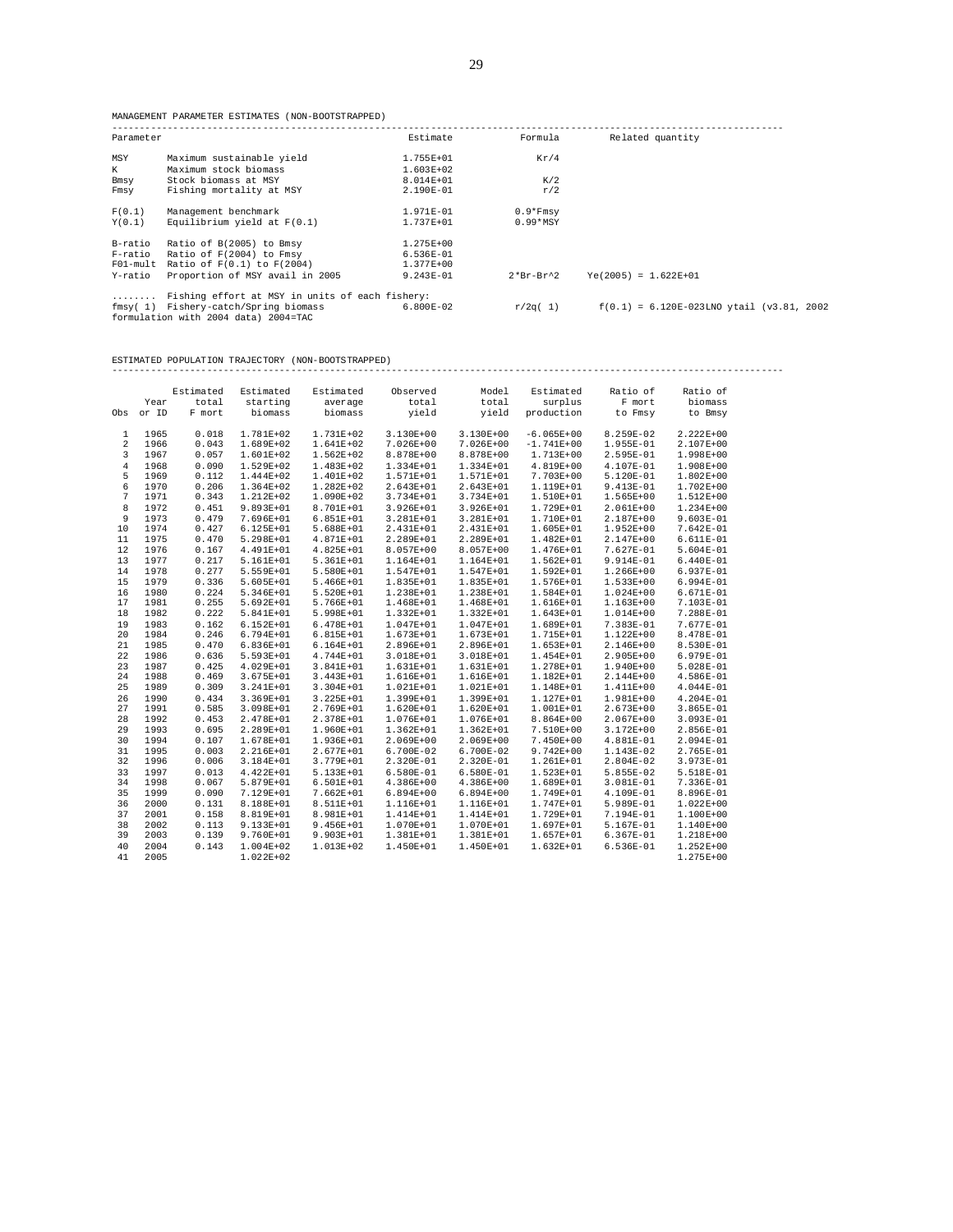|  |  |  |                                                |  | 3LNO ytail (v3.81, 2002 formulation with 2004 data) 2004=TAC |  |
|--|--|--|------------------------------------------------|--|--------------------------------------------------------------|--|
|  |  |  | RESULTS FOR DATA SERIES # 1 (NON-BOOTSTRAPPED) |  |                                                              |  |

----------------------------------------------------------------------------------------------------------------------- Data type CC: CPUE-catch series Observed Estimated Estim Observed Model Resid in Resid in<br>Obs Year CPUE CPUE F yield yield log-scale yield Obs Year CPUE CPUE F yield yield log scale yield 1 1965 \* 5.573E+02 0.0181 3.130E+00 3.130E+00 0.00000 0.000E+00 2 1966 \* 5.285E+02 0.0428 7.026E+00 7.026E+00 0.00000 0.000E+00 3 1967 \* 5.031E+02 0.0568 8.878E+00 8.878E+00 0.00000 0.000E+00 4 1968 \* 4.777E+02 0.0899 1.334E+01 1.334E+01 0.00000 0.000E+00 5 1969 \* 4.512E+02 0.1121 1.571E+01 1.571E+01 0.00000 0.000E+00 6 1970 \* 4.128E+02 0.2061 2.643E+01 2.643E+01 0.00000 0.000E+00 7 1971 \* 3.510E+02 0.3426 3.734E+01 3.734E+01 0.00000 0.000E+00 8 1972 \* 2.802E+02 0.4512 3.926E+01 3.926E+01 0.00000 0.000E+00 9 1973 \* 2.206E+02 0.4790 3.281E+01 3.281E+01 0.00000 0.000E+00 10 1974 \* 1.831E+02 0.4274 2.431E+01 2.431E+01 0.00000 0.000E+00 11 1975 \* 1.568E+02 0.4700 2.289E+01 2.289E+01 0.00000 0.000E+00 12 1976 \* 1.554E+02 0.1670 8.057E+00 8.057E+00 0.00000 0.000E+00 13 1977 \* 1.726E+02 0.2171 1.164E+01 1.164E+01 0.00000 0.000E+00 14 1978 \* 1.797E+02 0.2772 1.547E+01 1.547E+01 0.00000 0.000E+00 15 1979 \* 1.760E+02 0.3357 1.835E+01 1.835E+01 0.00000 0.000E+00 16 1980 \* 1.778E+02 0.2242 1.238E+01 1.238E+01 0.00000 0.000E+00 17 1981 \* 1.857E+02 0.2546 1.468E+01 1.468E+01 0.00000 0.000E+00 18 1982 \* 1.931E+02 0.2221 1.332E+01 1.047E+01 0.00000 0.000E+00<br>19 1983 \* 2.086E+02 0.1617 1.047E+01 1.047E+01 0.00000 0.000E+00<br>20 1984 2.177E+02 2.194E+02 0.2456 1.673E+01 1.673E+01 0.00789 0.000E+00 19 1983 \* 2.086E+02 0.1617 1.047E+01 1.047E+01 0.00000 0.000E+00 20 1984 2.177E+02 2.194E+02 0.2456 1.673E+01 1.673E+01 0.00789 0.000E+00 21 1985 1.468E+02 1.985E+02 0.4698 2.896E+01 2.896E+01 0.30165 0.000E+00  $\begin{array}{cccccccc} 22 & 1986 & 1.382\mathrm{E}+02 & 1.528\mathrm{E}+02 & 0.6361 & 3.018\mathrm{E}+01 & 3.018\mathrm{E}+01 & 0.10018 & 0.000\mathrm{E}+00 \\ 23 & 1987 & 1.246\mathrm{E}+02 & 1.237\mathrm{E}+02 & 0.4247 & 1.631\mathrm{E}+01 & 1.631\mathrm{E}+01 & -0.00739 & 0.000\mathrm{E}+00 \end{array}$  23 1987 1.246E+02 1.237E+02 0.4247 1.631E+01 1.631E+01 -0.00739 0.000E+00 24 1988 8.100E+01 1.108E+02 0.4694 1.616E+01 1.616E+01 0.31371 0.000E+00 25 1989 1.038E+02 1.064E+02 0.3089 1.021E+01 1.021E+01 0.02463 0.000E+00 26 1990 1.031E+02 1.038E+02 0.4336 1.399E+01 1.399E+01 0.00723 0.000E+00 27 1991 9.340E+01 8.916E+01 0.5852 1.620E+01 1.620E+01 -0.04647 0.000E+00 28 1992 6.140E+01 7.657E+01 0.4525 1.076E+01 1.076E+01 0.22084 0.000E+00 29 1993 9.330E+01 6.312E+01 0.6945 1.362E+01 1.362E+01 -0.39077 0.000E+00 30 1994 5.560E+01 6.234E+01 0.1069 2.069E+00 2.069E+00 0.11442 0.000E+00 31 1995 7.060E+01 8.618E+01 0.0025 6.700E-02 6.700E-02 0.19945 0.000E+00 32 1996 1.756E+02 1.217E+02 0.0061 2.320E-01 2.320E-01 -0.36668 0.000E+00 33 1997 1.749E+02 1.653E+02 0.0128 6.580E-01 6.580E-01 -0.05662 0.000E+00 34 1998 2.022E+02 2.093E+02 0.0675 4.386E+00 4.386E+00 0.03470 0.000E+00 35 1999 3.657E+02 2.467E+02 0.0900 6.894E+00 6.894E+00 -0.39356 0.000E+00 36 2000 2.875E+02 2.741E+02 0.1311 1.116E+01 1.116E+01 -0.04788 0.000E+00 37 2001 3.660E+02 2.892E+02 0.1575 1.414E+01 1.414E+01 -0.23563 0.000E+00 38 2002 1.995E+02 3.045E+02 0.1131 1.070E+01 1.070E+01 0.42282 0.000E+00 39 2003 3.865E+02 3.189E+02 0.1394 1.381E+01 1.381E+01 -0.19233 0.000E+00 40 2004 \* 3.262E+02 0.1431 1.450E+01 1.450E+01 0.00000 0.000E+00

\* Asterisk indicates missing value(s).

|      | UNWEIGHTED LOG RESIDUAL PLOT FOR DATA SERIES # 1 |      |              |                             |        |        |         |                  |                   |                 |                                    |     |                |         |   |
|------|--------------------------------------------------|------|--------------|-----------------------------|--------|--------|---------|------------------|-------------------|-----------------|------------------------------------|-----|----------------|---------|---|
|      |                                                  | $-1$ |              | $-0.75$                     | $-0.5$ |        | $-0.25$ |                  | 0                 |                 | 0.25                               | 0.5 |                | 0.75    | 1 |
|      |                                                  |      | $\mathbf{r}$ | $\blacksquare$              |        | $\sim$ |         | $\Box$           |                   | $\Delta$        | $\cdot$                            | ı   | $\blacksquare$ | $\cdot$ |   |
| Year | Residual                                         |      |              |                             |        |        |         |                  |                   |                 |                                    |     |                |         |   |
| 1965 | 0.0000                                           |      |              |                             |        |        |         |                  |                   |                 |                                    |     |                |         |   |
| 1966 | 0.0000                                           |      |              |                             |        |        |         |                  |                   |                 |                                    |     |                |         |   |
| 1967 | 0.0000                                           |      |              |                             |        |        |         |                  |                   |                 |                                    |     |                |         |   |
| 1968 | 0.0000                                           |      |              |                             |        |        |         |                  |                   |                 |                                    |     |                |         |   |
| 1969 | 0.0000                                           |      |              |                             |        |        |         |                  |                   |                 |                                    |     |                |         |   |
| 1970 | 0.0000                                           |      |              |                             |        |        |         |                  |                   |                 |                                    |     |                |         |   |
| 1971 | 0.0000                                           |      |              |                             |        |        |         |                  |                   |                 |                                    |     |                |         |   |
| 1972 | 0.0000                                           |      |              |                             |        |        |         |                  |                   |                 |                                    |     |                |         |   |
| 1973 | 0.0000                                           |      |              |                             |        |        |         |                  |                   |                 |                                    |     |                |         |   |
| 1974 | 0.0000                                           |      |              |                             |        |        |         |                  |                   |                 |                                    |     |                |         |   |
| 1975 | 0.0000                                           |      |              |                             |        |        |         |                  |                   |                 |                                    |     |                |         |   |
| 1976 | 0.0000                                           |      |              |                             |        |        |         |                  |                   |                 |                                    |     |                |         |   |
| 1977 | 0.0000                                           |      |              |                             |        |        |         |                  |                   |                 |                                    |     |                |         |   |
| 1978 | 0.0000                                           |      |              |                             |        |        |         |                  |                   |                 |                                    |     |                |         |   |
| 1979 | 0.0000                                           |      |              |                             |        |        |         |                  |                   |                 |                                    |     |                |         |   |
| 1980 | 0.0000                                           |      |              |                             |        |        |         |                  |                   |                 |                                    |     |                |         |   |
| 1981 | 0.0000                                           |      |              |                             |        |        |         |                  |                   |                 |                                    |     |                |         |   |
| 1982 | 0.0000                                           |      |              |                             |        |        |         |                  |                   |                 |                                    |     |                |         |   |
| 1983 | 0.0000                                           |      |              |                             |        |        |         |                  |                   |                 |                                    |     |                |         |   |
| 1984 | 0.0079                                           |      |              |                             |        |        |         |                  |                   |                 |                                    |     |                |         |   |
| 1985 | 0.3017                                           |      |              |                             |        |        |         |                  |                   |                 | $=$ = = = = = = = = = = =          |     |                |         |   |
| 1986 | 0.1002                                           |      |              |                             |        |        |         |                  |                   | $= = = =$       |                                    |     |                |         |   |
| 1987 | $-0.0074$                                        |      |              |                             |        |        |         |                  |                   |                 |                                    |     |                |         |   |
| 1988 | 0.3137                                           |      |              |                             |        |        |         |                  |                   |                 | =============                      |     |                |         |   |
| 1989 | 0.0246                                           |      |              |                             |        |        |         |                  | $\equiv$          |                 |                                    |     |                |         |   |
| 1990 | 0.0072                                           |      |              |                             |        |        |         |                  |                   |                 |                                    |     |                |         |   |
| 1991 | $-0.0465$                                        |      |              |                             |        |        |         |                  | $\equiv$ $\equiv$ |                 |                                    |     |                |         |   |
| 1992 | 0.2208                                           |      |              |                             |        |        |         |                  |                   | $=$ =========   |                                    |     |                |         |   |
| 1993 | $-0.3908$                                        |      |              |                             |        |        |         | ================ |                   |                 |                                    |     |                |         |   |
| 1994 | 0.1144                                           |      |              |                             |        |        |         |                  |                   | $=$ $=$ $=$ $=$ |                                    |     |                |         |   |
| 1995 | 0.1995                                           |      |              |                             |        |        |         |                  |                   | <b>SEESSEES</b> |                                    |     |                |         |   |
| 1996 | $-0.3667$                                        |      |              |                             |        |        |         | ===============  |                   |                 |                                    |     |                |         |   |
| 1997 | $-0.0566$                                        |      |              |                             |        |        |         |                  | $\equiv$ $\equiv$ |                 |                                    |     |                |         |   |
| 1998 | 0.0347                                           |      |              |                             |        |        |         |                  | $=$               |                 |                                    |     |                |         |   |
| 1999 | $-0.3936$                                        |      |              |                             |        |        |         | ================ |                   |                 |                                    |     |                |         |   |
| 2000 | $-0.0479$                                        |      |              |                             |        |        |         |                  | $=$ $=$           |                 |                                    |     |                |         |   |
| 2001 | $-0.2356$                                        |      |              |                             |        |        |         | $=$ ========     |                   |                 |                                    |     |                |         |   |
| 2002 | 0.4228                                           |      |              |                             |        |        |         |                  |                   |                 | =================                  |     |                |         |   |
| 2003 | $-0.1923$                                        |      |              |                             |        |        |         | <b>SEEEEEEE</b>  |                   |                 |                                    |     |                |         |   |
| 2004 | 0.0000                                           |      |              |                             |        |        |         |                  |                   |                 |                                    |     |                |         |   |
|      |                                                  |      |              | --------------------------- |        |        |         |                  |                   |                 | ---------------------------------- |     |                |         |   |

Fishery-catch/Spring biomass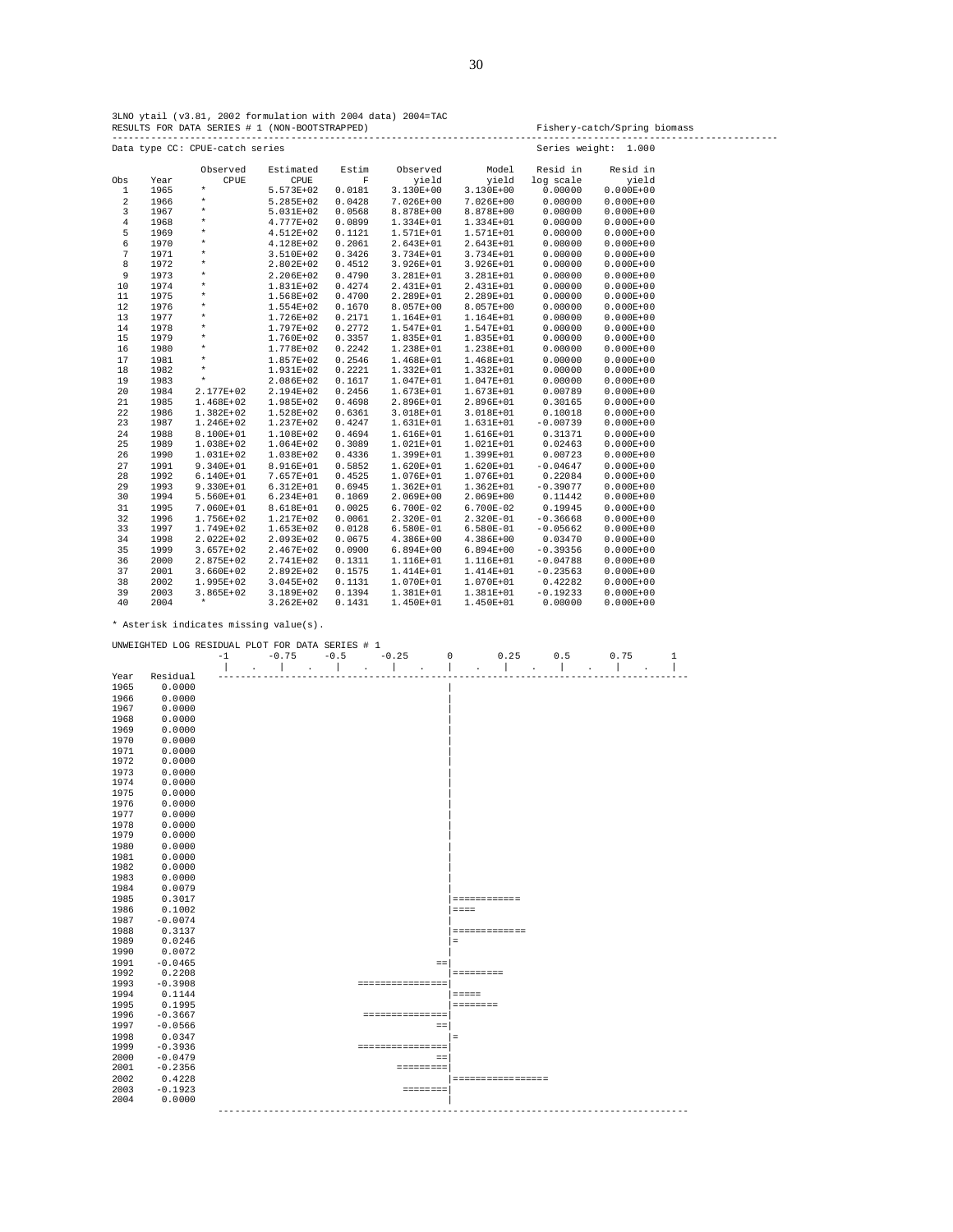3LNO ytail (v3.81, 2002 formulation with 2004 data) 2004=TAC RESULTS FOR DATA SERIES # 2 (NON-BOOTSTRAPPED) Canadian Yankee Survey -----------------------------------------------------------------------------------------------------------------------

|              |      |               | Data type I1: Year-average biomass index |             |               |               | Series weight: | 1.000          |  |
|--------------|------|---------------|------------------------------------------|-------------|---------------|---------------|----------------|----------------|--|
|              |      | Observed      | Estimated                                | Estim       | Observed      | Model         | Resid in       | Resid in       |  |
| Obs          | Year | effort        | effort                                   | $\mathbb F$ | index         | index         | log index      | index          |  |
| $\mathbf{1}$ | 1965 | $0.000E + 00$ | $0.000E + 00$                            | $0.0$       | $^\star$      | 1.430E+02     | 0.00000        | 0.0            |  |
| 2            | 1966 | $0.000E + 00$ | $0.000E + 00$                            | 0.0         | $\star$       | 1.356E+02     | 0.00000        | $0.0$          |  |
| 3            | 1967 | $0.000E + 00$ | $0.000E + 00$                            | 0.0         | $\star$       | 1.291E+02     | 0.00000        | 0.0            |  |
| $\bf 4$      | 1968 | $0.000E + 00$ | $0.000E + 00$                            | 0.0         | $\star$       | 1.226E+02     | 0.00000        | 0.0            |  |
| 5            | 1969 | $0.000E + 00$ | $0.000E + 00$                            | 0.0         | $\star$       | 1.158E+02     | 0.00000        | 0.0            |  |
| 6            | 1970 | $0.000E + 00$ | $0.000E + 00$                            | 0.0         | $\star$       | 1.059E+02     | 0.00000        | 0.0            |  |
| 7            | 1971 | $1.000E+00$   | 1.000E+00                                | 0.0         | $9.690E + 01$ | $9.005E + 01$ | 0.07334        | $6.852E + 00$  |  |
| 8            | 1972 | $1.000E + 00$ | 1.000E+00                                | 0.0         | 7.920E+01     | 7.188E+01     | 0.09694        | 7.318E+00      |  |
| 9            | 1973 | $1.000E + 00$ | 1.000E+00                                | 0.0         | 5.170E+01     | 5.660E+01     | $-0.09058$     | $-4.901E+00$   |  |
| 10           | 1974 | $1.000E + 00$ | 1.000E+00                                | 0.0         | 4.030E+01     | 4.699E+01     | $-0.15360$     | $-6.691E+00$   |  |
| 11           | 1975 | $1.000E + 00$ | 1.000E+00                                | $0.0$       | 3.740E+01     | 4.024E+01     | $-0.07317$     | $-2.839E+00$   |  |
| 12           | 1976 | $1.000E + 00$ | 1.000E+00                                | 0.0         | 4.170E+01     | 3.986E+01     | 0.04511        | 1.839E+00      |  |
| 13           | 1977 | $1.000E + 00$ | 1.000E+00                                | $0.0$       | $6.500E + 01$ | 4.429E+01     | 0.38361        | 2.071E+01      |  |
| 14           | 1978 | $1.000E + 00$ | 1.000E+00                                | 0.0         | 4.430E+01     | 4.610E+01     | $-0.03975$     | $-1.796E + 00$ |  |
| 15           | 1979 | $1.000E + 00$ | 1.000E+00                                | 0.0         | $3.850E+01$   | 4.515E+01     | $-0.15944$     | $-6.655E+00$   |  |
| 16           | 1980 | $1.000E + 00$ | 1.000E+00                                | 0.0         | 5.140E+01     | 4.561E+01     | 0.11959        | 5.794E+00      |  |
| 17           | 1981 | $1.000E + 00$ | 1.000E+00                                | 0.0         | $4.500E + 01$ | 4.764E+01     | $-0.05695$     | $-2.637E+00$   |  |
| 18           | 1982 | $1.000E + 00$ | 1.000E+00                                | 0.0         | 4.310E+01     | 4.955E+01     | $-0.13952$     | $-6.453E+00$   |  |
| 19           | 1983 | $0.000E + 00$ | $0.000E + 00$                            | 0.0         | $\star$       | 5.352E+01     | 0.00000        | 0.0            |  |
| 20           | 1984 | $0.000E + 00$ | $0.000E + 00$                            | 0.0         | $\star$       | 5.630E+01     | 0.00000        | 0.0            |  |
| 21           | 1985 | $0.000E + 00$ | $0.000E + 00$                            | 0.0         | $\star$       | $5.093E+01$   | 0.00000        | 0.0            |  |
| 22           | 1986 | $0.000E + 00$ | $0.000E + 00$                            | 0.0         | $\star$       | 3.919E+01     | 0.00000        | 0.0            |  |
| 23           | 1987 | $0.000E + 00$ | $0.000E + 00$                            | 0.0         | $\star$       | 3.173E+01     | 0.00000        | 0.0            |  |
| 24           | 1988 | $0.000E + 00$ | $0.000E + 00$                            | $0.0$       | $\star$       | 2.844E+01     | 0.00000        | 0.0            |  |
| 25           | 1989 | $0.000E + 00$ | $0.000E + 00$                            | 0.0         | $\star$       | 2.730E+01     | 0.00000        | 0.0            |  |
| 26           | 1990 | $0.000E + 00$ | $0.000E + 00$                            | 0.0         | $\star$       | $2.664E + 01$ | 0.00000        | 0.0            |  |
| 27           | 1991 | $0.000E + 00$ | $0.000E + 00$                            | 0.0         | $\star$       | 2.288E+01     | 0.00000        | $0.0$          |  |
| 28           | 1992 | $0.000E + 00$ | $0.000E + 00$                            | $0.0$       | $\star$       | 1.965E+01     | 0.00000        | $0.0$          |  |
| 29           | 1993 | $0.000E + 00$ | $0.000E + 00$                            | 0.0         | $\star$       | 1.619E+01     | 0.00000        | $0.0$          |  |
| 30           | 1994 | $0.000E + 00$ | $0.000E + 00$                            | $0.0$       | $\star$       | 1.599E+01     | 0.00000        | $0.0$          |  |
| 31           | 1995 | $0.000E + 00$ | $0.000E + 00$                            | 0.0         | $\star$       | 2.211E+01     | 0.00000        | $0.0$          |  |
| 32           | 1996 | $0.000E + 00$ | $0.000E + 00$                            | 0.0         | $\star$       | 3.122E+01     | 0.00000        | $0.0$          |  |
| 33           | 1997 | $0.000E + 00$ | $0.000E + 00$                            | 0.0         | $\star$       | 4.240E+01     | 0.00000        | 0.0            |  |
| 34           | 1998 | $0.000E + 00$ | $0.000E + 00$                            | 0.0         | $\star$       | 5.371E+01     | 0.00000        | 0.0            |  |
| 35           | 1999 | $0.000E + 00$ | $0.000E + 00$                            | 0.0         | $\star$       | $6.330E+01$   | 0.00000        | 0.0            |  |
| 36           | 2000 | $0.000E + 00$ | $0.000E + 00$                            | 0.0         | $\star$       | 7.032E+01     | 0.00000        | 0.0            |  |
| 37           | 2001 | $0.000E + 00$ | $0.000E + 00$                            | 0.0         | $\star$       | 7.419E+01     | 0.00000        | 0.0            |  |
| 38           | 2002 | $0.000E + 00$ | $0.000E + 00$                            | 0.0         | $\star$       | 7.812E+01     | 0.00000        | 0.0            |  |
| 39           | 2003 | $0.000E + 00$ | $0.000E + 00$                            | 0.0         | $\star$       | 8.181E+01     | 0.00000        | 0.0            |  |
| 40           | 2004 | $0.000E + 00$ | $0.000E + 00$                            | 0.0         | $\star$       | 8.370E+01     | 0.00000        | 0.0            |  |

|      | UNWEIGHTED LOG RESIDUAL PLOT FOR DATA SERIES # 2 |      |         |        |  |         |               |                 |                    |     |      |   |
|------|--------------------------------------------------|------|---------|--------|--|---------|---------------|-----------------|--------------------|-----|------|---|
|      |                                                  | $-1$ | $-0.75$ | $-0.5$ |  | $-0.25$ |               | 0               | 0.25               | 0.5 | 0.75 | 1 |
|      |                                                  |      |         |        |  |         |               |                 |                    |     |      |   |
| Year | Residual                                         |      |         |        |  |         |               |                 |                    |     |      |   |
| 1965 | 0.0000                                           |      |         |        |  |         |               |                 |                    |     |      |   |
| 1966 | 0.0000                                           |      |         |        |  |         |               |                 |                    |     |      |   |
| 1967 | 0.0000                                           |      |         |        |  |         |               |                 |                    |     |      |   |
| 1968 | 0.0000                                           |      |         |        |  |         |               |                 |                    |     |      |   |
| 1969 | 0.0000                                           |      |         |        |  |         |               |                 |                    |     |      |   |
| 1970 | 0.0000                                           |      |         |        |  |         |               |                 |                    |     |      |   |
| 1971 | 0.0733                                           |      |         |        |  |         |               | $=$ $=$ $=$     |                    |     |      |   |
| 1972 | 0.0969                                           |      |         |        |  |         |               | $=$ $=$ $=$ $=$ |                    |     |      |   |
| 1973 | $-0.0906$                                        |      |         |        |  |         | $=$ $=$ $=$   |                 |                    |     |      |   |
| 1974 | $-0.1536$                                        |      |         |        |  |         | ======        |                 |                    |     |      |   |
| 1975 | $-0.0732$                                        |      |         |        |  |         | $=$ $=$ $=$   |                 |                    |     |      |   |
| 1976 | 0.0451                                           |      |         |        |  |         |               | $=$ $=$         |                    |     |      |   |
| 1977 | 0.3836                                           |      |         |        |  |         |               |                 | = ===== ===== ==== |     |      |   |
| 1978 | $-0.0397$                                        |      |         |        |  |         | $=$           |                 |                    |     |      |   |
| 1979 | $-0.1594$                                        |      |         |        |  |         | <b>ESSESS</b> |                 |                    |     |      |   |
| 1980 | 0.1196                                           |      |         |        |  |         |               | $=$ $=$ $=$ $=$ |                    |     |      |   |
| 1981 | $-0.0570$                                        |      |         |        |  |         | $=$ $=$       |                 |                    |     |      |   |
| 1982 | $-0.1395$                                        |      |         |        |  |         | <b>ESSESS</b> |                 |                    |     |      |   |
| 1983 | 0.0000                                           |      |         |        |  |         |               |                 |                    |     |      |   |
| 1984 | 0.0000                                           |      |         |        |  |         |               |                 |                    |     |      |   |
| 1985 | 0.0000                                           |      |         |        |  |         |               |                 |                    |     |      |   |
| 1986 | 0.0000                                           |      |         |        |  |         |               |                 |                    |     |      |   |
| 1987 | 0.0000                                           |      |         |        |  |         |               |                 |                    |     |      |   |
| 1988 | 0.0000                                           |      |         |        |  |         |               |                 |                    |     |      |   |
| 1989 | 0.0000                                           |      |         |        |  |         |               |                 |                    |     |      |   |
| 1990 | 0.0000                                           |      |         |        |  |         |               |                 |                    |     |      |   |
| 1991 | 0.0000                                           |      |         |        |  |         |               |                 |                    |     |      |   |
| 1992 | 0.0000                                           |      |         |        |  |         |               |                 |                    |     |      |   |
| 1993 | 0.0000                                           |      |         |        |  |         |               |                 |                    |     |      |   |
| 1994 | 0.0000                                           |      |         |        |  |         |               |                 |                    |     |      |   |
| 1995 | 0.0000                                           |      |         |        |  |         |               |                 |                    |     |      |   |
| 1996 | 0.0000                                           |      |         |        |  |         |               |                 |                    |     |      |   |
| 1997 | 0.0000                                           |      |         |        |  |         |               |                 |                    |     |      |   |
| 1998 | 0.0000                                           |      |         |        |  |         |               |                 |                    |     |      |   |
| 1999 | 0.0000                                           |      |         |        |  |         |               |                 |                    |     |      |   |
| 2000 | 0.0000                                           |      |         |        |  |         |               |                 |                    |     |      |   |
| 2001 | 0.0000                                           |      |         |        |  |         |               |                 |                    |     |      |   |
| 2002 | 0.0000                                           |      |         |        |  |         |               |                 |                    |     |      |   |
| 2003 | 0.0000                                           |      |         |        |  |         |               |                 |                    |     |      |   |
| 2004 | 0.0000                                           |      |         |        |  |         |               |                 |                    |     |      |   |
|      |                                                  |      |         |        |  |         |               |                 |                    |     |      |   |
|      |                                                  |      |         |        |  |         |               |                 |                    |     |      |   |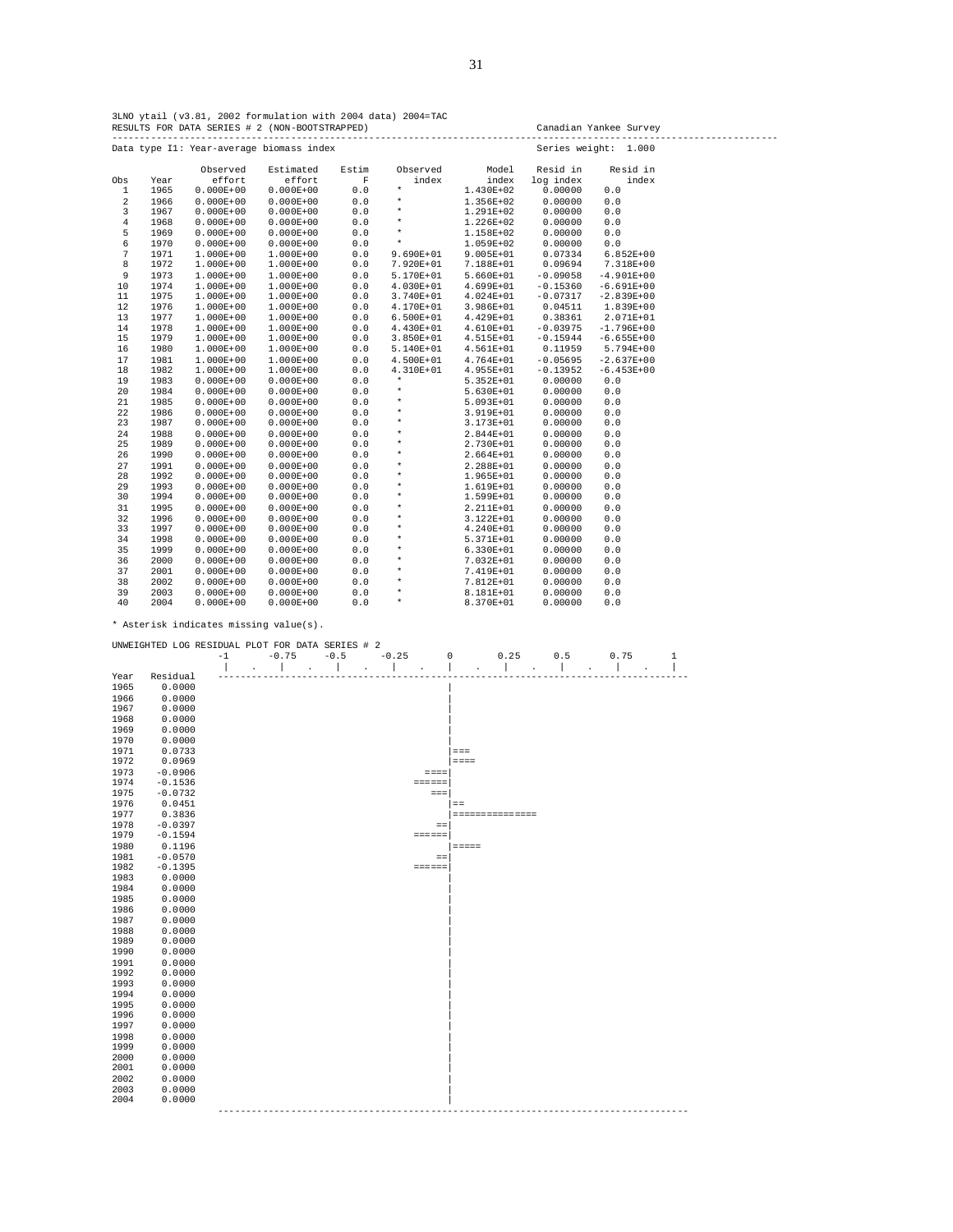3LNO ytail (v3.81, 2002 formulation with 2004 data) 2004=TAC RESULTS FOR DATA SERIES # 3 (NON-BOOTSTRAPPED) Canadian Fall Survey -----------------------------------------------------------------------------------------------------------------------

|                |      |               | Data type I2: End-of-year biomass index |             |               |               | Series weight: | 1.000          |  |
|----------------|------|---------------|-----------------------------------------|-------------|---------------|---------------|----------------|----------------|--|
|                |      | Observed      | Estimated                               | Estim       | Observed      | Model         | Resid in       | Resid in       |  |
| Obs            | Year | effort        | effort                                  | $\mathbf F$ | index         | index         | log index      | index          |  |
| $\mathbf{1}$   | 1965 | $0.000E + 00$ | $0.000E + 00$                           | 0.0         | $^\star$      | 6.158E+02     | 0.00000        | 0.0            |  |
| $\overline{a}$ | 1966 | $0.000E + 00$ | $0.000E + 00$                           | 0.0         | $\star$       | 5.839E+02     | 0.00000        | 0.0            |  |
| 3              | 1967 | $0.000E + 00$ | $0.000E + 00$                           | 0.0         | $\star$       | 5.577E+02     | 0.00000        | 0.0            |  |
| $\overline{4}$ | 1968 | $0.000E + 00$ | $0.000E + 00$                           | $0.0$       | $\star$       | 5.266E+02     | 0.00000        | 0.0            |  |
| 5              | 1969 | $0.000E + 00$ | $0.000E + 00$                           | 0.0         | $\star$       | 4.975E+02     | 0.00000        | 0.0            |  |
| 6              | 1970 | $0.000E + 00$ | $0.000E + 00$                           | 0.0         | $\star$       | 4.419E+02     | 0.00000        | 0.0            |  |
| $\overline{7}$ | 1971 | $0.000E + 00$ | $0.000E + 00$                           | 0.0         | $\star$       | $3.608E + 02$ | 0.00000        | 0.0            |  |
| 8              | 1972 | $0.000E + 00$ | $0.000E + 00$                           | 0.0         | $\star$       | 2.806E+02     | 0.00000        | 0.0            |  |
| 9              | 1973 | $0.000E + 00$ | $0.000E + 00$                           | 0.0         | $\star$       | 2.233E+02     | 0.00000        | 0.0            |  |
| 10             | 1974 | $0.000E + 00$ | $0.000E + 00$                           | $0.0$       | $\star$       | $1.932E + 02$ | 0.00000        | $0.0$          |  |
| 11             | 1975 | $0.000E + 00$ | $0.000E + 00$                           | 0.0         | $\star$       | 1.638E+02     | 0.00000        | 0.0            |  |
| 12             | 1976 | $0.000E + 00$ | $0.000E + 00$                           | 0.0         | $\star$       | $1.882E + 02$ | 0.00000        | 0.0            |  |
| 13             | 1977 | $0.000E + 00$ | $0.000E + 00$                           | $0.0$       | $\star$       | 2.027E+02     | 0.00000        | $0.0$          |  |
| 14             | 1978 | $0.000E + 00$ | $0.000E + 00$                           | 0.0         | $\star$       | 2.044E+02     | 0.00000        | 0.0            |  |
| 15             | 1979 | $0.000E + 00$ | $0.000E + 00$                           | 0.0         | $\star$       | 1.949E+02     | 0.00000        | 0.0            |  |
| 16             | 1980 | $0.000E + 00$ | $0.000E + 00$                           | 0.0         | $^\star$      | 2.076E+02     | 0.00000        | 0.0            |  |
| 17             | 1981 | $0.000E + 00$ | $0.000E + 00$                           | 0.0         | $^\star$      | 2.130E+02     | 0.00000        | 0.0            |  |
| 18             | 1982 | $0.000E + 00$ | $0.000E + 00$                           | $0.0$       | $^\star$      | 2.244E+02     | 0.00000        | 0.0            |  |
| 19             | 1983 | $0.000E + 00$ | $0.000E + 00$                           | 0.0         | $\star$       | 2.478E+02     | 0.00000        | 0.0            |  |
| 20             | 1984 | $0.000E + 00$ | $0.000E + 00$                           | 0.0         | $\star$       | 2.493E+02     | 0.00000        | 0.0            |  |
| 21             | 1985 | $0.000E + 00$ | $0.000E + 00$                           | 0.0         | $^\star$      | 2.040E+02     | 0.00000        | 0.0            |  |
| 22             | 1986 | $0.000E + 00$ | $0.000E + 00$                           | 0.0         | $^\star$      | 1.469E+02     | 0.00000        | 0.0            |  |
| 23             | 1987 | $0.000E + 00$ | $0.000E + 00$                           | 0.0         | $^\star$      | 1.340E+02     | 0.00000        | $0.0$          |  |
| 24             | 1988 | $0.000E + 00$ | $0.000E + 00$                           | 0.0         | $^\star$      | 1.182E+02     | 0.00000        | 0.0            |  |
| 25             | 1989 | $0.000E + 00$ | $0.000E + 00$                           | 0.0         | $\star$       | 1.229E+02     | 0.00000        | 0.0            |  |
| 26             | 1990 | $1.000E + 00$ | 1.000E+00                               | 0.0         | $6.640E + 01$ | 1.130E+02     | $-0.53136$     | $-4.656E+01$   |  |
| 27             | 1991 | $1.000E + 00$ | 1.000E+00                               | 0.0         | 8.280E+01     | 9.038E+01     | $-0.08762$     | $-7.582E + 00$ |  |
| 28             | 1992 | $1.000E + 00$ | 1.000E+00                               | 0.0         | $6.420E+01$   | 8.346E+01     | $-0.26235$     | $-1.926E+01$   |  |
| 29             | 1993 | $1.000E + 00$ | $1.000E + 00$                           | 0.0         | 1.148E+02     | 6.119E+01     | 0.62914        | 5.361E+01      |  |
| 30             | 1994 | $1.000E + 00$ | 1.000E+00                               | 0.0         | 1.068E+02     | 8.082E+01     | 0.27878        | 2.598E+01      |  |
| 31             | 1995 | $1.000E + 00$ | 1.000E+00                               | 0.0         | $1.268E+02$   | $1.161E + 02$ | 0.08816        | 1.070E+01      |  |
| 32             | 1996 | $1.000E + 00$ | 1.000E+00                               | 0.0         | $1.360E+02$   | $1.613E+02$   | $-0.17030$     | $-2.525E+01$   |  |
| 33             | 1997 | $1.000E + 00$ | 1.000E+00                               | 0.0         | 2.150E+02     | 2.144E+02     | 0.00283        | 6.079E-01      |  |
| 34             | 1998 | $1.000E + 00$ | 1.000E+00                               | 0.0         | 2.316E+02     | 2.600E+02     | $-0.11558$     | $-2.838E+01$   |  |
| 35             | 1999 | $1.000E + 00$ | 1.000E+00                               | 0.0         | 2.499E+02     | 2.986E+02     | $-0.17805$     | $-4.870E+01$   |  |
| 36             | 2000 | $1.000E + 00$ | $1.000E + 00$                           | 0.0         | $3.350E + 02$ | 3.216E+02     | 0.04080        | 1.339E+01      |  |
| 37             | 2001 | $1.000E + 00$ | 1.000E+00                               | 0.0         | 4.758E+02     | 3.331E+02     | 0.35666        | 1.427E+02      |  |
| 38             | 2002 | $1.000E + 00$ | 1.000E+00                               | 0.0         | $3.397E+02$   | 3.559E+02     | $-0.04667$     | $-1.623E+01$   |  |
| 39             | 2003 | $1.000E + 00$ | 1.000E+00                               | 0.0         | $3.683E+02$   | 3.660E+02     | 0.00626        | 2.297E+00      |  |
| 40             | 2004 | $0.000E + 00$ | $0.000E + 00$                           | 0.0         | $\star$       | 3.726E+02     | 0.00000        | 0.0            |  |

|      | UNWEIGHTED LOG RESIDUAL PLOT FOR DATA SERIES # 3 |      |                   |                      |        |  |         |                                                                                                                                                                                                                                                                                                                         |     |                       |                           |     |      |   |
|------|--------------------------------------------------|------|-------------------|----------------------|--------|--|---------|-------------------------------------------------------------------------------------------------------------------------------------------------------------------------------------------------------------------------------------------------------------------------------------------------------------------------|-----|-----------------------|---------------------------|-----|------|---|
|      |                                                  | $-1$ | $-0.75$           |                      | $-0.5$ |  | $-0.25$ |                                                                                                                                                                                                                                                                                                                         | 0   |                       | 0.25                      | 0.5 | 0.75 | 1 |
|      |                                                  |      |                   | $\ddot{\phantom{a}}$ |        |  |         |                                                                                                                                                                                                                                                                                                                         |     |                       |                           |     |      |   |
| Year | Residual                                         |      |                   |                      |        |  |         |                                                                                                                                                                                                                                                                                                                         |     |                       |                           |     |      |   |
| 1965 | 0.0000                                           |      |                   |                      |        |  |         |                                                                                                                                                                                                                                                                                                                         |     |                       |                           |     |      |   |
| 1966 | 0.0000                                           |      |                   |                      |        |  |         |                                                                                                                                                                                                                                                                                                                         |     |                       |                           |     |      |   |
| 1967 | 0.0000                                           |      |                   |                      |        |  |         |                                                                                                                                                                                                                                                                                                                         |     |                       |                           |     |      |   |
| 1968 | 0.0000                                           |      |                   |                      |        |  |         |                                                                                                                                                                                                                                                                                                                         |     |                       |                           |     |      |   |
| 1969 | 0.0000                                           |      |                   |                      |        |  |         |                                                                                                                                                                                                                                                                                                                         |     |                       |                           |     |      |   |
| 1970 | 0.0000                                           |      |                   |                      |        |  |         |                                                                                                                                                                                                                                                                                                                         |     |                       |                           |     |      |   |
| 1971 | 0.0000                                           |      |                   |                      |        |  |         |                                                                                                                                                                                                                                                                                                                         |     |                       |                           |     |      |   |
| 1972 | 0.0000                                           |      |                   |                      |        |  |         |                                                                                                                                                                                                                                                                                                                         |     |                       |                           |     |      |   |
| 1973 | 0.0000                                           |      |                   |                      |        |  |         |                                                                                                                                                                                                                                                                                                                         |     |                       |                           |     |      |   |
| 1974 | 0.0000                                           |      |                   |                      |        |  |         |                                                                                                                                                                                                                                                                                                                         |     |                       |                           |     |      |   |
| 1975 | 0.0000                                           |      |                   |                      |        |  |         |                                                                                                                                                                                                                                                                                                                         |     |                       |                           |     |      |   |
| 1976 | 0.0000                                           |      |                   |                      |        |  |         |                                                                                                                                                                                                                                                                                                                         |     |                       |                           |     |      |   |
| 1977 | 0.0000                                           |      |                   |                      |        |  |         |                                                                                                                                                                                                                                                                                                                         |     |                       |                           |     |      |   |
| 1978 | 0.0000                                           |      |                   |                      |        |  |         |                                                                                                                                                                                                                                                                                                                         |     |                       |                           |     |      |   |
| 1979 | 0.0000                                           |      |                   |                      |        |  |         |                                                                                                                                                                                                                                                                                                                         |     |                       |                           |     |      |   |
| 1980 | 0.0000                                           |      |                   |                      |        |  |         |                                                                                                                                                                                                                                                                                                                         |     |                       |                           |     |      |   |
| 1981 | 0.0000                                           |      |                   |                      |        |  |         |                                                                                                                                                                                                                                                                                                                         |     |                       |                           |     |      |   |
| 1982 | 0.0000                                           |      |                   |                      |        |  |         |                                                                                                                                                                                                                                                                                                                         |     |                       |                           |     |      |   |
| 1983 | 0.0000                                           |      |                   |                      |        |  |         |                                                                                                                                                                                                                                                                                                                         |     |                       |                           |     |      |   |
| 1984 | 0.0000                                           |      |                   |                      |        |  |         |                                                                                                                                                                                                                                                                                                                         |     |                       |                           |     |      |   |
| 1985 | 0.0000                                           |      |                   |                      |        |  |         |                                                                                                                                                                                                                                                                                                                         |     |                       |                           |     |      |   |
| 1986 | 0.0000                                           |      |                   |                      |        |  |         |                                                                                                                                                                                                                                                                                                                         |     |                       |                           |     |      |   |
| 1987 | 0.0000                                           |      |                   |                      |        |  |         |                                                                                                                                                                                                                                                                                                                         |     |                       |                           |     |      |   |
| 1988 | 0.0000                                           |      |                   |                      |        |  |         |                                                                                                                                                                                                                                                                                                                         |     |                       |                           |     |      |   |
| 1989 | 0.0000                                           |      |                   |                      |        |  |         |                                                                                                                                                                                                                                                                                                                         |     |                       |                           |     |      |   |
| 1990 | $-0.5314$                                        |      |                   |                      |        |  |         | === ===== ==============                                                                                                                                                                                                                                                                                                |     |                       |                           |     |      |   |
| 1991 | $-0.0876$                                        |      |                   |                      |        |  |         | $=$ $=$ $=$ $=$                                                                                                                                                                                                                                                                                                         |     |                       |                           |     |      |   |
| 1992 | $-0.2624$                                        |      |                   |                      |        |  |         | == ===== ===                                                                                                                                                                                                                                                                                                            |     |                       |                           |     |      |   |
| 1993 | 0.6291                                           |      |                   |                      |        |  |         |                                                                                                                                                                                                                                                                                                                         |     |                       | ------------------------- |     |      |   |
| 1994 | 0.2788                                           |      |                   |                      |        |  |         |                                                                                                                                                                                                                                                                                                                         |     | = = = = = = = = = = = |                           |     |      |   |
| 1995 | 0.0882                                           |      |                   |                      |        |  |         |                                                                                                                                                                                                                                                                                                                         |     | $=$ $=$ $=$           |                           |     |      |   |
| 1996 | $-0.1703$                                        |      |                   |                      |        |  |         | <b>SEESSES</b>                                                                                                                                                                                                                                                                                                          |     |                       |                           |     |      |   |
| 1997 | 0.0028                                           |      |                   |                      |        |  |         |                                                                                                                                                                                                                                                                                                                         |     |                       |                           |     |      |   |
| 1998 | $-0.1156$                                        |      |                   |                      |        |  |         | $=$ = $=$ = $=$                                                                                                                                                                                                                                                                                                         |     |                       |                           |     |      |   |
| 1999 | $-0.1780$                                        |      |                   |                      |        |  |         | $\begin{tabular}{ll} \multicolumn{2}{c}{\multicolumn{2}{c}{\multicolumn{2}{c}{\multicolumn{2}{c}{\multicolumn{2}{c}{\multicolumn{2}{c}{\multicolumn{2}{c}{\multicolumn{2}{c}{\multicolumn{2}{c}{\multicolumn{2}{c}{\multicolumn{2}{c}{\textbf{1}}}}}}}} \multicolumn{2}{c}{\multicolumn{2}{c}{\textbf{2}}\end{tabular}$ |     |                       |                           |     |      |   |
| 2000 | 0.0408                                           |      |                   |                      |        |  |         |                                                                                                                                                                                                                                                                                                                         | $=$ |                       |                           |     |      |   |
| 2001 | 0.3567                                           |      |                   |                      |        |  |         |                                                                                                                                                                                                                                                                                                                         |     |                       | = ===== ===== ===         |     |      |   |
| 2002 | $-0.0467$                                        |      |                   |                      |        |  |         | $==$                                                                                                                                                                                                                                                                                                                    |     |                       |                           |     |      |   |
| 2003 | 0.0063                                           |      |                   |                      |        |  |         |                                                                                                                                                                                                                                                                                                                         |     |                       |                           |     |      |   |
| 2004 | 0.0000                                           |      |                   |                      |        |  |         |                                                                                                                                                                                                                                                                                                                         |     |                       |                           |     |      |   |
|      |                                                  |      | ----------------- |                      |        |  |         |                                                                                                                                                                                                                                                                                                                         |     |                       |                           |     |      |   |
|      |                                                  |      |                   |                      |        |  |         |                                                                                                                                                                                                                                                                                                                         |     |                       |                           |     |      |   |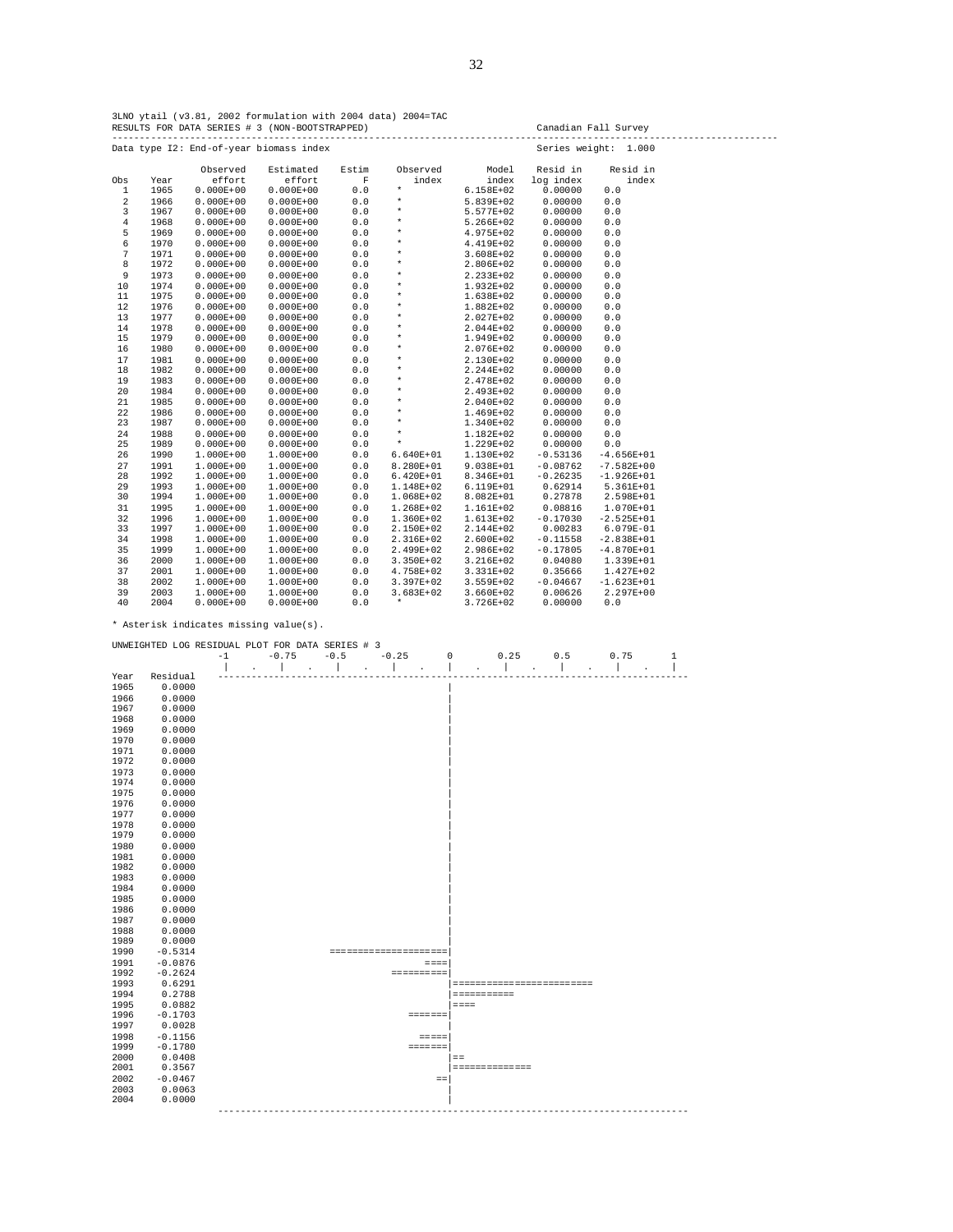3LNO ytail (v3.81, 2002 formulation with 2004 data) 2004= RESULTS FOR DATA SERIES # 4 (NON-BOOTSTRAPPED) Russian Survey -----------------------------------------------------------------------------------------------------------------------

|              |      | Data type I1: Year-average biomass index |               |             |               |               | Series weight: | 1.000          |  |
|--------------|------|------------------------------------------|---------------|-------------|---------------|---------------|----------------|----------------|--|
|              |      | Observed                                 | Estimated     | Estim       | Observed      | Model         | Resid in       | Resid in       |  |
| Obs          | Year | effort                                   | effort        | $\mathbf F$ | index         | index         | log index      | index          |  |
| $\mathbf{1}$ | 1965 | $0.000E + 00$                            | $0.000E + 00$ | 0.0         | $^\star$      | 2.888E+02     | 0.00000        | 0.0            |  |
| 2            | 1966 | $0.000E + 00$                            | $0.000E + 00$ | 0.0         | $\star$       | 2.739E+02     | 0.00000        | $0.0$          |  |
| 3            | 1967 | $0.000E + 00$                            | $0.000E + 00$ | $0.0$       | $\star$       | 2.607E+02     | 0.00000        | 0.0            |  |
| $\bf{4}$     | 1968 | $0.000E + 00$                            | $0.000E + 00$ | 0.0         | $\star$       | 2.476E+02     | 0.00000        | 0.0            |  |
| 5            | 1969 | $0.000E + 00$                            | $0.000E + 00$ | 0.0         | $\star$       | 2.338E+02     | 0.00000        | 0.0            |  |
| 6            | 1970 | $0.000E + 00$                            | $0.000E + 00$ | 0.0         | $\star$       | 2.140E+02     | 0.00000        | $0.0$          |  |
| 7            | 1971 | $0.000E + 00$                            | $0.000E + 00$ | 0.0         | $\star$       | 1.819E+02     | 0.00000        | 0.0            |  |
| 8            | 1972 | $1.000E + 00$                            | 1.000E+00     | 0.0         | 1.060E+02     | $1.452E+02$   | $-0.31474$     | $-3.921E+01$   |  |
| 9            | 1973 | $1.000E + 00$                            | $1.000E + 00$ | 0.0         | 2.170E+02     | 1.143E+02     | 0.64072        | 1.027E+02      |  |
| 10           | 1974 | $1.000E + 00$                            | $1.000E + 00$ | $0.0$       | $1.290E + 02$ | 9.493E+01     | 0.30672        | 3.407E+01      |  |
| 11           | 1975 | $1.000E + 00$                            | 1.000E+00     | 0.0         | $1.260E+02$   | 8.129E+01     | 0.43830        | 4.471E+01      |  |
| 12           | 1976 | $1.000E + 00$                            | 1.000E+00     | 0.0         | $1.310E+02$   | 8.052E+01     | 0.48667        | 5.048E+01      |  |
| 13           | 1977 | $1.000E + 00$                            | 1.000E+00     | 0.0         | 1.880E+02     | 8.947E+01     | 0.74252        | 9.853E+01      |  |
| 14           | 1978 | $1.000E + 00$                            | 1.000E+00     | 0.0         | $1.100E + 02$ | 9.312E+01     | 0.16661        | 1.688E+01      |  |
| 15           | 1979 | $1.000E+00$                              | 1.000E+00     | 0.0         | $9.800E + 01$ | 9.122E+01     | 0.07173        | 6.783E+00      |  |
| 16           | 1980 | $1.000E+00$                              | 1.000E+00     | 0.0         | $1.640E+02$   | 9.213E+01     | 0.57668        | 7.187E+01      |  |
| 17           | 1981 | $1.000E + 00$                            | 1.000E+00     | 0.0         | 1.580E+02     | $9.623E + 01$ | 0.49584        | 6.177E+01      |  |
| 18           | 1982 | $1.000E+00$                              | 1.000E+00     | 0.0         | $1.250E+02$   | 1.001E+02     | 0.22213        | 2.490E+01      |  |
| 19           | 1983 | $0.000E + 00$                            | $0.000E + 00$ | 0.0         | $^\star$      | 1.081E+02     | 0.00000        | 0.0            |  |
| 20           | 1984 | $1.000E+00$                              | 1.000E+00     | 0.0         | 1.320E+02     | 1.137E+02     | 0.14900        | 1.827E+01      |  |
| 21           | 1985 | $1.000E + 00$                            | 1.000E+00     | 0.0         | 8.500E+01     | 1.029E+02     | $-0.19086$     | $-1.787E + 01$ |  |
| 22           | 1986 | $1.000E + 00$                            | 1.000E+00     | 0.0         | $4.200E+01$   | 7.918E+01     | $-0.63400$     | $-3.718E + 01$ |  |
| 23           | 1987 | $1.000E+00$                              | 1.000E+00     | 0.0         | $3.000E + 01$ | $6.410E+01$   | $-0.75931$     | $-3.410E+01$   |  |
| 24           | 1988 | $1.000E + 00$                            | 1.000E+00     | 0.0         | 2.300E+01     | 5.745E+01     | $-0.91545$     | $-3.445E+01$   |  |
| 25           | 1989 | $1.000E+00$                              | 1.000E+00     | 0.0         | 4.400E+01     | 5.514E+01     | $-0.22570$     | $-1.114E+01$   |  |
| 26           | 1990 | $1.000E+00$                              | 1.000E+00     | 0.0         | 2.700E+01     | 5.382E+01     | $-0.68988$     | $-2.682E+01$   |  |
| 27           | 1991 | $1.000E + 00$                            | $1.000E + 00$ | $0.0$       | 2.750E+01     | $4.621E+01$   | $-0.51902$     | $-1.871E+01$   |  |
| 28           | 1992 | $0.000E + 00$                            | $0.000E + 00$ | $0.0$       | $\star$       | 3.969E+01     | 0.00000        | 0.0            |  |
| 29           | 1993 | $0.000E + 00$                            | $0.000E + 00$ | 0.0         | $\star$       | 3.272E+01     | 0.00000        | 0.0            |  |
| 30           | 1994 | $0.000E + 00$                            | $0.000E + 00$ | 0.0         | $\star$       | 3.231E+01     | 0.00000        | 0.0            |  |
| 31           | 1995 | $0.000E + 00$                            | $0.000E + 00$ | 0.0         | $\star$       | 4.467E+01     | 0.00000        | $0.0$          |  |
| 32           | 1996 | $0.000E + 00$                            | $0.000E + 00$ | $0.0$       | $\star$       | $6.307E + 01$ | 0.00000        | 0.0            |  |
| 33           | 1997 | $0.000E + 00$                            | $0.000E + 00$ | 0.0         | $\star$       | 8.566E+01     | 0.00000        | 0.0            |  |
| 34           | 1998 | $0.000E + 00$                            | $0.000E + 00$ | 0.0         | $\star$       | 1.085E+02     | 0.00000        | 0.0            |  |
| 35           | 1999 | $0.000E + 00$                            | $0.000E + 00$ | 0.0         | $\star$       | 1.279E+02     | 0.00000        | 0.0            |  |
| 36           | 2000 | $0.000E + 00$                            | $0.000E + 00$ | 0.0         | $\star$       | 1.420E+02     | 0.00000        | 0.0            |  |
| 37           | 2001 | $0.000E + 00$                            | $0.000E + 00$ | 0.0         | $\star$       | 1.499E+02     | 0.00000        | 0.0            |  |
| 38           | 2002 | $0.000E + 00$                            | $0.000E + 00$ | 0.0         | $\star$       | 1.578E+02     | 0.00000        | 0.0            |  |
| 39           | 2003 | $0.000E + 00$                            | $0.000E + 00$ | 0.0         | $\star$       | $1.653E+02$   | 0.00000        | 0.0            |  |
| 40           | 2004 | $0.000E + 00$                            | $0.000E + 00$ | 0.0         | $\star$       | 1.691E+02     | 0.00000        | 0.0            |  |

| UNWEIGHTED LOG RESIDUAL PLOT FOR DATA SERIES # 4 |           |      |  |         |                                        |        |  |  |  |         |                              |   |                      |      |                                |      |   |
|--------------------------------------------------|-----------|------|--|---------|----------------------------------------|--------|--|--|--|---------|------------------------------|---|----------------------|------|--------------------------------|------|---|
|                                                  |           | $-1$ |  | $-0.75$ |                                        | $-0.5$ |  |  |  | $-0.25$ |                              | 0 |                      | 0.25 | 0.5                            | 0.75 | 1 |
|                                                  |           |      |  |         |                                        |        |  |  |  |         |                              |   |                      |      |                                |      |   |
| Year                                             | Residual  |      |  |         |                                        |        |  |  |  |         |                              |   |                      |      |                                |      |   |
| 1965                                             | 0.0000    |      |  |         |                                        |        |  |  |  |         |                              |   |                      |      |                                |      |   |
| 1966                                             | 0.0000    |      |  |         |                                        |        |  |  |  |         |                              |   |                      |      |                                |      |   |
| 1967                                             | 0.0000    |      |  |         |                                        |        |  |  |  |         |                              |   |                      |      |                                |      |   |
| 1968                                             | 0.0000    |      |  |         |                                        |        |  |  |  |         |                              |   |                      |      |                                |      |   |
| 1969                                             | 0.0000    |      |  |         |                                        |        |  |  |  |         |                              |   |                      |      |                                |      |   |
| 1970                                             | 0.0000    |      |  |         |                                        |        |  |  |  |         |                              |   |                      |      |                                |      |   |
| 1971                                             | 0.0000    |      |  |         |                                        |        |  |  |  |         |                              |   |                      |      |                                |      |   |
| 1972                                             | $-0.3147$ |      |  |         |                                        |        |  |  |  |         | =============                |   |                      |      |                                |      |   |
| 1973                                             | 0.6407    |      |  |         |                                        |        |  |  |  |         |                              |   |                      |      | ==========================     |      |   |
| 1974                                             | 0.3067    |      |  |         |                                        |        |  |  |  |         |                              |   | = ===== ===== =      |      |                                |      |   |
| 1975                                             | 0.4383    |      |  |         |                                        |        |  |  |  |         |                              |   | ------------------   |      |                                |      |   |
| 1976                                             | 0.4867    |      |  |         |                                        |        |  |  |  |         |                              |   | ==================== |      |                                |      |   |
| 1977                                             | 0.7425    |      |  |         |                                        |        |  |  |  |         |                              |   |                      |      | ============================== |      |   |
| 1978                                             | 0.1666    |      |  |         |                                        |        |  |  |  |         |                              |   | <b>ESSESS</b>        |      |                                |      |   |
| 1979                                             | 0.0717    |      |  |         |                                        |        |  |  |  |         |                              |   | $=$ $=$ $=$          |      |                                |      |   |
| 1980                                             | 0.5767    |      |  |         |                                        |        |  |  |  |         |                              |   |                      |      | ======================         |      |   |
| 1981                                             | 0.4958    |      |  |         |                                        |        |  |  |  |         |                              |   | -------------------- |      |                                |      |   |
| 1982                                             | 0.2221    |      |  |         |                                        |        |  |  |  |         |                              |   | $=$ ========         |      |                                |      |   |
| 1983                                             | 0.0000    |      |  |         |                                        |        |  |  |  |         |                              |   |                      |      |                                |      |   |
| 1984                                             | 0.1490    |      |  |         |                                        |        |  |  |  |         |                              |   | $=$ =====            |      |                                |      |   |
| 1985                                             | $-0.1909$ |      |  |         |                                        |        |  |  |  |         | seeseese                     |   |                      |      |                                |      |   |
| 1986                                             | $-0.6340$ |      |  |         |                                        |        |  |  |  |         | -------------------------    |   |                      |      |                                |      |   |
| 1987                                             | $-0.7593$ |      |  |         | -------------------------------        |        |  |  |  |         |                              |   |                      |      |                                |      |   |
| 1988                                             | $-0.9155$ |      |  |         | ====================================== |        |  |  |  |         |                              |   |                      |      |                                |      |   |
| 1989                                             | $-0.2257$ |      |  |         |                                        |        |  |  |  |         | = ===== ===                  |   |                      |      |                                |      |   |
| 1990                                             | $-0.6899$ |      |  |         |                                        |        |  |  |  |         | ---------------------------- |   |                      |      |                                |      |   |
| 1991                                             | $-0.5190$ |      |  |         |                                        |        |  |  |  |         | --------------------         |   |                      |      |                                |      |   |
| 1992                                             | 0.0000    |      |  |         |                                        |        |  |  |  |         |                              |   |                      |      |                                |      |   |
| 1993                                             | 0.0000    |      |  |         |                                        |        |  |  |  |         |                              |   |                      |      |                                |      |   |
| 1994                                             | 0.0000    |      |  |         |                                        |        |  |  |  |         |                              |   |                      |      |                                |      |   |
| 1995                                             | 0.0000    |      |  |         |                                        |        |  |  |  |         |                              |   |                      |      |                                |      |   |
| 1996                                             | 0.0000    |      |  |         |                                        |        |  |  |  |         |                              |   |                      |      |                                |      |   |
| 1997                                             | 0.0000    |      |  |         |                                        |        |  |  |  |         |                              |   |                      |      |                                |      |   |
| 1998                                             | 0.0000    |      |  |         |                                        |        |  |  |  |         |                              |   |                      |      |                                |      |   |
| 1999                                             | 0.0000    |      |  |         |                                        |        |  |  |  |         |                              |   |                      |      |                                |      |   |
| 2000                                             | 0.0000    |      |  |         |                                        |        |  |  |  |         |                              |   |                      |      |                                |      |   |
| 2001                                             | 0.0000    |      |  |         |                                        |        |  |  |  |         |                              |   |                      |      |                                |      |   |
| 2002                                             | 0.0000    |      |  |         |                                        |        |  |  |  |         |                              |   |                      |      |                                |      |   |
| 2003                                             | 0.0000    |      |  |         |                                        |        |  |  |  |         |                              |   |                      |      |                                |      |   |
| 2004                                             | 0.0000    |      |  |         |                                        |        |  |  |  |         |                              |   |                      |      |                                |      |   |
|                                                  |           |      |  |         | ---------------                        |        |  |  |  |         |                              |   |                      |      | --------------                 |      |   |
|                                                  |           |      |  |         |                                        |        |  |  |  |         |                              |   |                      |      |                                |      |   |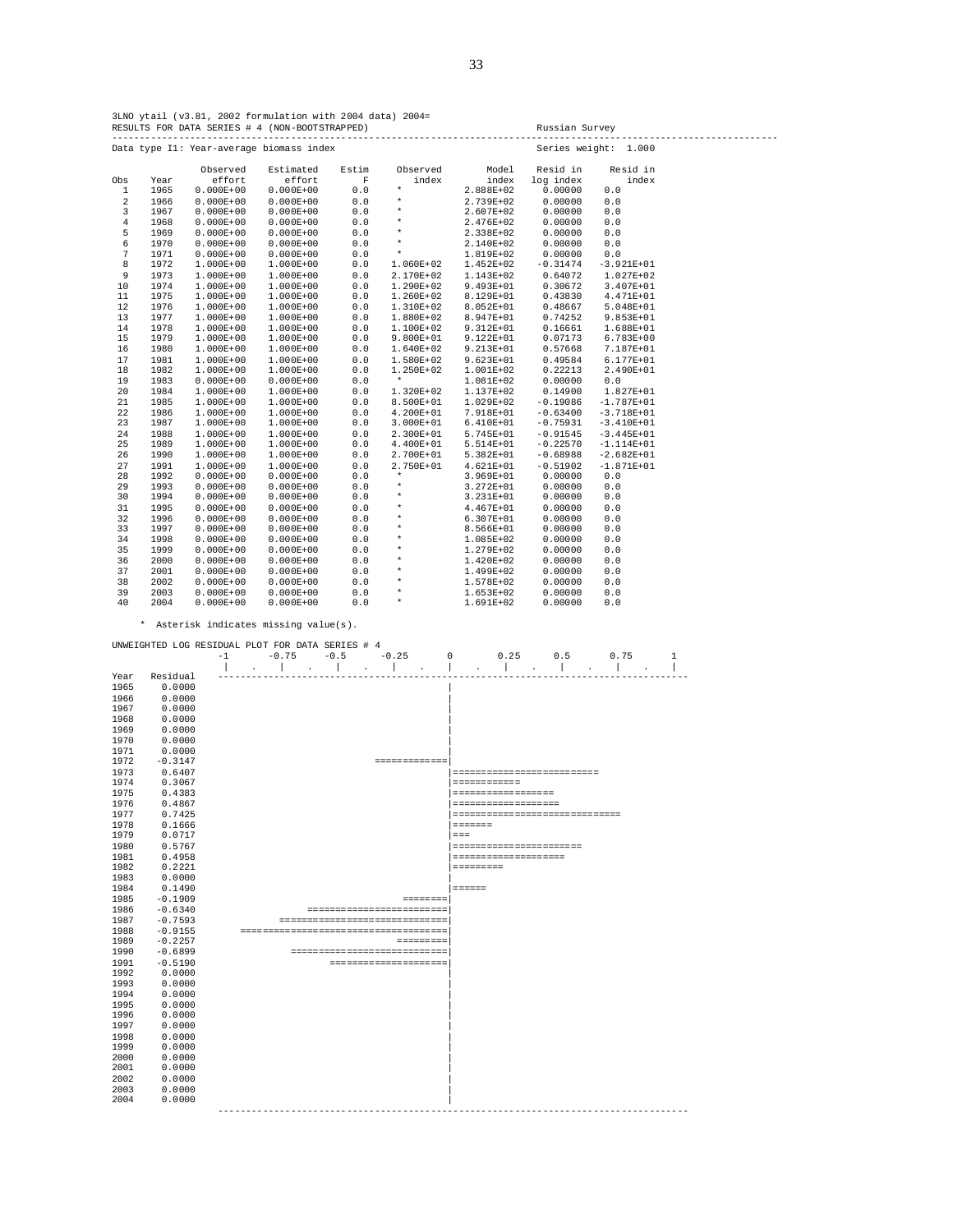3LNO ytail (v3.81, 2002 formulation with 2004 data) 2004= RESULTS FOR DATA SERIES # 5 (NON-BOOTSTRAPPED) Spanish Survey Converted biomass

----------------------------------------------------------------------------------------------------------------------- Data type I1: Year-average biomass index Observed Estimated Estim Observed Model Resid in Resid in Obs Year effort effort F index index log index index 1 1965 0.000E+00 0.000E+00 0.0 \* 2.255E+02 0.00000 0.0  $\begin{array}{cccccccc} 1 & 1965 & 0.000E+00 & 0.000E+00 & 0.0 & * & 2.255E+02 & 0.00000 & 0.0 \\ 2 & 1966 & 0.000E+00 & 0.000E+00 & 0.0 & * & 2.138E+02 & 0.00000 & 0.0 \\ 3 & 1967 & 0.000E+00 & 0.000E+00 & 0.0 & * & 2.035E+02 & 0.00000 & 0.0 \\ 4 & 1968 & 0.000R+00 & 0.$  3 1967 0.000E+00 0.000E+00 0.0 \* 2.035E+02 0.00000 0.0  $\begin{array}{ccccccccccc} 4 & 1968 & 0.00021 & 0 & 0.00021 & 0.00 & 0.00 & * & 1.933E+02 & 0.00000 & 0.0 & 0.0000 & 0.0000 & 0.0000 & 0.0000 & 0.0000 & 0.0000 & 0.0000 & 0.0000 & 0.0000 & 0.0000 & 0.0000 & 0.0000 & 0.0000 & 0.0000 & 0.0000 & 0.0000 & 0.0000 & 0.000$  5 1969 0.000E+00 0.000E+00 0.0 \* 1.825E+02 0.00000 0.0 6 1970 0.000E+00 0.000E+00 0.0 \* 1.670E+02 0.00000 0.0 7 1971 0.000E+00 0.000E+00 0.0 \* 1.420E+02 0.00000 0.0 8 1972 0.000E+00 0.000E+00 0.0 \* 1.134E+02 0.00000 0.0  $\begin{array}{cccccccc} 9 & 1973 & 0.000E+00 & 0.000E+00 & 0.0 & * & 8.926E+01 & 0.00000 & 0.0 \\ 10 & 1974 & 0.000B+00 & 0.000E+00 & 0.0 & * & 7.410E+01 & 0.00000 & 0.0 \\ 11 & 1975 & 0.000E+00 & 0.000E+00 & 0.0 & * & 6.346E+01 & 0.00000 & 0.0 \end{array}$  10 1974 0.000E+00 0.000E+00 0.0 \* 7.410E+01 0.00000 0.0 11 1975 0.000E+00 0.000E+00 0.0 \* 6.346E+01 0.00000 0.0 12 1976 0.000E+00 0.000E+00 0.0 \* 6.286E+01 0.00000 0.0 13 1977 0.000E+00 0.000E+00 0.0 \* 6.984E+01 0.00000 0.0 14 1978 0.000E+00 0.000E+00 0.0 \* 7.269E+01 0.00000 0.0 15 1979 0.000E+00 0.000E+00 0.0 \* 7.121E+01 0.00000 0.0 16 1980 0.000E+00 0.000E+00 0.0<br>16 1980 0.000E+00 0.000E+00 0.0 \* 7.192E+01 0.00000 0.0<br>17 1981 0.000E+00 0.000E+00 0.0 \* 7.512E+01 0.00000 0.0 17 1981 0.000E+00 0.000E+00 0.0 \* 7.512E+01 0.00000 0.0 18 1982 0.000E+00 0.000E+00 0.0<br>18 1982 0.000E+00 0.000E+00 0.0 \* 7.814E+01 0.00000 0.0<br>19 1983 0.000E+00 0.000E+00 0.0 \* 8.440E+01 0.00000 0.0 19 1983 0.000E+00 0.000E+00 0.0 \* 8.440E+01 0.00000 0.0 20 1984 0.000E+00 0.000E+00 0.0 \* 8.878E+01 0.00000 0.0 21 1985 0.000E+00 0.000E+00 0.00 \* 0.000E+01 0.00000 0.0<br>22 1986 0.000E+00 0.000E+00 0.0 \* 8.031E+01 0.00000 0.0<br>23 1987 0.000E+00 0.000E+00 0.0 \* 5.004E+01 0.00000 0.0 22 1986 0.000E+00 0.000E+00 0.0 \* 6.181E+01 0.00000 0.0 23 1987 0.000E+00 0.000E+00 0.0 \* 5.004E+01 0.00000 0.0 24 1988 0.000E+00 0.000E+00 0.0 \* 4.485E+01 0.00000 0.0 25 1989 0.000E+00 0.000E+00 0.0 \* 4.304E+01 0.00000 0.0 26 1990 0.000E+00 0.000E+00 0.0 \* 4.202E+01 0.00000 0.0 27 1991 0.000E+00 0.000E+00 0.0 \* 3.607E+01 0.00000 0.0 28 1992 0.000E+00 0.000E+00 0.0 \* 3.098E+01 0.00000 0.0 29 1993 0.000E+00 0.000E+00 0.0 \* 2.554E+01 0.00000 0.0 30 1994 0.000E+00 0.000E+00 0.0 \* 2.522E+01 0.00000 0.0 31 1995 1.000E+00 1.000E+00 0.0 9.300E+00 3.487E+01 -1.32161 -2.557E+01 32 1996 1.000E+00 1.000E+00 0.0 4.330E+01 4.924E+01 -0.12852 -5.938E+00 33 1997 1.000E+00 1.000E+00 0.0 3.870E+01 6.687E+01 -0.54689 -2.817E+01 34 1998 1.000E+00 1.000E+00 0.0 1.226E+02 8.470E+01 0.36983 3.790E+01 35 1999 1.000E+00 1.000E+00 0.0 1.970E+02 9.982E+01 0.67981 9.718E+01 36 2000 1.000E+00 1.000E+00 0.0 1.447E+02 1.109E+02 0.26618 3.382E+01 37 2001 1.000E+00 1.000E+00 0.0 1.827E+02 1.170E+02 0.44570 6.570E+01 1.000E+00 1.000E+00 0.0 1.485E+02 1.232E+02 0.18681 2.530E+01<br>1.000E+00 1.000E+00 0.0 1.368E+02 1.290E+02 0.05858 7.783E+00  $\begin{array}{cccccccc} 39 & 2003 & 1.000\text{E+00} & 1.000\text{E+00} & 0.0 & 1.368\text{E+02} & 1.290\text{E+02} & 0.05858 & 7.7\ 40 & 2004 & 0.000\text{E+00} & 0.00\text{E+00} & 0.0 & * & 1.320\text{E+02} & 0.00000 & 0.0 \end{array}$  $0.000E+0.0$ 

| UNWEIGHTED LOG RESIDUAL PLOT FOR DATA SERIES # 5 |           |      |        |  |                           |                      |        |  |                  |                    |           |                   |              |     |   |
|--------------------------------------------------|-----------|------|--------|--|---------------------------|----------------------|--------|--|------------------|--------------------|-----------|-------------------|--------------|-----|---|
|                                                  |           | $-2$ | $-1.5$ |  | $-1$                      |                      | $-0.5$ |  |                  | 0                  |           | 0.5               | $\mathbf{1}$ | 1.5 | 2 |
|                                                  |           |      |        |  |                           | $\ddot{\phantom{a}}$ |        |  |                  |                    |           |                   |              |     |   |
| Year                                             | Residual  |      |        |  |                           |                      |        |  |                  |                    |           |                   |              |     |   |
| 1965                                             | 0.0000    |      |        |  |                           |                      |        |  |                  |                    |           |                   |              |     |   |
| 1966                                             | 0.0000    |      |        |  |                           |                      |        |  |                  |                    |           |                   |              |     |   |
| 1967                                             | 0.0000    |      |        |  |                           |                      |        |  |                  |                    |           |                   |              |     |   |
| 1968                                             | 0.0000    |      |        |  |                           |                      |        |  |                  |                    |           |                   |              |     |   |
| 1969                                             | 0.0000    |      |        |  |                           |                      |        |  |                  |                    |           |                   |              |     |   |
| 1970                                             | 0.0000    |      |        |  |                           |                      |        |  |                  |                    |           |                   |              |     |   |
| 1971                                             | 0.0000    |      |        |  |                           |                      |        |  |                  |                    |           |                   |              |     |   |
| 1972                                             | 0.0000    |      |        |  |                           |                      |        |  |                  |                    |           |                   |              |     |   |
| 1973                                             | 0.0000    |      |        |  |                           |                      |        |  |                  |                    |           |                   |              |     |   |
| 1974                                             | 0.0000    |      |        |  |                           |                      |        |  |                  |                    |           |                   |              |     |   |
| 1975                                             | 0.0000    |      |        |  |                           |                      |        |  |                  |                    |           |                   |              |     |   |
| 1976                                             | 0.0000    |      |        |  |                           |                      |        |  |                  |                    |           |                   |              |     |   |
| 1977                                             | 0.0000    |      |        |  |                           |                      |        |  |                  |                    |           |                   |              |     |   |
| 1978                                             | 0.0000    |      |        |  |                           |                      |        |  |                  |                    |           |                   |              |     |   |
| 1979                                             | 0.0000    |      |        |  |                           |                      |        |  |                  |                    |           |                   |              |     |   |
| 1980                                             | 0.0000    |      |        |  |                           |                      |        |  |                  |                    |           |                   |              |     |   |
| 1981                                             | 0.0000    |      |        |  |                           |                      |        |  |                  |                    |           |                   |              |     |   |
| 1982                                             | 0.0000    |      |        |  |                           |                      |        |  |                  |                    |           |                   |              |     |   |
| 1983                                             | 0.0000    |      |        |  |                           |                      |        |  |                  |                    |           |                   |              |     |   |
| 1984                                             | 0.0000    |      |        |  |                           |                      |        |  |                  |                    |           |                   |              |     |   |
| 1985                                             | 0.0000    |      |        |  |                           |                      |        |  |                  |                    |           |                   |              |     |   |
| 1986                                             | 0.0000    |      |        |  |                           |                      |        |  |                  |                    |           |                   |              |     |   |
| 1987                                             | 0.0000    |      |        |  |                           |                      |        |  |                  |                    |           |                   |              |     |   |
| 1988                                             | 0.0000    |      |        |  |                           |                      |        |  |                  |                    |           |                   |              |     |   |
| 1989                                             | 0.0000    |      |        |  |                           |                      |        |  |                  |                    |           |                   |              |     |   |
| 1990                                             | 0.0000    |      |        |  |                           |                      |        |  |                  |                    |           |                   |              |     |   |
| 1991                                             | 0.0000    |      |        |  |                           |                      |        |  |                  |                    |           |                   |              |     |   |
| 1992                                             | 0.0000    |      |        |  |                           |                      |        |  |                  |                    |           |                   |              |     |   |
| 1993                                             | 0.0000    |      |        |  |                           |                      |        |  |                  |                    |           |                   |              |     |   |
| 1994                                             | 0.0000    |      |        |  |                           |                      |        |  |                  |                    |           |                   |              |     |   |
| 1995                                             | $-1.3216$ |      |        |  | ------------------------- |                      |        |  |                  |                    |           |                   |              |     |   |
| 1996                                             | $-0.1285$ |      |        |  |                           |                      |        |  | $=$ $=$ $=$      |                    |           |                   |              |     |   |
| 1997                                             | $-0.5469$ |      |        |  |                           |                      |        |  | <b>COORDINGS</b> |                    |           |                   |              |     |   |
| 1998                                             | 0.3698    |      |        |  |                           |                      |        |  |                  |                    | -------   |                   |              |     |   |
| 1999                                             | 0.6798    |      |        |  |                           |                      |        |  |                  |                    |           | = ===== ===== === |              |     |   |
| 2000                                             | 0.2662    |      |        |  |                           |                      |        |  |                  | $=$ $=$ $=$ $=$    |           |                   |              |     |   |
| 2001                                             | 0.4457    |      |        |  |                           |                      |        |  |                  |                    | ========= |                   |              |     |   |
| 2002                                             | 0.1868    |      |        |  |                           |                      |        |  |                  | $= \, = \, = \, =$ |           |                   |              |     |   |
| 2003                                             | 0.0586    |      |        |  |                           |                      |        |  |                  | $\equiv$           |           |                   |              |     |   |
| 2004                                             | 0.0000    |      |        |  |                           |                      |        |  |                  |                    |           |                   |              |     |   |
|                                                  |           |      |        |  |                           |                      |        |  |                  |                    |           |                   |              |     |   |
|                                                  |           |      |        |  |                           |                      |        |  |                  |                    |           |                   |              |     |   |